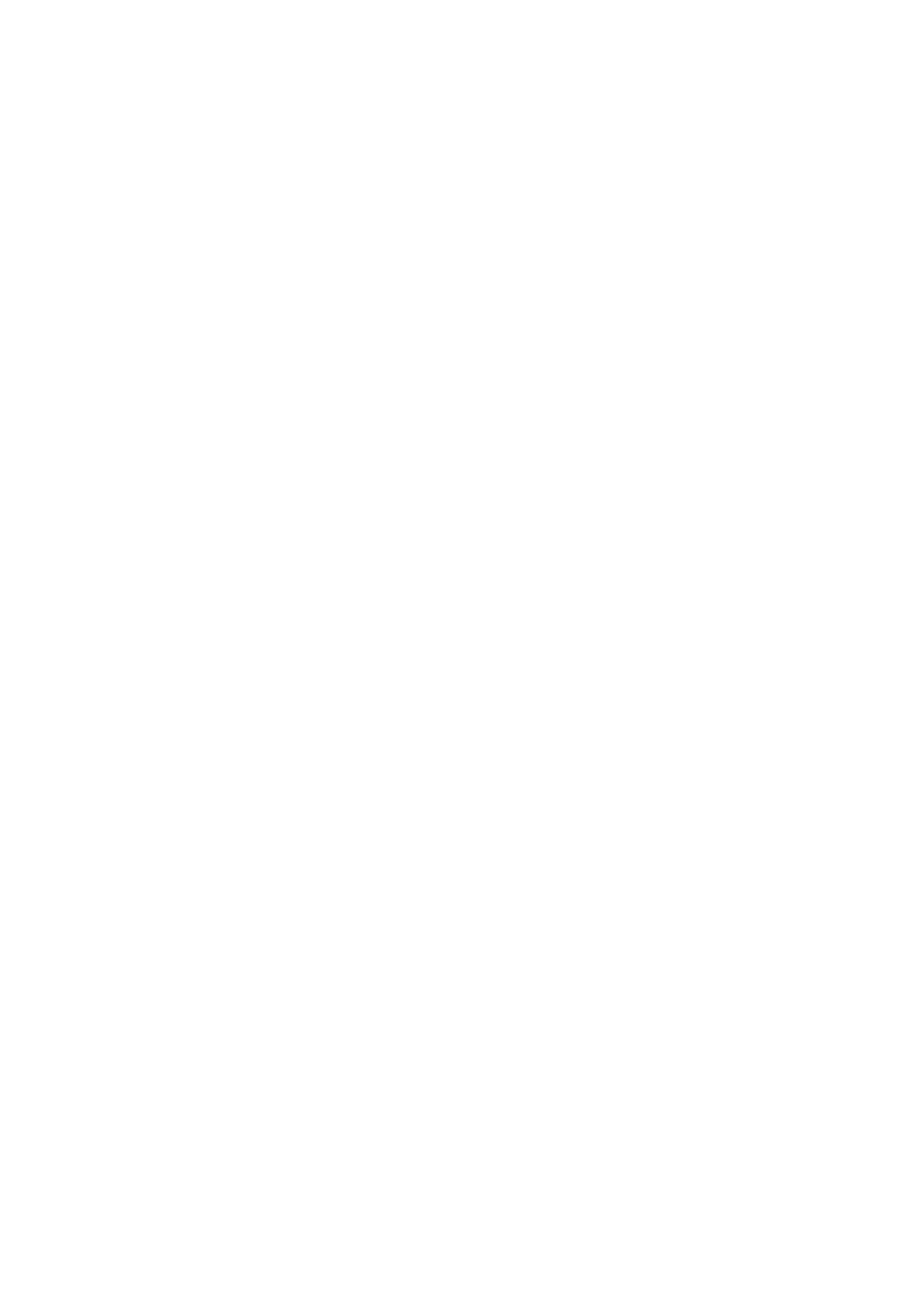# **Contents**

| 1.0 | <b>Introduction</b>                                         | 1              |
|-----|-------------------------------------------------------------|----------------|
| 2.0 | <b>Recent Changes</b>                                       | 3              |
|     | Introduction                                                | 3              |
|     | The Implications of PPS6/Draft PPS4                         | 3              |
|     | The London Plan                                             | 5              |
|     | North London Sub-Regional Development Framework (2006)      | 6              |
|     | The Economic Downturn                                       | 6              |
|     | <b>Recent Development</b>                                   | $\overline{7}$ |
| 3.0 | <b>Quantitative Scope for Retail Floorspace</b>             | 8              |
|     | Introduction                                                | 8              |
|     | Methodology and Data                                        | 8              |
|     | Population and Spending                                     | 9              |
|     | Existing Retail Floorspace 2009                             | 12             |
|     | <b>Existing Spending Patterns 2009</b>                      | 12             |
|     | Quantitative Capacity for Additional Convenience Floorspace | 13             |
|     | <b>Comparison Shopping</b>                                  | 14             |
|     | <b>Future Quantitative Capacity Scenarios</b>               | 15             |
| 4.0 | <b>Conclusions and Recommendations</b>                      | 19             |
|     | Introduction                                                | 19             |
|     | <b>Convenience Retail Projections</b>                       | 19             |
|     | <b>Comparison Retail Projections</b>                        | 21             |
|     | Accommodating Growth and Development Strategy               | 22             |
|     |                                                             |                |

## Appendices

- Appendix A. Study Area and Existing Retail Facilities
- Appendix B. Convenience Retail Assessment
- Appendix C. Comparison Retail Assessment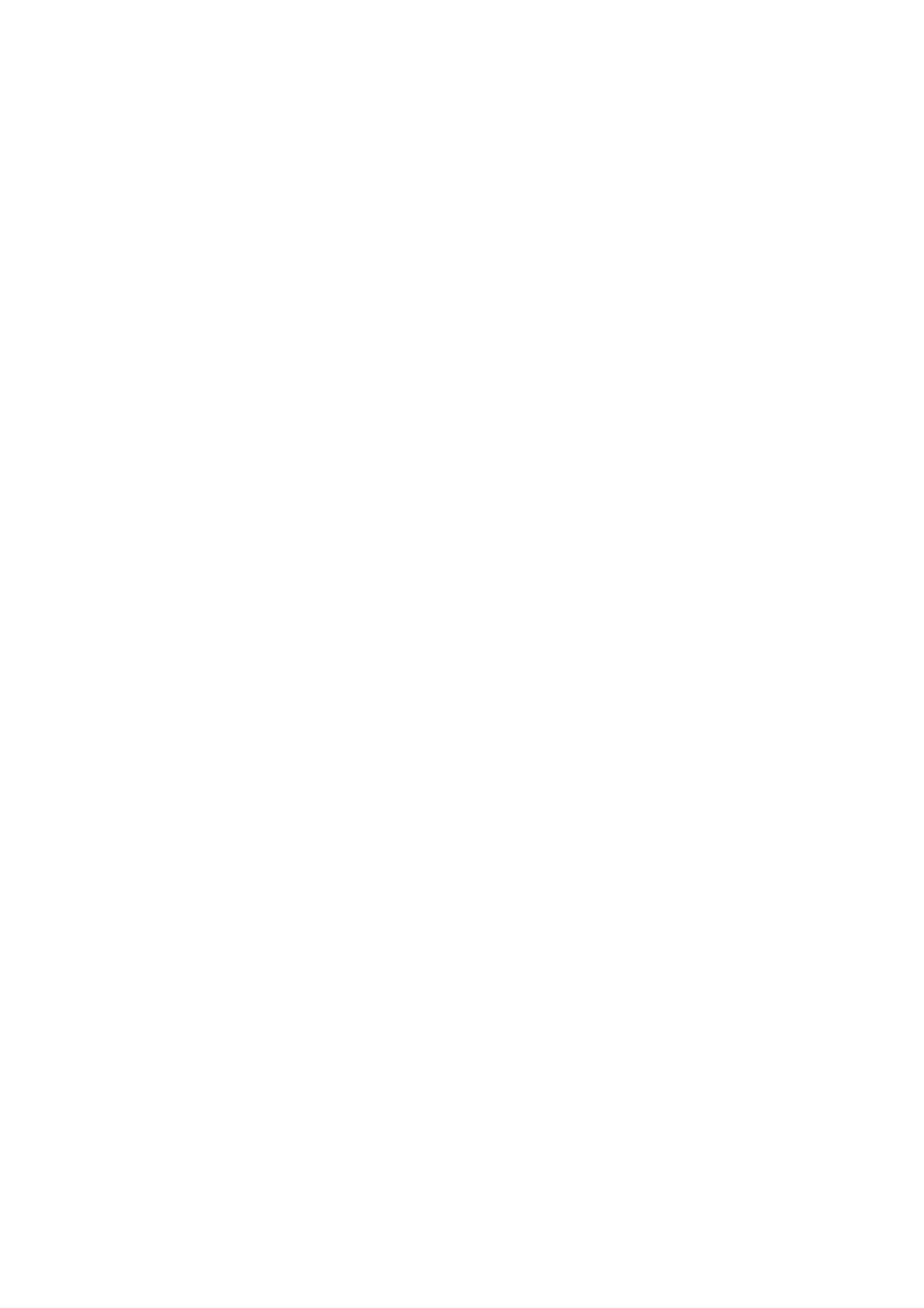# 1.0 Introduction

- 1.1 Nathaniel Lichfield & Partners (NLP) was commissioned by London Borough of Enfield to prepare a retail study in 2007. The key aim of the study was to provide a strategy for development up to 2017 and to inform the Core Strategy under preparation. The 2007 study included an assessment of future need for additional retail, commercial leisure facilities and other town centre uses, and an analysis of the main town and district centres, namely Enfield Town, Edmonton Green, Angel Edmonton, Palmers Green and Southgate. The study also examined a number of local centres distributed throughout the borough and out-of-centre retail parks.
- 1.2 This report provides an update of the retail capacity assessment based on the latest available information, e.g. population, expenditure and turnover levels. This update report should be read alongside the 2007 retail study and specifically deals with major development completed since the 2007 in Enfield and Edmonton Green town centres. The projections have also been rolled forward to 2025.
- 1.3 This study update also examines the implication of proposed Strategic Growth Areas in the Borough. These Strategic Growth Areas are expected to deliver higher levels of housing development and additional population than that envisaged in the 2007 study.
- 1.4 Section 2 of this report summarises recent changes relevant to the retail capacity assessment. Section 3 sets out the updated retail capacity assessment. Section 4 provides the recommendations and conclusions.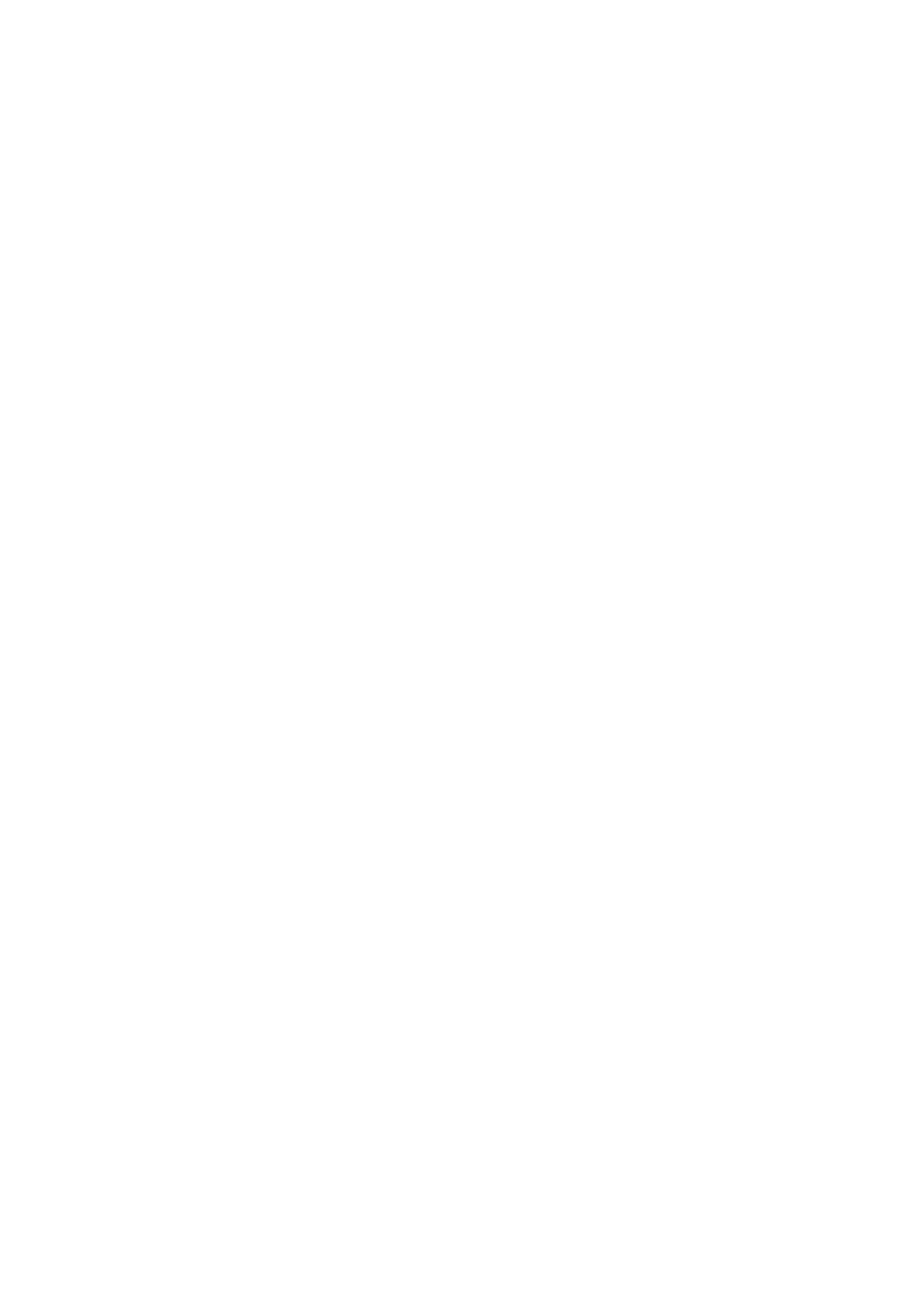## 2.0 Recent Changes

## Introduction

- 2.1 The Council's previous retail study (2007) provided projections up to 2017. These figures now need to be updated and rolled forward. The aim of this study update is to provide updated projections for the period up to 2025. The 2007 study did not foresee the current economic recession and the expenditure growth projections adopted are no longer robust. In addition major development has been implemented within the Borough since 2007.
- 2.2 Central government guidance in PPS6 is in the process of review and will have implications for plan making and development control decisions.

## The Implications of PPS6/Draft PPS4

- 2.3 The 2007 study was based on the guidance set out in PPS6: Planning for Town Centres was published in March 2005. However, proposed changes were published for consultation in July 2008. On 5th May 2009, the Department for Communities and Local Government published a consultation paper on a new PPS4: Planning for Prosperous Economies.
- 2.4 A major change within PPS6 was the more proactive role councils should play in identifying town centre development sites. PPS6 stated that local planning authorities should plan positively for growth by making provision for a range and choice of shopping, leisure and local services. This suggested the onus is placed on the Council to identify sites to accommodate at least the 5-year demand for development. This approach is not expected to change when PPS4 is adopted.
- 2.5 The study update must continue to include short/medium/long term projections, and identify whether recent and proposed development proposals can accommodate this need. The proposed changes in PPS4 are not expected to change these objectives or the approach to be adopted by councils.
- 2.6 Draft PPS4 incorporates the town centre and retail policy statements contained in PPS6 and the policies on economic development in urban and rural areas in PPG4, PPG5 and PPS7 into a single PPS. The aim of the document is "to make planning policies clearer, more concise, more businesslike and easier to use" and brings together all the Government's key planning policies relating to the economy.
- 2.7 The Good Practice Guide on Need, Impact and the Sequential Approach has been published alongside PPS4 as a "living draft" to help practitioners implement its policies. PPS4 places retail and other town centre development in a wider context, as "economic development" which provides employment, generates wealth and/or economic growth.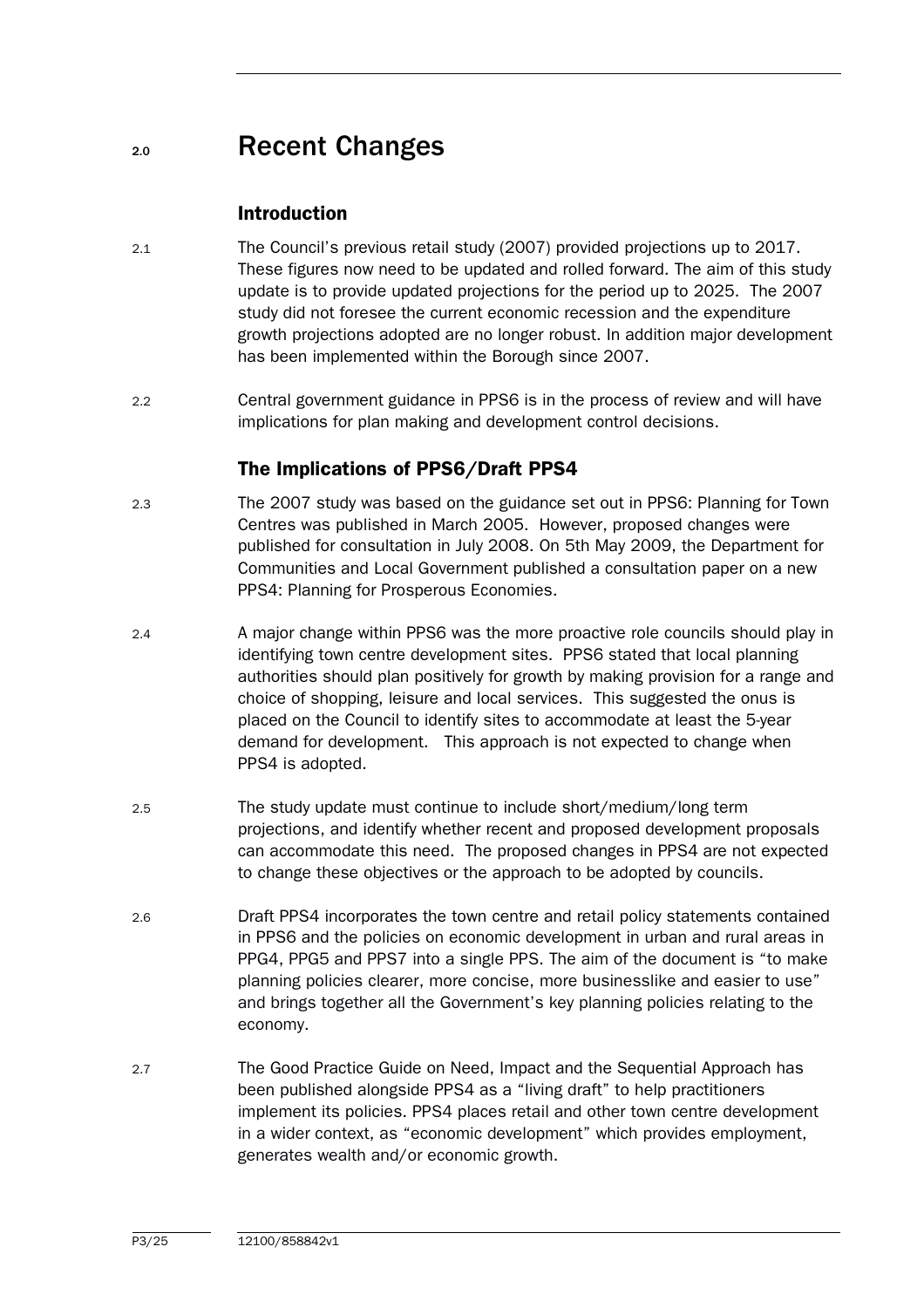#### Plan Making

- 2.8 There remains considerable emphasis on the plan-led approach and the "town centres first" policy.
- 2.9 The roles and responsibilities for regional planning bodies and local planning authorities in preparing the evidence base that will underpin development plan policy are clearly specified. Regional planning bodies will focus on the requirements for comparison retail, leisure and office uses, and must define a network and hierarchy of higher level centres.
- 2.10 New requirements for local planning authorities include the need to:
	- identify deficiencies in floorspace provision, including the provision of local convenience shopping and other facilities which serve day-to-day needs;
	- define the network and hierarchy of lower order centres and set out a spatial vision and strategy for the management and growth of centres in their Core Strategy;
	- consider setting thresholds for the scale of edge-of-centre and out-of-centre development which should be the subject of an impact assessment, specify the areas where this will apply and the types of impacts having particular local importance; and
	- prepare policies for the scale of development likely to be permissible in different centres.

#### Decision Making

- 2.11 With the proposed removal of the need test in draft PPS4, the two key tests for applications are the expanded impact test and the sequential test. The assessment of each should be proportionate to the scale and nature of proposals and their likely impact. Following the recommendations of the parliamentary select committee there is now some doubt the need test will be removed as planned.
- 2.12 The sequential test remains largely unchanged from PPS6. There is no additional clarification on the test, for example on the ambiguity between operators' business models and the need to consider the scope for disaggregation, however the Guide explains how this tension should be assessed.
- 2.13 Impact assessments are to consider positive and negative impacts, including cumulative effects. The list of impact issues to be considered is longer and more stringent than that which first appeared in the draft changes to PPS6.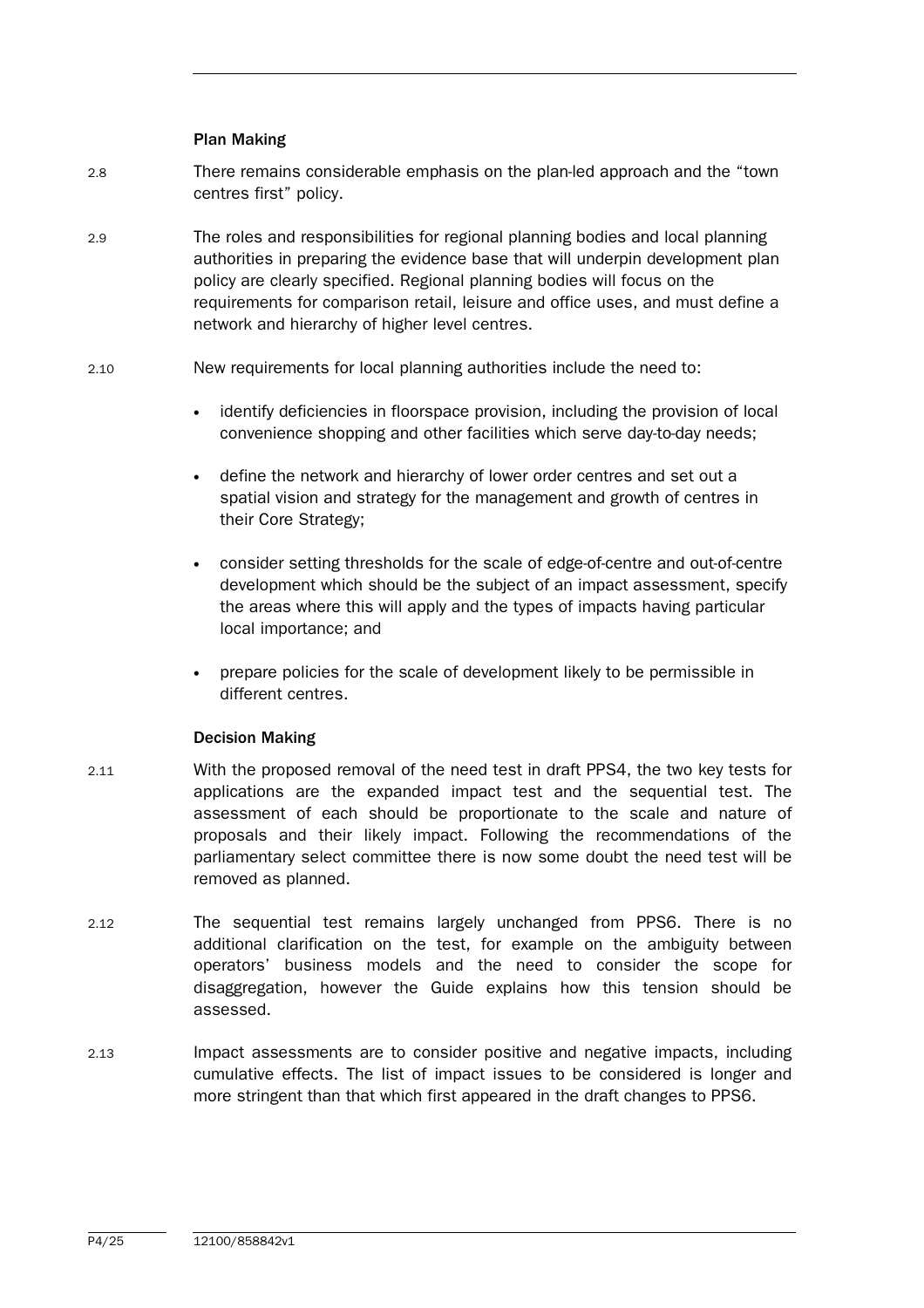- 2.14 Eight "key impacts" are defined to assess proposals. These include whether the proposal has been planned over the lifetime of the development to limit carbon dioxide emissions. In addition, scale and accessibility have been added.
- 2.15 Unless the local planning authority has identified locally important impacts in its development plan, it must also consider impact on allocated sites outside centres, deprived areas and social inclusion objectives, local employment and economic and physical regeneration.
- 2.16 Where there is clear evidence that a proposal is likely to lead to a significant adverse impact in relation to any of the "key impacts", the recommendation is that the application be refused. Conversely, proposals should be considered favourably where any adverse impacts are likely to be outweighed by their significant wider economic, social and environmental benefits.
- 2.17 The Guide proposes the introduction of an impact evaluation matrix to help to weigh and balance the impact considerations when determining planning applications.

## The London Plan

- 2.18 The London Plan: Spatial Development Strategy has replaced strategic planning guidance for London (formerly RPG3). The London Plan was published in February 2004, and alterations were consolidated in 2008.
- 2.19 Policy 3D.1 relates to town centres stating that the Mayor and London Boroughs should: "enhance access to goods and services and strengthen the wider role of town centres, including UDP policies to:
	- encourage retail, leisure, and other related uses in town centres, and discourage them outside the town centres;
	- improve access to town centres by public transport, cycling and walking;
	- enhance the quality for retail and other consumer service in town centres;
	- support a wide role for town centres as locations for leisure and cultural activities, as well as business and housing;
	- require the location of appropriate health, education and other public and community serving in town centres;
	- designate core areas primarily for shopping uses and secondary areas for shopping and other uses and set out policies for the appropriate management of both types of area;
	- undertake regular town centre health checks; and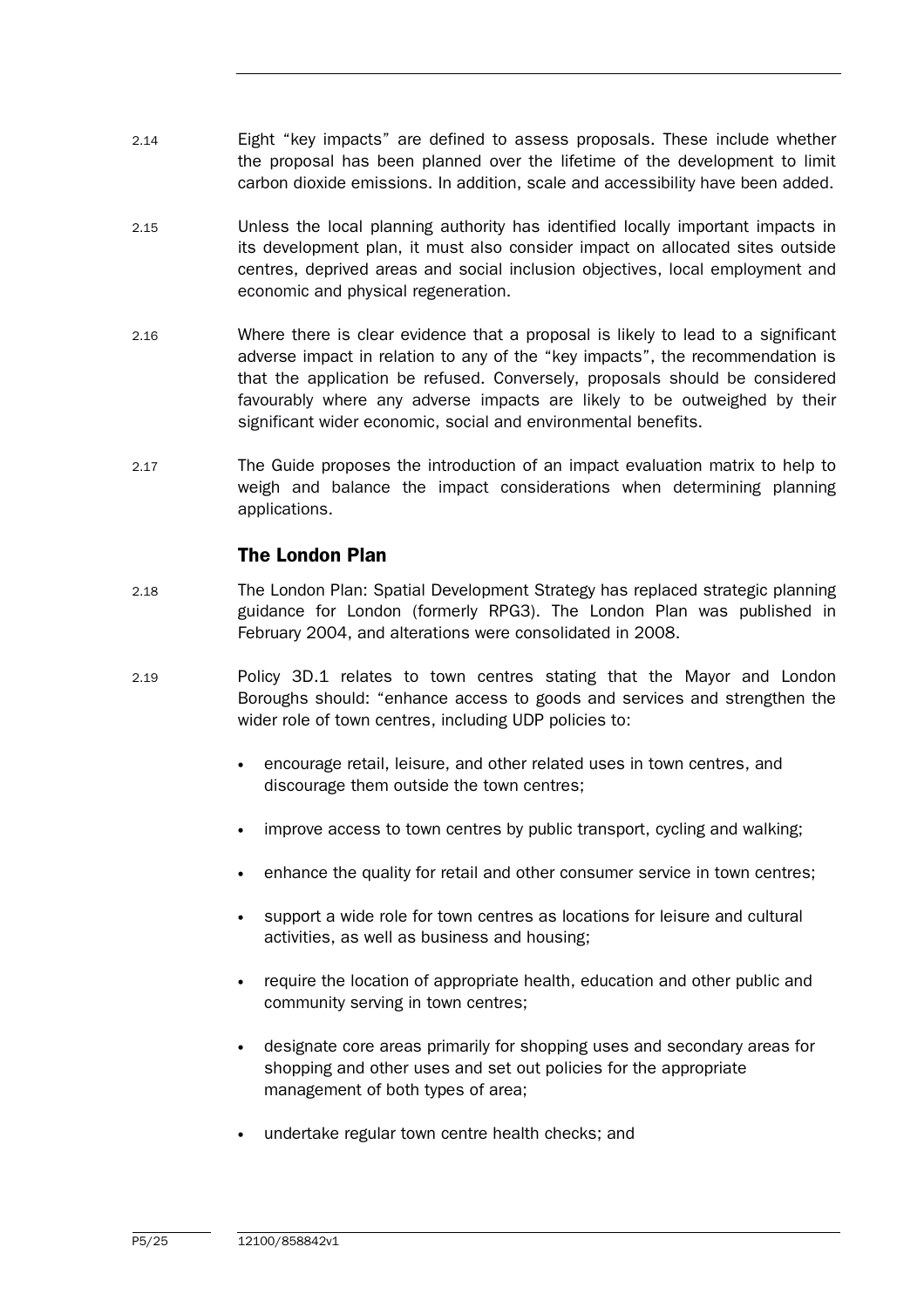- support and encourage town centre management, partnerships and strategies including the introduction of Business Improvement District in appropriate locations."
- 2.20 Policies 3D.2 and 3D.3 are consistent with advice set out in PPS6 (and draft PPS4), regarding maintaining town centres and focusing development within centres. Policies 3D.4 and 3D.5 seek to promote and protect arts/culture and sports facilities.
- 2.21 The London Plan sets out a hierarchy/classification of centres across London, i.e. international centres (2), metropolitan centres (11), major centres (35) and district centres (146). Enfield is classified as major centre. Southgate, Palmers Green, Edmonton Green and Angel Edmonton defined as district centres. The London Plan indicates that the broad classification of centres should be refined in the light of local circumstances through development plans.

### North London Sub-Regional Development Framework (2006)

- 2.22 The North London Sub-Regional Development Framework (NLSRDF) was adopted in May 2006 and aims to provide guidance on the implementation of policies in the London Plan in North London. It is divided into two parts: Part One concerns the overall direction of the Sub-Region whilst Part Two looks at implementation.
- 2.23 In Part Two of the NLSRDF, Enfield Major Centre is identified as a centre with capacity for new mixed use developments in order to strengthen its role within the sub region and one within which this should be located.

### The Economic Downturn

- 2.24 The economic downturn is already having a significant impact on the retail and leisure sectors. A number of national operators have failed, leaving major voids within centres and retail parks (e.g. Woolworth, MFI, Land of Leather and Zavvi). Many town centre development schemes have been delayed and the demand from traditional retail warehouse operators has also been affected. Even some of the main food store operators have seen a reduction in growth.
- 2.25 The previous projections in the 2007 study were based on baseline local retail expenditure data for 2004. Data is now available for 2007, which is the latest available information. However, the most recent Government expenditure data available (2007) still predates this downturn. Projecting expenditure levels within this study update does not assume a continuation of recent past trends (i.e. significant expenditure growth), particularly in the short term. Careful consideration is needed to establish the appropriate level of expenditure growth to be adopted over the LDF period. The study update has taken a long term view for the LDF period recognising the cyclical nature of expenditure growth. Trends in population growth, home shopping/internet sales and growth in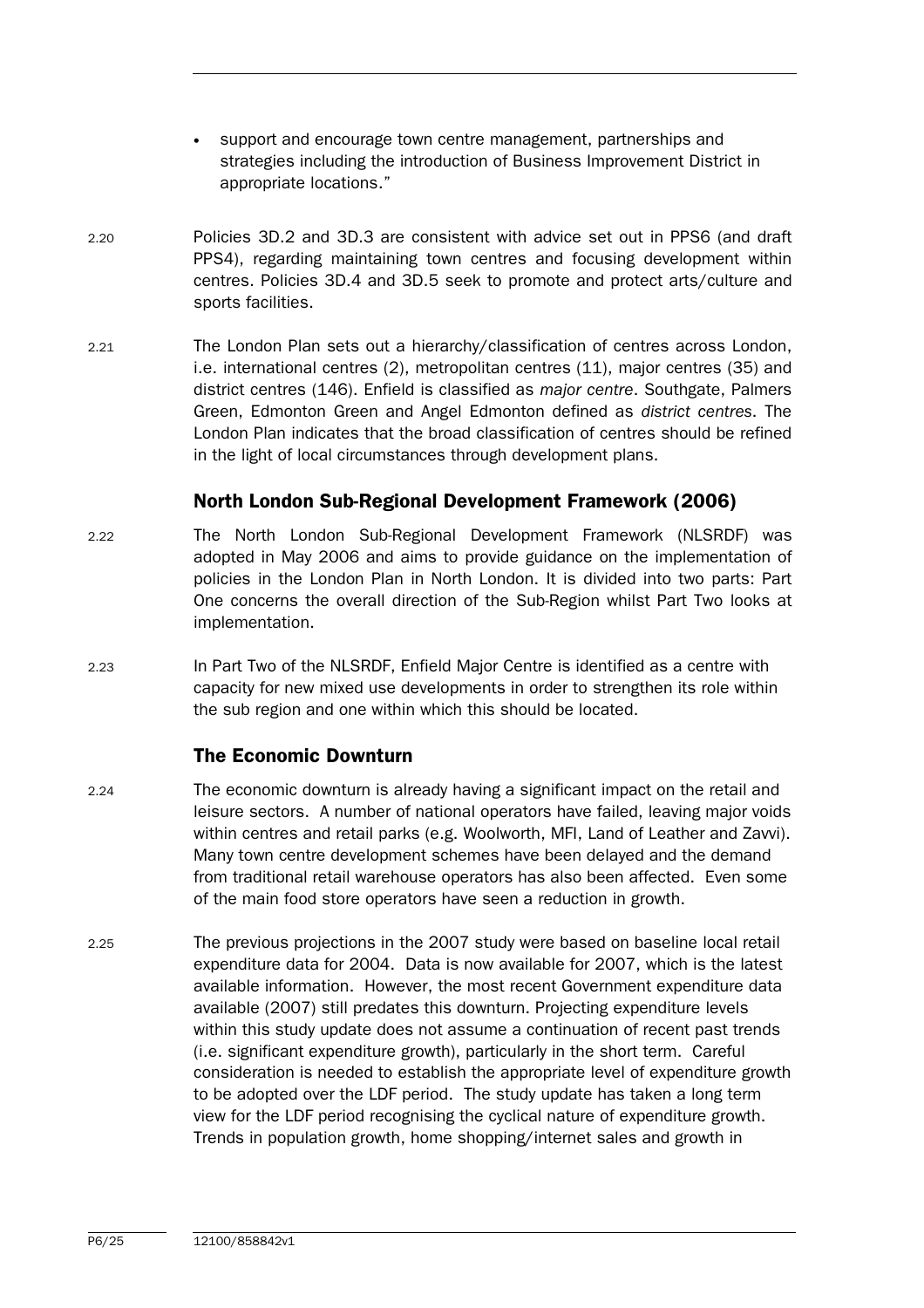turnover efficiency will also need to be carefully considered. The study update has taken a balanced approach.

## Recent Development

- 2.26 There has been some significant development activity in the London Borough of Enfield since the previous study was completed, the key developments are as follows:
	- the PalaceXchange in Enfield Town Centre has been constructed and is fully occupied by a number of comparison retailers including Next, H&M, New Look and Argos Extra. In addition a Lidl store has opened on Cecil Road;
	- the Edmonton Green Shopping Centre extension has been constructed and the Asda store (opened in November 2008) and Argos Extra are now present;
	- the Woolworth store in Edmonton Green remains vacant. The Woolworths in Enfield Town Centre has been reoccupied by 99p Stores;
	- a Tesco Express store has now opened on Windmill Hill outside Enfield Town Centre and a Tesco Express in Southgate; and
	- Budgens on Windmill Hill and M&S Simply Food on Green Lanes has now closed.
- 2.27 In addition, there are major proposals for large food superstores in neighbouring boroughs. A new food store is proposed as part of the Northumberland Park development in Tottenham (part of the new Tottenham Hotspur football stadium development). There are also proposals by Asda and Tesco to develop large stores in New Barnet. If permitted and implemented these developments are likely to significantly affect food and grocery shopping patterns in the south eastern and western parts of the study area i.e. LB of Enfield's market share of expenditure in these areas is likely to fall, which may reduce the capacity for food store development in the Borough.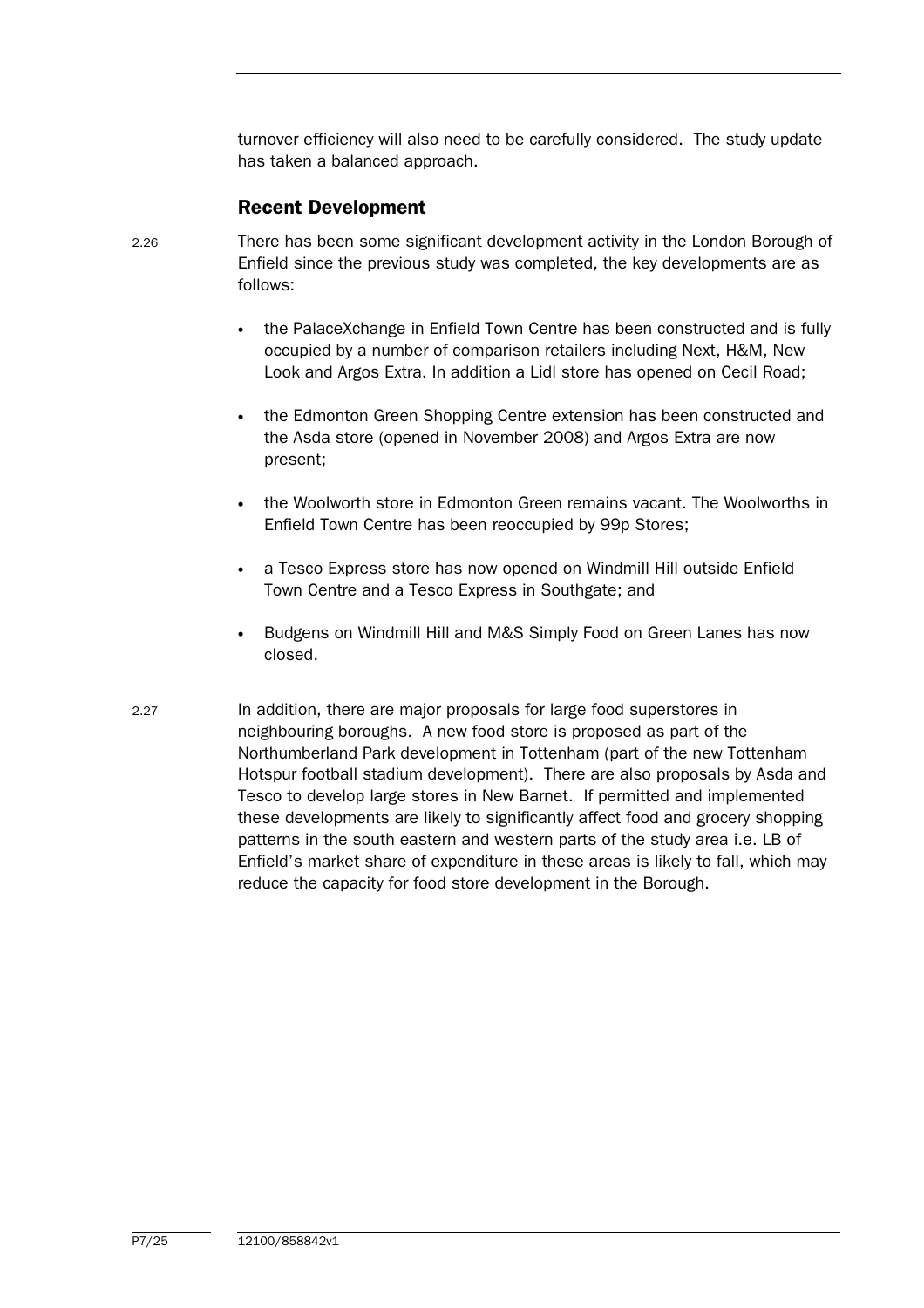# 3.0 Quantitative Scope for Retail Floorspace

### Introduction

- 3.1 This section assesses the quantitative scope for new retail floorspace in London Borough of Enfield in the period from 2009 to 2025. It sets out the methodology adopted for this analysis and provides a quantitative capacity analysis in terms of levels of spending for convenience and comparison shopping.
- 3.2 All monetary values expressed in this analysis are at 2007 prices unless stated otherwise. The previous update was based on 2004 prices and therefore the figures are not directly comparable.

### Methodology and Data

- 3.3 The quantitative analysis is based on a study area defined for the five main shopping centres within the Borough, as adopted in the 2007 study. The study area has been divided into 7 zones or sectors (1 to 7) for more detailed analysis.
- 3.4 The study area is shown on Plan 1 in Appendix A. The extent of the study area is based on postcode area boundaries and the proximity of the major competing shopping destinations, i.e. Wood Green, Walthamstow, Waltham Cross and Cheshunt. Shopping facilities within the study area are expected to attract a significant proportion of their trade from residents within the study area, although there will be an element of trade drawn from beyond the study area.
- 3.5 The level of available expenditure to support retailers is based on first establishing per capita levels of spending for the study area population. Experian's latest local consumer expenditure estimates for comparison and convenience goods for each of the study area zones for 2007 have been obtained.
- 3.6 Experian's latest national expenditure projections have been used to forecast expenditure within the study area, from 2007 to 2009 and beyond. Unlike previous expenditure growth rates provided by The Data Consultancy (formerly URPI), which were based on past trends, Experian's expenditure projections are based on an econometric model of disaggregated consumer spending. This model takes a number of macro-economic forecasts (chiefly consumer spending, incomes and inflation) and uses them to produce forecasts of disaggregated consumer spending volumes, prices and value. These latest projections take into account the effect of the recession, with limited or no growth in expenditure between 2008 to 2011.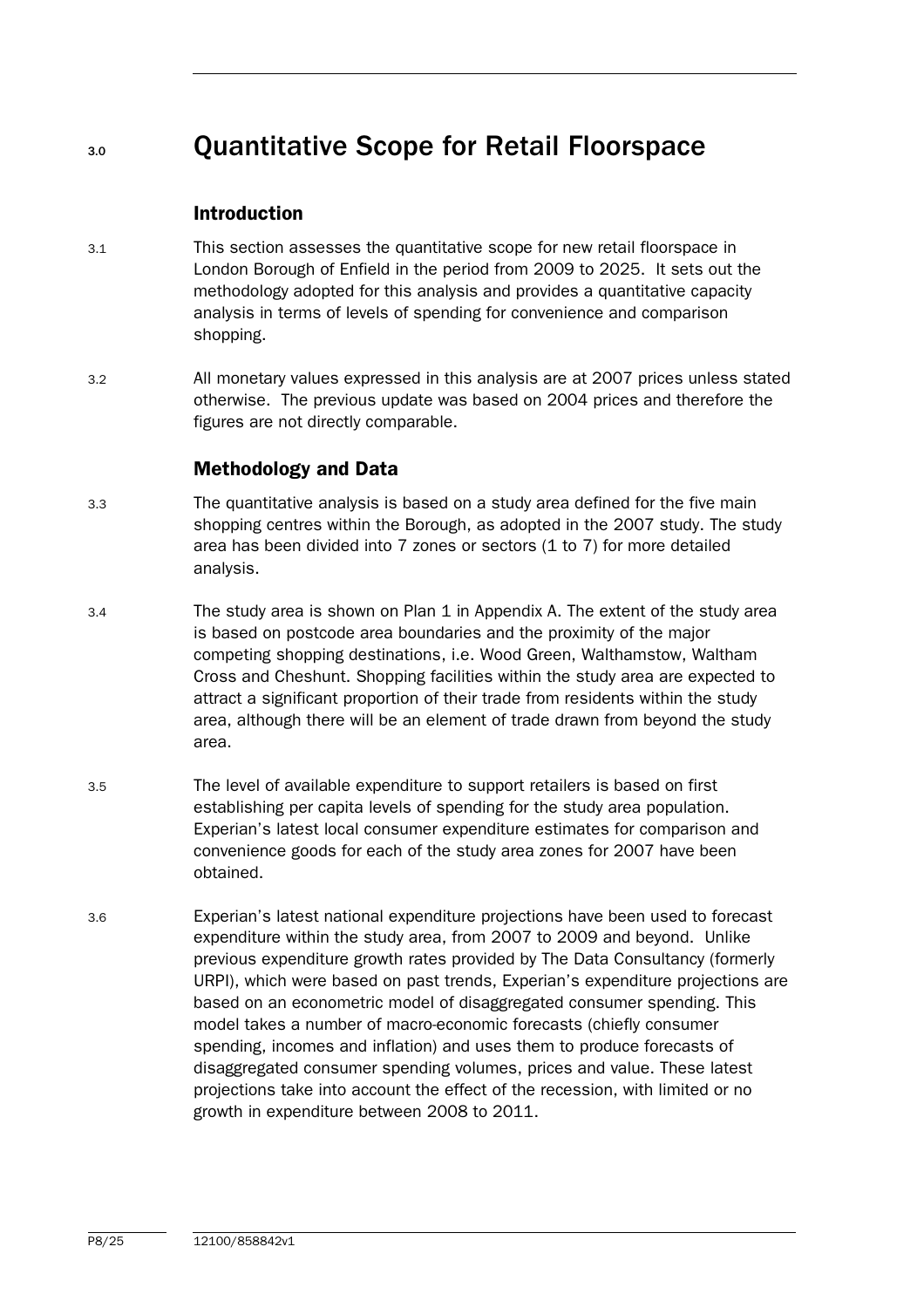- 3.7 For longer term projections (beyond 2011), Experian's ultra long term growth rate has been adopted (0.5% for convenience goods and 4.7% for comparison) to project expenditure up to 2015 and beyond. We believe the Experian's lower Experian Business Strategies (EBS) growth rates reflect the current economic downturn and provide an appropriate growth rate for the short term. In the longer term it is more difficult to forecast year on year changes in expenditure, and in our view past trend line growth rates provide the most appropriate average growth rate and the potential post recession recovery.
- 3.8 To assess the capacity for new retail floorspace, penetration rates are estimated for shopping facilities within the study area at 2009. The assessment of penetration rates are based on a range of factors but primarily information gathered through the household survey in 2005, with adjustments to reflect likely changes since 2005, i.e. major developments implemented since 2005.
- 3.9 The total turnover of shops within LB of Enfield is estimated based on these penetration rates. These turnover estimates are then compared to average company benchmark or average sales floorspace densities derived from Verdict information and Mintel's Retail Rankings, which provides an indication of how individual retail units and centres are performing against expected turnover averages. This allows the identification of potential surplus or deficit capacity for retail sales floorspace.

## Population and Spending

- 3.10 The study area population for 2009 to 2025 is set out in Table 1B in Appendix B, based on the GLA's (March 2009) growth projections. Population within the study area is expected to increase between 2009 and 2025 by 5.8%.
- 3.11 Table 2B in the Appendix B sets out the forecast growth in spending per head for convenience goods within each zone in the study area up to 2025. Comparison forecasts of per capita spending are shown in Table 1C in Appendix C.
- 3.12 The levels of available spending are derived by combining the population in Table 1B and per capita spending figures in Tables 2B and 1C. For both comparison and convenience spending, a reduction has been made for special forms of trading such as mail order, e-tail (non-retail businesses) and vending machines.
- 3.13 Special Forms of Trading (SFT) and non-store activity is included within Experian's Goods Based Expenditure (GBE) estimates. "Special forms of trading" includes other forms of retail expenditure not spent in shops e.g. mail order sales, some internet sales, vending machines, party plan selling, market stalls and door to door selling. SFT needs to be excluded from retail assessments because it relates to expenditure not spent in shops and does not have a direct relationship to the demand for retail floorspace. The growth in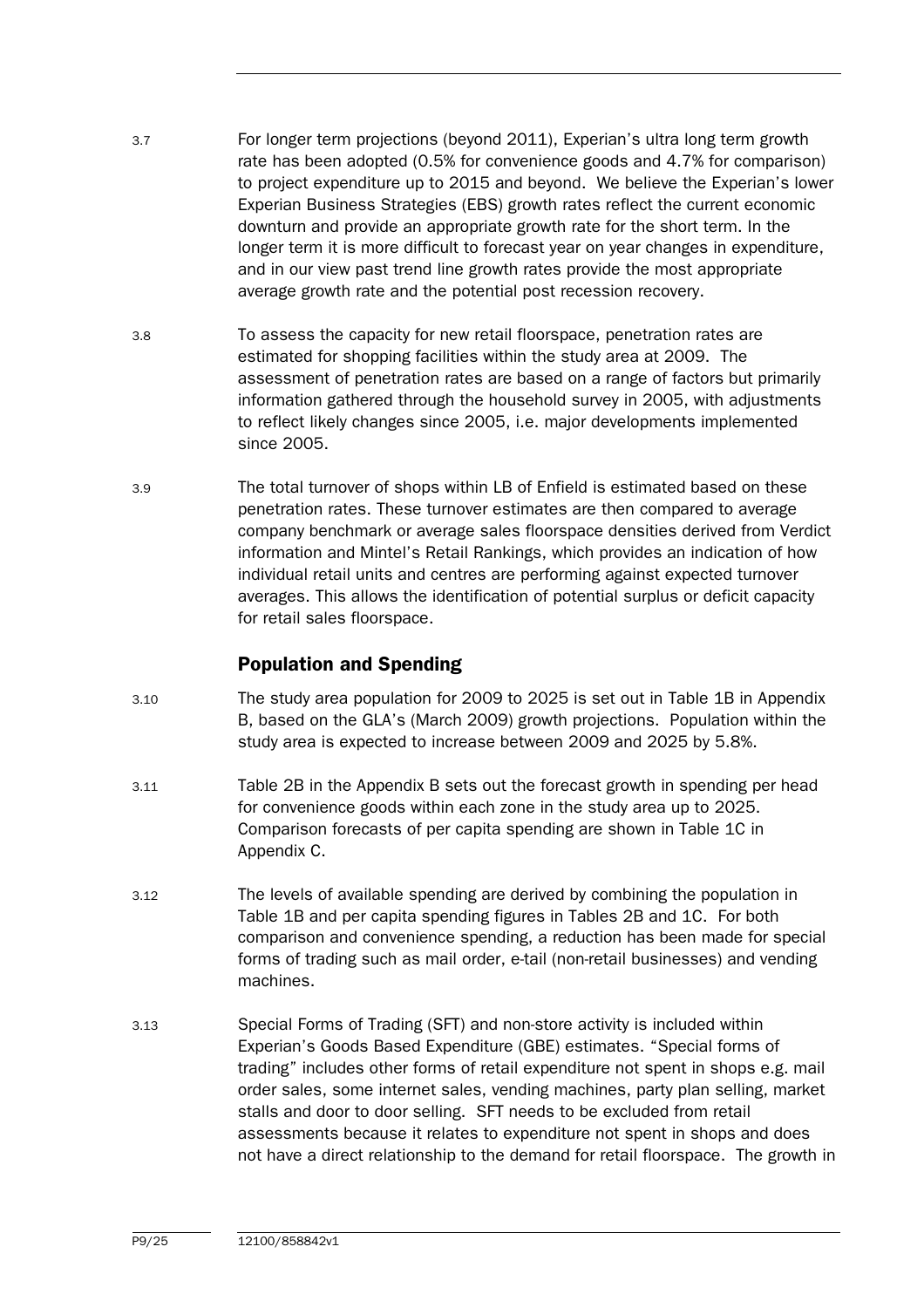home computing, internet connections and interactive TV may lead to a growth in home shopping and may have effects on retailing in the high street. Experian provides projections for special forms of trading and E-tailing (Retail Planner Briefing Note 7.0 – August 2009).

- 3.14 This Experian information suggests that non-store retail sales in 2008 is:
	- 5.9% of convenience goods expenditure; and
	- 11.3% of comparison goods expenditure.
- 3.15 Experian predicts that these figures will increase to 8.1% and 13.9% by 2016. For convenience expenditure 5.8% of the 5.9% is estimated to be E-tailing, and the rest 0.1% is other forms of SFT e.g. mail order. E-tailing in 2004 was broken down into E-tailing through retail businesses (e.g. Tesco and Sainsbury) at 1.1% and non-retail businesses (0.5%). The E-tailing split for retail and nonretail businesses was approximately 70:30 in 2004.
- 3.16 For comparison expenditure in 2008, 9.1% of the 11.3% is estimated to be Etailing, and the rest 2.2% is other forms of SFT e.g. mail order. E-tailing through retail businesses (e.g. Next and Argos) was 1.3% and for non-retail businesses 1.8% (e.g. Amazon) in 2004. The E-tailing split for retail and nonretail businesses was approximately 40:60 in 2004.
- 3.17 Experian provide projections for E-tailing and other SFT. These projections have been used to exclude expenditure attributed to e-tailing through non-retail businesses, which will not directly impact on the demand for retail floorspace. Based on Experian data SFT (including non-retail e-tailing but excluding e-tail through retail businesses) is 1.8% and 7.7% of total convenience and comparison goods expenditure respectively in 2008. The projections provided by Experian suggest that these percentages could increase to 2.8% and 8.9% by 2016. The amount of e-tail expenditure through non-retail businesses is expected to increase significantly in proportional terms, but as a proportion of total expenditure this sector is expected to remain relatively insignificant for the foreseeable future.
- 3.18 Home/electronic shopping has also emerged with the increasing growth in the use of personal computers and the internet. Trends within this sector may well have implications for retailing. Therefore, it will be necessary to carefully monitor the growth within this sector particularly in the long term and the effect that it may have on diverting expenditure that might otherwise be spent in shops.
- 3.19 In broad terms, home/electronic shopping from non-retail businesses is classified by Experian as "special forms of trading", as mentioned previously, this includes other forms of retail expenditure not spent in shops e.g. mail order. Special forms of trading have been excluded from the quantitative capacity analysis within this study update, because this expenditure does not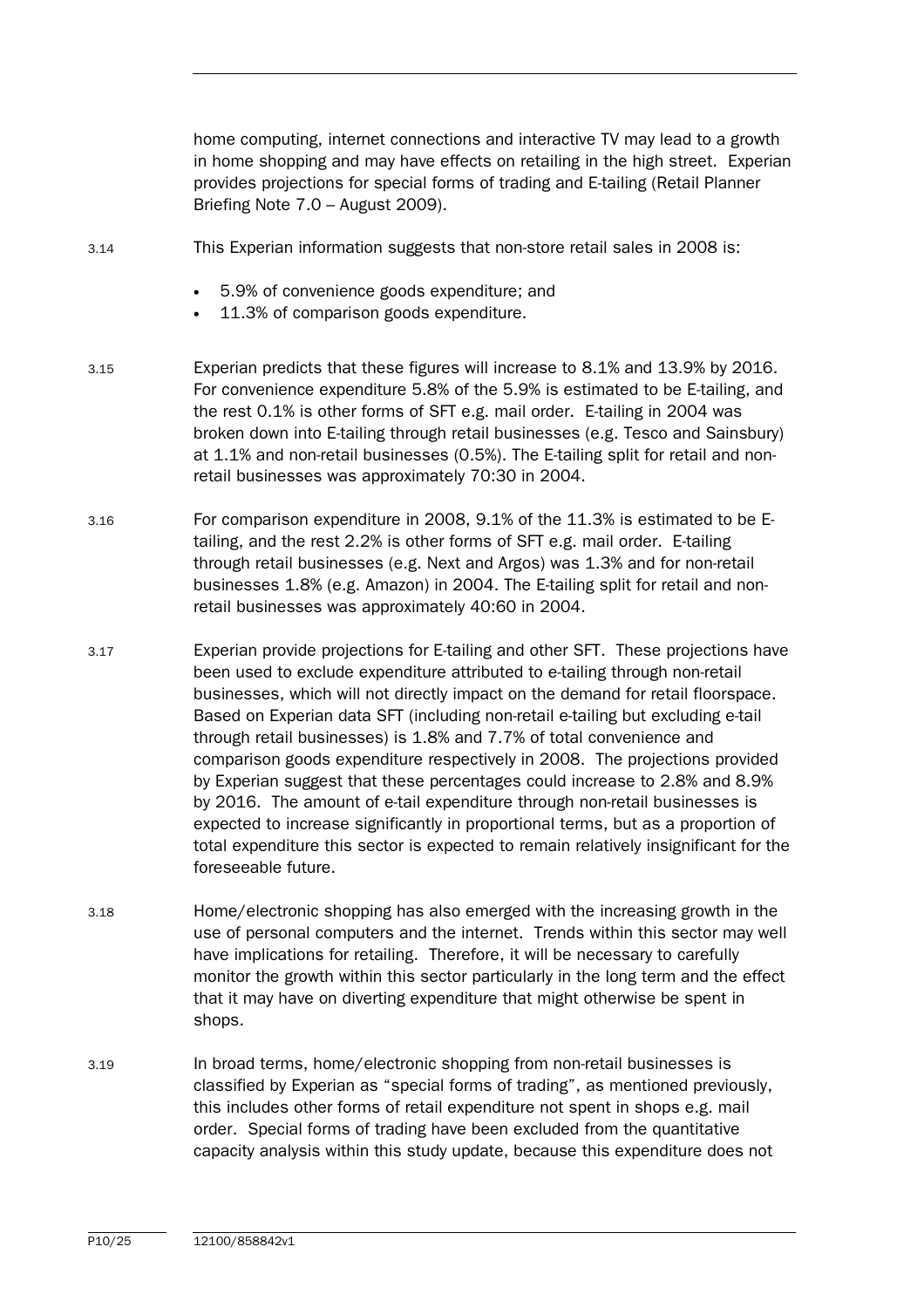affect the need for retail floorspace. The growth in home computing, Internet connections and interactive TV may lead to a growth in home shopping and may have effects on retailing in the high street. This study makes an allowance for future growth in e-tailing based on Experian's latest projections. It will be necessary to monitor the amount of sales attributed to home shopping in the future in order to review future policies and development allocations.

- 3.20 On-line shopping has experienced rapid growth since the late 1990s but in proportional terms the latest available data suggests it remains an insignificant percentage of total retail expenditure. Recent trends suggest continued strong growth in this sector. However, there is still uncertainty about its longer-term prospects. Experian's figures suggest that the growth in e-tailing has to a certain extent been at the expense of other forms of home shopping such as catalogue and mail order shopping.
- 3.21 The implications on the demand for retail space are unclear. For example, some retailers operate on-line sales from their traditional retail premises e.g. food store operators. Therefore, growth in on-line sales may not always mean there is a reduction in the need for retail floorspace. Given the uncertainties relating to internet shopping and the likelihood that it will increase in proportional terms, this assessment has adopted relatively cautious growth projections for retail expenditure.
- 3.22 As a consequence of growth in population and per capita spending, convenience goods spending within the study area is forecast to increase by 13.9% from £895.01 million in 2009 to £1019.02 million in 2025, as shown in Table 3B. The expenditure projection at 2015 (£948.09 million) is 8% higher than previously forecast for 2017 in the 2007 study, despite two years less growth. This is attributed to the different price base (2007 rather than 2003) and the higher GLA (2008) population projections. The recession has a limited impact on convenience goods growth projections, and historically spending on food and grocery goods is relatively inelastic.
- 3.23 Comparison goods spending is forecast to double between 2009 and 2025, increasing from £1,410 million in 2009 to £2,863 million in 2025, as shown in Table 2C. These figures relate to real growth and exclude inflation. The previous study provided projections for different years (e.g. 2015 not 2017) and the figures are not directly comparable. The updated expenditure projection for 2017 would be about £1,966 million (derived pro-rata from Table 2C) and is about 15% lower than previously forecast for 2017 in the 2007 study. This decrease in projected expenditure is due to the following:
	- actual growth in expenditure (2004 to 2007) has been lower than previously forecast;
	- Experian's growth forecasts (2008 to 2012) now reflect the economic downturn and are lower than previous forecasts;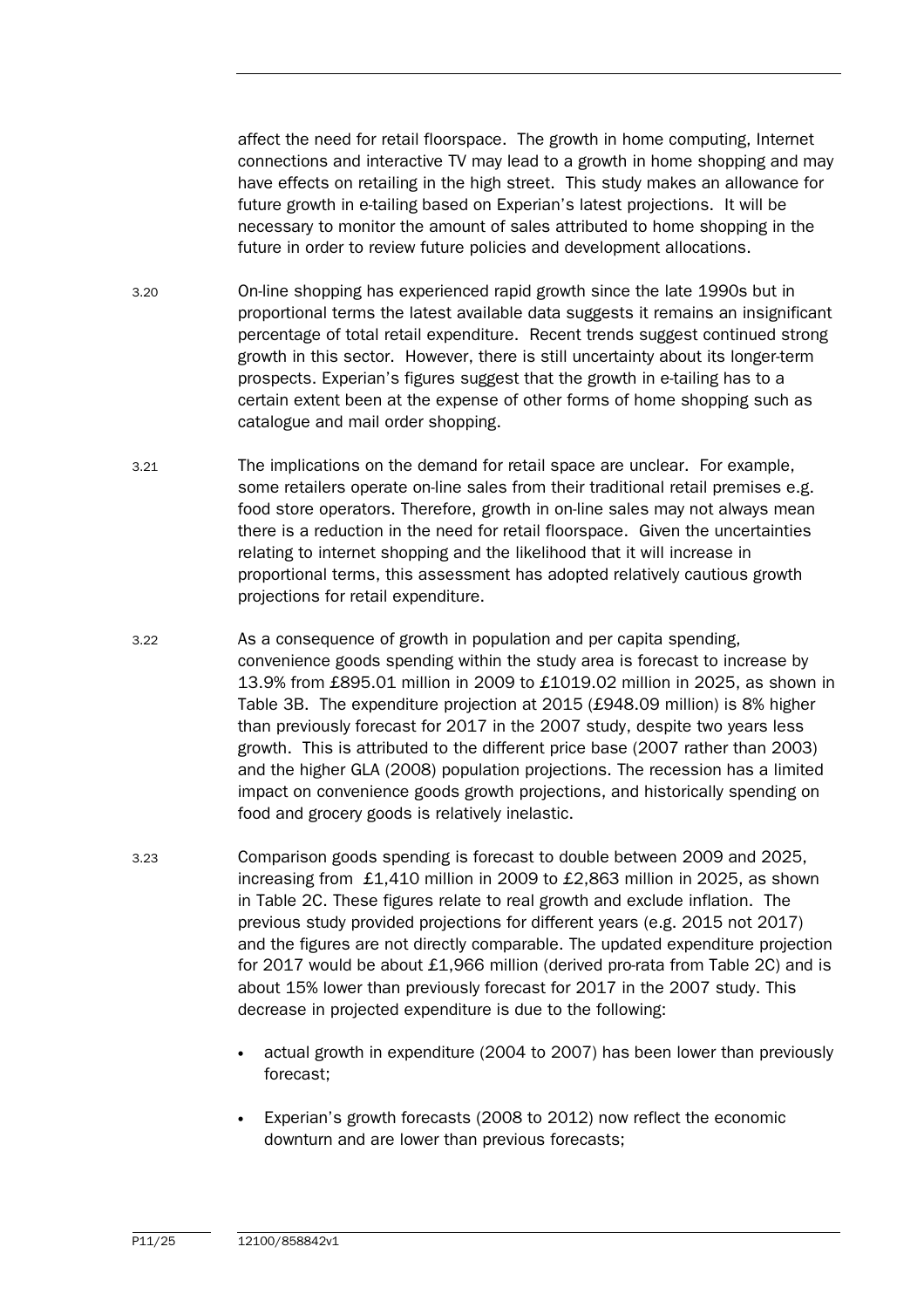- the reduction for special forms of trading is now higher than that adopted in the 2007 study;
- there has been deflation for comparison goods between 2004 to 2007 prices.

### Existing Retail Floorspace 2009

- 3.24 Existing convenience goods retail sales floorspace within the five town centres including freestanding out-of-centre food stores, is 64,065 sq m net as set out in Table 1A, Appendix A. This floorspace figure excludes comparison sales within food stores. Convenience goods sales floorspace has increased by almost 9,000 sqm since 2007, which can be largely attributed to the new Asda in Edmonton Green, two new Lidl stores (one in Enfield and one in Edmonton Green) and two new Tesco Express stores.
- 3.25 Comparison goods retail floorspace within the five town centres including the four retail parks, other retail warehouses in the study area and comparison goods sales floorspace in food stores is set out in Table 2A and 3A, Appendix A. Total identified comparison sales floorspace in the District is estimated to be 154,131 sq m net, and has increased from 140,565 sq m net in 2007, due to recent completed development e.g. the PalaceXchange in Enfield and the extension to the Edmonton Green Shopping Centre.

## Existing Spending Patterns 2009

#### Convenience Shopping

- 3.26 The results of the household shopper survey undertaken in 2005, have been used to estimate existing 2009 shopping patterns within the study area. The estimates of adjusted market share or penetration within each study area zone are shown in Table 4B, Appendix B. The revised level of convenience goods expenditure available for shops in the District at 2009 is £512.63 million (including an allowance for local shops/other retail units outside the five main centres), as shown in Tables 5B, 9B and 10B, Appendix B.
- 3.27 Company average turnover to sales floorspace densities are available for major food store operators. Company average sales densities (adjusted to exclude petrol and comparison sales and include VAT) have been applied to the sales area of the large food stores listed in Table 1A, Appendix A, and a benchmark turnover for each store has been calculated. This benchmark turnover is not necessarily the actual turnover of the food store, but it does provide a helpful benchmark for assessing existing shopping patterns and the adequacy of current floorspace in quantitative terms. Estimates for comparison sales floorspace within large food stores has been deducted from the figures in Table 1A, for consistency with the use of goods based expenditure figures.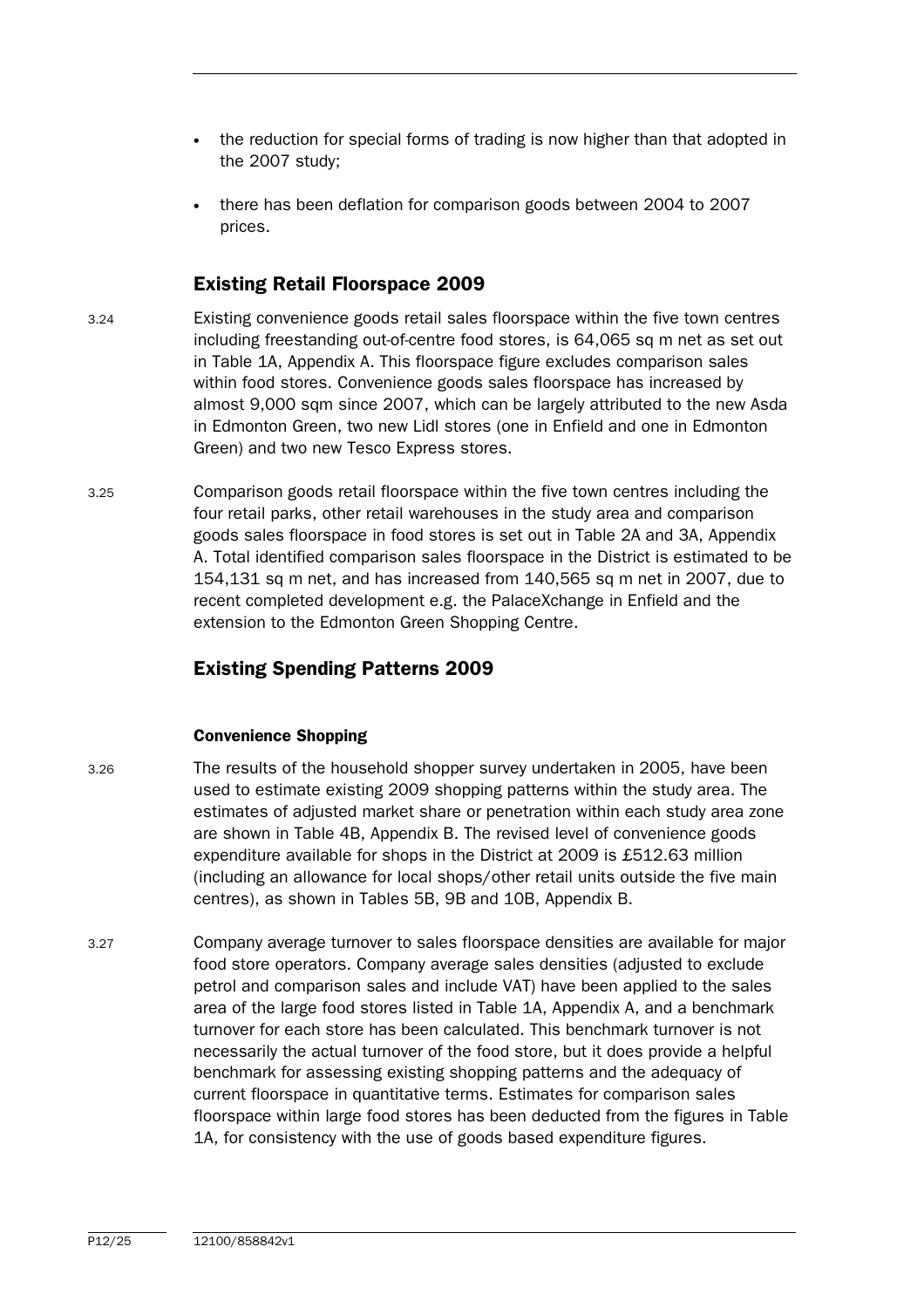3.28 The total convenience goods benchmark turnover of all identified existing food stores/convenience shops is £519.78 as shown in Table 1A, Appendix A. Our assessment suggests convenience goods expenditure available for these shops/stores (excluding local shops) in 2009 is £512.64 million, which suggests that existing convenience sales floorspace is 2% trading below the expected benchmark turnover, as shown in Table 5B, Appendix B.

#### Comparison Shopping

- 3.29 The revised estimated available comparison goods expenditure for facilities in the Borough of Enfield at 2009 is £599.31 million, which includes £432.04 million for comparison shops within designated town, district and local shops plus comparison sales within all food stores, as shown in Table 3C. Retail warehouses' turnover is estimated to be £167.27 million.
- 3.30 The Borough has 154,131 sq m net of comparison goods floorspace, of which 63,970 sq m net (over 41%) is within out-of-centre retail warehouses. The average sales density of all comparison goods sales floorspace in the Borough is £3,888 per sq m net. The average sales density for retail warehouses is £2,615 per sq m net and, based on company average sales density information within Mintel's Retail Rankings, this is within the range we would expected for these types of stores. Other comparison floorspace in the Borough has an average turnover density of £4,792 per sq m net. The average for high street retailers within Retail Rankings is £5,347 per sq m net.
- 3.31 On balance comparison sales floorspace in the Borough appears to be trading satisfactorily, but there appears to be no current expenditure surplus following recent developments in Enfield and Edmonton Green, as envisaged in the 2007 study. It is assumed that existing comparison floorspace is trading at equilibrium in 2009.

### Quantitative Capacity for Additional Convenience Floorspace

- 3.32 The level of available convenience goods expenditure in 2009, 2015, 2020, 2025 is shown at Tables 5B, 6B, 7B, 8B in Appendix B, and summarised in Table 9B. The adjusted 2009 market shares are shown in Table 4B in Appendix B, and these take into account completed developments since 2007, including the Asda in Edmonton Green, the Palace Exchange in Enfield and the Edmonton Green Shopping Centre extension.
- 3.33 The total level of convenience goods expenditure available for shops in the District between 2009 and 2025 is summarised in Table 9B in Appendix B. The benchmark turnover of existing convenience floorspace has been subtracted from the estimates of available expenditure to provide surplus expenditure estimates.
- 3.34 At 2009 the benchmark turnover of existing and proposed convenience floorspace is £519.78 million (Table 9B). There is an expenditure deficit in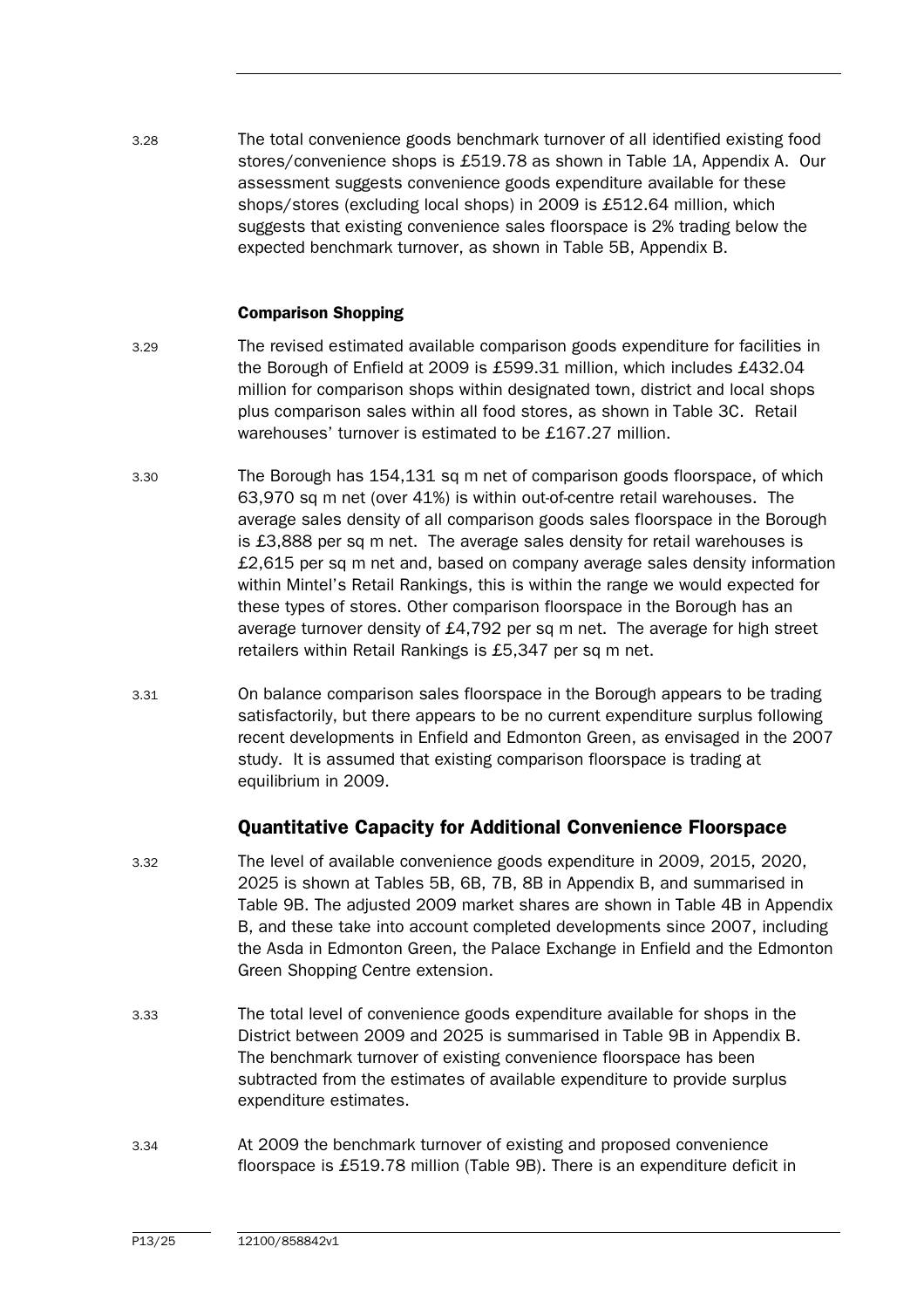2009 of -£7.15 million. At 2015 the benchmark turnover of existing convenience floorspace is £527.62 million (Table 9B) compared with projected available expenditure of £542.41 million. The projected surplus expenditure at 2015 will be £14.79 million and this surplus is projected to increase to £37.40 million by 2025.

3.35 The expenditure projections have been converted into net sales floorspace projections based on the existing average benchmark turnover density of £8,113 per sq m net for food stores, as shown in the Table 10B in Appendix B. Surplus expenditure at 2015 could support 1,795 sq m net, increasing to 4,408 sq m net by 2025.

## Comparison Shopping

- 3.36 Retail development in LB of Enfield will have changed shopping patterns within the study area, and should have helped to reduce comparison expenditure leakage since 2007. This uplift in market share has been taken into account, with the market shares for future comparison shopping penetration rates 2009- 2017 (included in the 2007 report) used for current market shares in 2009. The market share estimates have been adjusted to reflect developments completed between 2007 and 2009.
- 3.37 Further improvements to comparison retail provision within the Borough could help to claw back some additional expenditure leakage from the study area. Conversely, improvements to comparison retailing in competing centres may increase expenditure leakage from the study area. Developments in competing centres, for example emerging proposals in Stratford and Brent Cross, will limit the ability of shopping facilities in LB Enfield to increase their market share of expenditure. However on balance, we believe that the recent developments in Enfield and Edmonton Green should help to maintain expenditure retention. The future development strategy for the Borough should seek to maintain current levels of expenditure retention.
- 3.38 As indicated earlier, the projections of surplus comparison expenditure in Table 7C assumes that existing comparison sales floorspace is trading at equilibrium with the benchmark levels in 2009.
- 3.39 Based on these assumptions, we have provided projections of comparison goods expenditure available to shops in the District at 2009, 2015, 2020 and 2025 as shown in Table 3C, 4C, 5C and 6C in Appendix C.
- 3.40 The growth in comparison goods expenditure available for shops in the District between 2009 and 2025 is summarised in Table 7C, in Appendix C. Future available expenditure is compared with the turnover of existing comparison retail facilities within the District in order to provide estimates of surplus expenditure.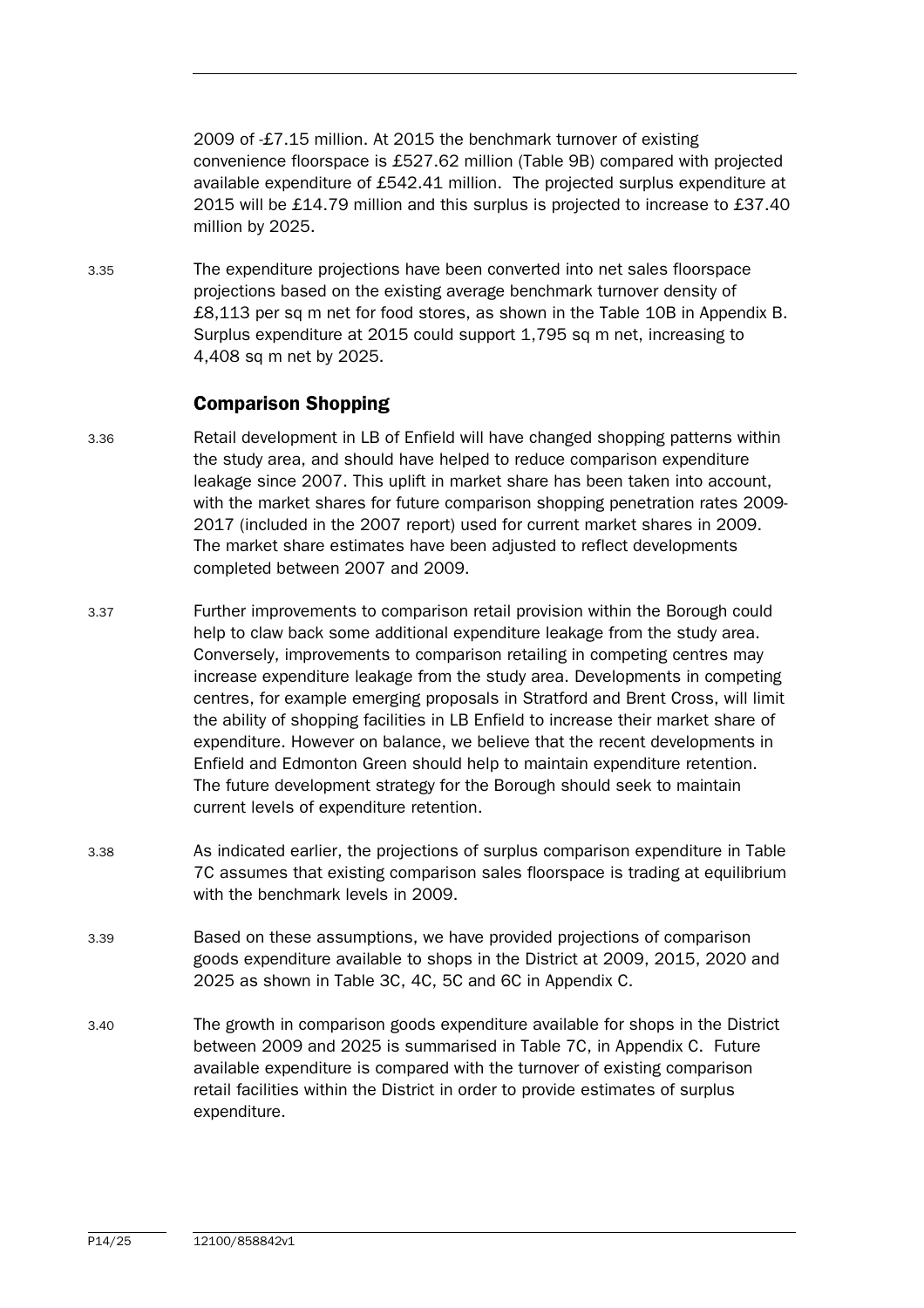| 3.41 | Trends indicate that comparison retailers historically will achieve some growth<br>in trading efficiency. This is a function of spending growing at faster rates than<br>new floorspace provision and retailers' ability to absorb real increases in their<br>costs by increasing their turnover to floorspace ratio. Table 7C assumes that |
|------|---------------------------------------------------------------------------------------------------------------------------------------------------------------------------------------------------------------------------------------------------------------------------------------------------------------------------------------------|
|      | the existing 2009 turnover of comparison goods floorspace will remain constant<br>between 2009 to 2011, due to the effects of the recession, but the sales<br>density will increase by 2% per annum thereafter to reflect the expected<br>recovery and higher expenditure growth.                                                           |

- 3.42 At 2015 the benchmark turnover of existing comparison floorspace is £648.71 million (Table 7C). Projected surplus expenditure at 2015 will be £98.16 million and this surplus is projected to increase to £417.71 million by 2025.
- 3.43 The surplus expenditure projections have been converted into net sales floorspace projections based on an average benchmark turnover density of £5,000 per sq m net, as shown in the Table 7C in Appendix C. Surplus expenditure at 2015 could support 13,015 sq m net, increasing to 58,191 sq m net by 2025. In terms of gross floorspace the projection for 2015 is 17,353 sq m (assuming a 75% net to gross ratio), increasing to 77,588 sq m in 2025.

## Future Quantitative Capacity Scenarios

- 3.44 Core Policy 2 of the LB Enfield Core Strategy Submission Report sets out the anticipated new housing delivery estimates over the period of the plan. Enfield's preferred approach is to focus growth in four Strategic Growth Areas (SGAs) within:
	- Central Leeside ("Meridian Water");
	- Ponders End within North East Enfield;
	- the area around the Enfield Town Rail Station; and
	- New Southgate within the North Circular Road.
- 3.45 The low, medium growth and high scenarios within these SGAs have been incorporated into the retail capacity model, in order to estimate the implications of the additional dwellings (population) on the retail floorspace projections over the study period, as shown in Tables 11B, 12B and 13B for convenience goods shopping and Tables 8C, 9C and 10C for comparison goods shopping.
- 3.46 The low growth scenario suggests 1,663 dwellings will be developed in the SGAs. The medium growth scenario suggests 5,173 dwellings will be developed and 8,500 dwellings are proposed within the high growth scenario. The additional population generated by these new dwellings has been calculated based on 2.2 people per dwelling and apportioned to the relevant study area zone, as shown at the foot of Table 1B. The expenditure generated by the additional dwellings is shown at the foot of Tables 3B and 2C.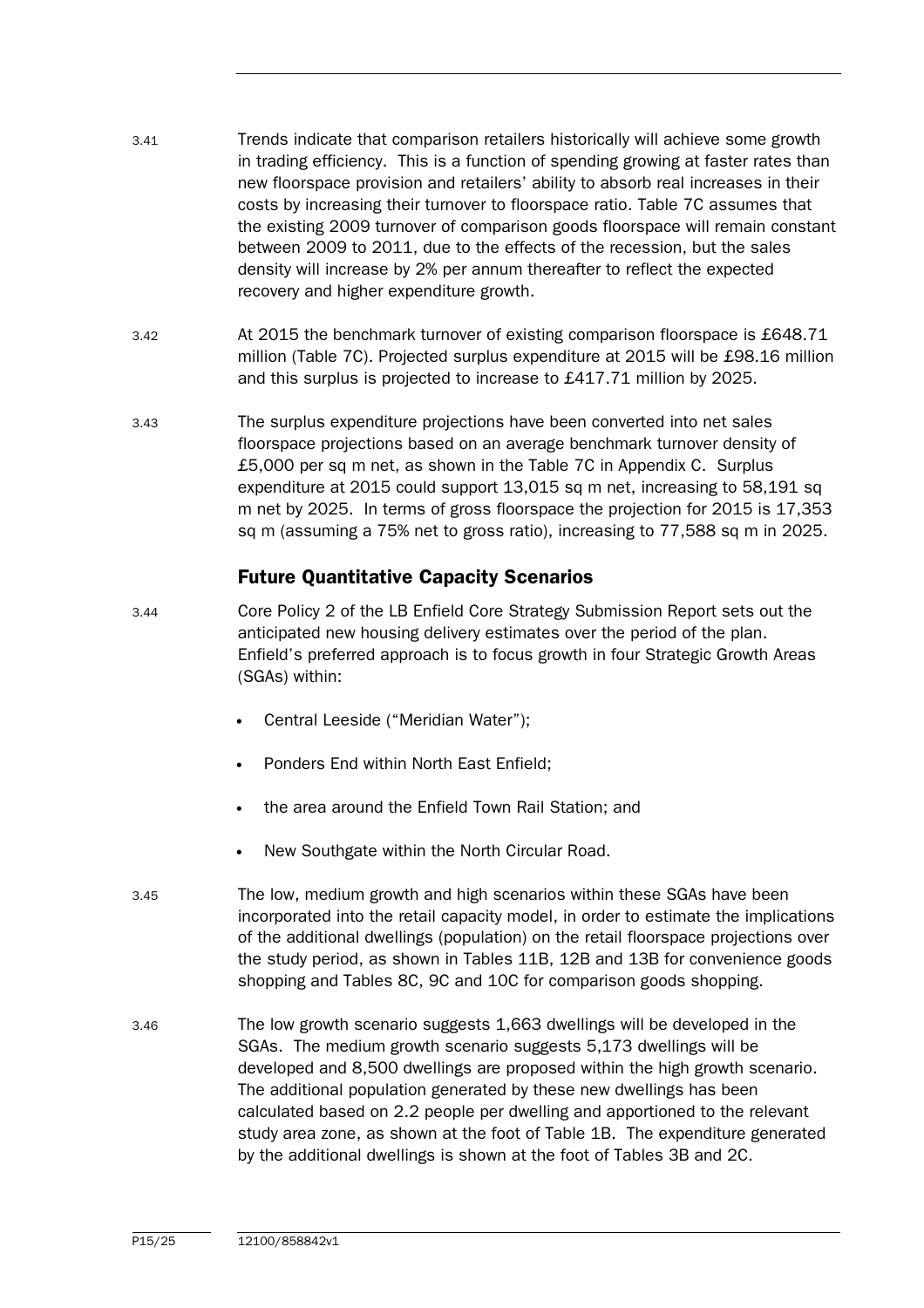#### Convenience Shopping

- 3.47 There are also proposals for new food stores in New Barnet (a 3,900 sq m net Asda and a 2,800 sq m net Tesco) and an unnamed food store (7,400 sq m net) at Northumberland Park in Tottenham. The implementation of these food stores is uncertain at this stage, but if implemented these proposals will affect the future convenience shopping penetrations. Tables 13B, 14B and 15B illustrate the effect of the new food stores based in New Barnet only, Tottenham only and in both New Barnet and Tottenham. The high SGA population is adopted for these scenarios.
- 3.48 Our sensitivity analysis examines six scenarios for convenience shopping. The first three convenience shopping scenarios assume that Enfield will maintain its current 2009 market shares of expenditure in the future, and the three scenarios then adopt low, medium and high SGA population projections. The fourth, fifth and sixth scenarios assume the implementation of large food stores in New Barnet and Tottenham, together with the high population SGA scenario. These six convenience scenarios and the baseline projections are summarised below in Table 3.1 below.

| <b>Scenario</b>                                   |          | <b>Floorspace Sq M Net</b> |         |
|---------------------------------------------------|----------|----------------------------|---------|
|                                                   | by 2015  | by 2020                    | by 2025 |
| <b>Baseline Projection</b>                        | 1,795    | 3,767                      | 4,408   |
| 1. Low SGA population                             | 2.023    | 4,217                      | 5,062   |
| 2. Medium SGA population                          | 2.509    | 5,230                      | 6,566   |
| 3. High SGA population                            | 2,975    | 6,195                      | 7,996   |
| 4. Food store in New Barnet - high SGA population | 596      | 3,685                      | 5,427   |
| 5. Food store in Tottenham - high SGA population  | 758      | 3.840                      | 5,552   |
| 6. Both food stores - high SGA population         | $-1,621$ | 1,331                      | 2,983   |

| Table 3.1: Convenience Floorspace Projection Scenarios (Cumulative) |  |
|---------------------------------------------------------------------|--|
|---------------------------------------------------------------------|--|

3.49 The highest floorspace projection up to 2025 is Scenario 3, based on the high SGA population growth, which suggests there is scope for about 8,000 sq m net convenience floorspace, compared with the baseline projection of about 4,400 sq m net. However Scenarios 4, 5 and 6, which assume new food stores will be implemented in New Barnet and Tottenham, suggest that these new stores will absorb some of the projected growth. If both stores are implemented there will be no need for food store development up to and beyond 2015, even based on the high SGA population growth. However, higher population growth within the SGA's (medium or high) could generate scope for food store development between 2020 and 2025, particularly in the Southgate area.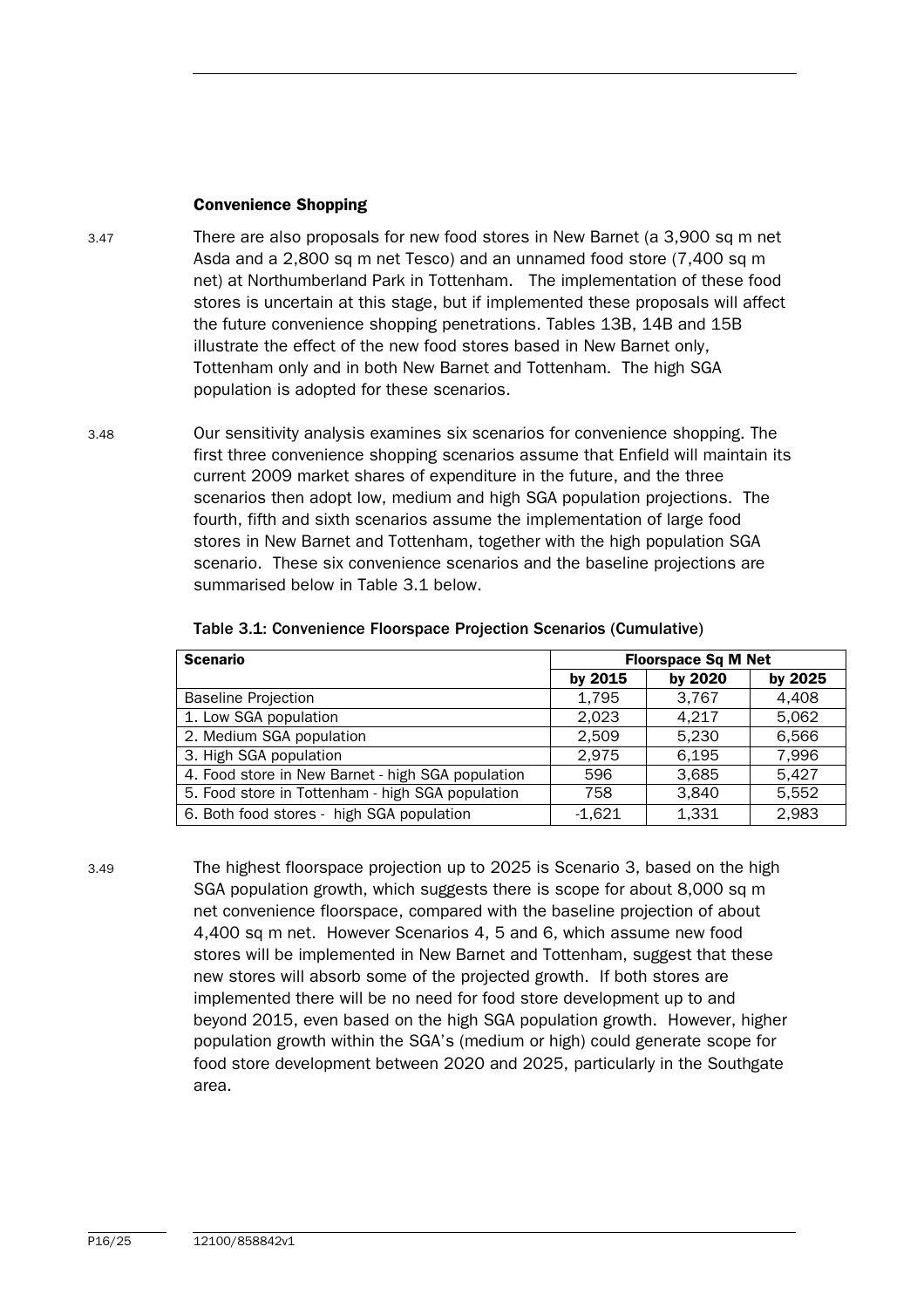#### Comparison Shopping

3.50 Our sensitivity analysis examines three scenarios for comparison shopping, based on the low, medium and high SGA population projections. The results of this sensitivity analysis are shown in Table 3.2.

| <b>Scenario</b>            |         | <b>Floorspace Sq M Net</b>   |         |
|----------------------------|---------|------------------------------|---------|
|                            | by 2015 | by 2020                      | by 2025 |
| <b>Baseline Projection</b> | 13,015  | 35,142                       | 58,191  |
| 1. Low SGA population      | 13,541  | 36,264                       | 60,006  |
| 2. Medium SGA population   | 14,614  | 38,723                       | 64,094  |
| 3. High SGA population     | 15,653  | 41,079                       | 67,997  |
| <b>Scenario</b>            |         | <b>Floorspace Sq M Gross</b> |         |
|                            | by 2015 | by 2020                      | by 2025 |
| <b>Baseline Projection</b> | 17,353  | 46,856                       | 77,588  |
| 1. Low SGA population      | 18,055  | 48,352                       | 80,008  |
| 2. Medium SGA population   | 19,486  | 51,631                       | 85,459  |
| 3. High SGA population     | 20,870  | 54,771                       | 90.663  |

Table 3.2: Comparison Floorspace Projection Scenarios (Cumulative)

3.51 The high SGA population growth suggests there is scope for about 68,000 sq m net comparison floorspace by 2025 (90,700 sq m gross), compared with the baseline projection of 58,000 sq m net (77,600 sq m gross).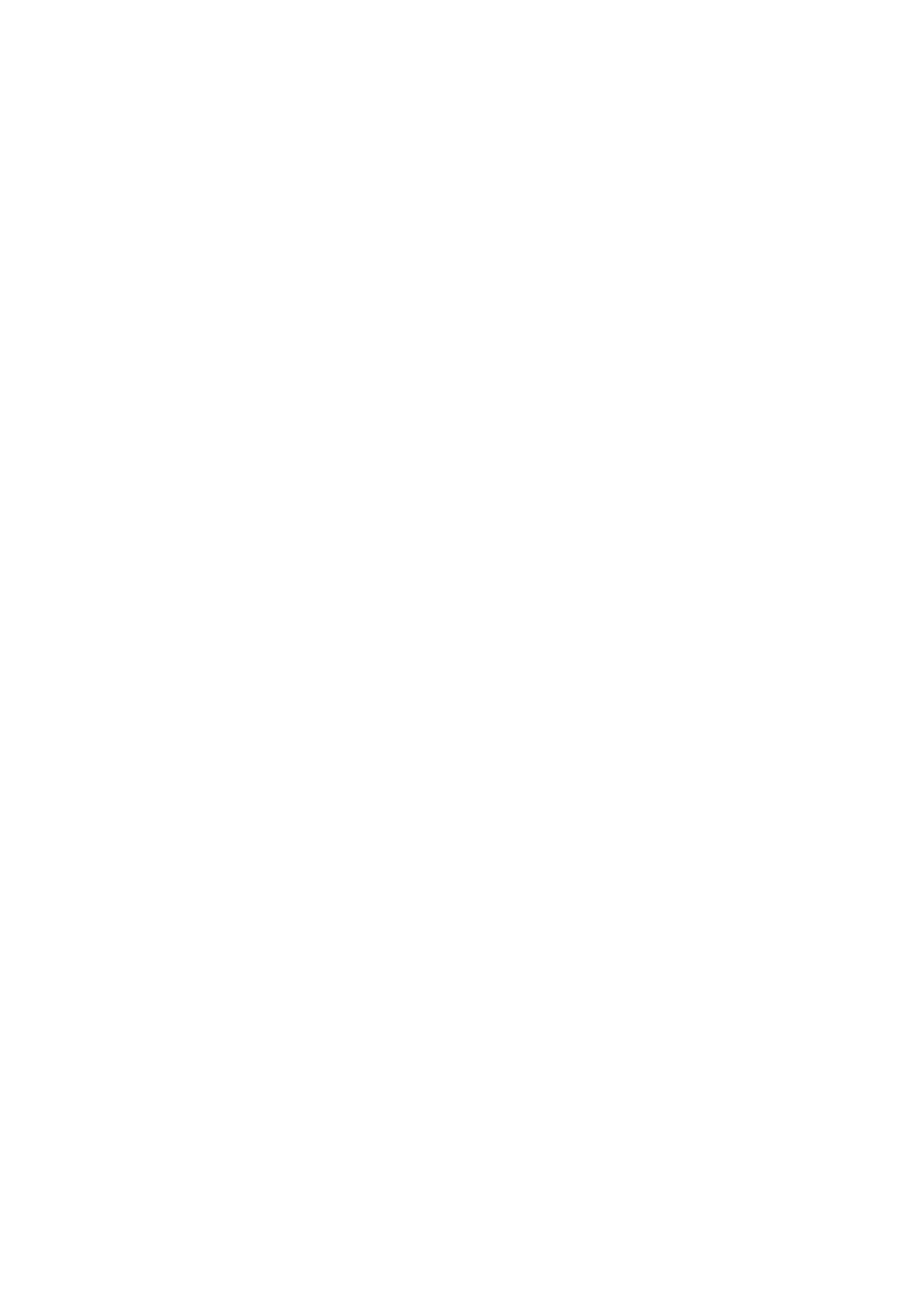# 4.0 Conclusions and Recommendations

### Introduction

- 4.1 PPS6 indicates that local planning authorities should assess need for additional floorspace over the plan period, broken down into five year intervals. PPS6 goes on to indicate that in planning for growth in their town centres, local planning authorities should allocate sufficient sites to meet the identified need for at least the first five years from the adoption of their development plan documents, although for large town centre schemes a longer period may be appropriate to allow for site assembly.
- 4.2 For development control purposes in the next few years, i.e. the projections up to 2015 provide a basis for considering applications that would be completed within a five year period. For future planning policy and site allocations in the LDF it is necessary to seek to identify opportunities to accommodate growth up to 2015 as a minimum. The longer term growth projections up to 2020 and 2025 should be treated with caution and monitored and updated as necessary.
- 4.3 Government guidance indicates that local authorities should positively plan for growth, and that the quantitative need for retail and other key town centre uses is a key consideration. The projections in this study indicate that commitments (listed in Table 4A in Appendix A) will not meet the expenditure growth going forward. The strategy in the short to medium term should be one of identifying further longer term opportunities for retail development within LB Enfield's town centres.

## Convenience Retail Projections

- 4.4 The analysis of baseline convenience retail shopping patterns in 2009 as set out in Section 3 of this report indicates that existing floorspace in the Borough is trading slightly below expected levels. This creates an expenditure deficit in 2009 of -£7.15 million. However by 2015 convenience floorspace in the Borough will be trading above expected benchmark levels creating an expenditure surplus in 2015 of £14.79 million, but only if food store developments are not implemented in New Barnet and Tottenham.
- 4.5 This surplus is concentrated primarily in Southgate, with a continued deficit in the Enfield town area. Continued expenditure growth between 2015 and 2025 will increase the total expenditure surplus to £31.49 million in 2020, and £37.40 million in 2025, which similarly is primarily concentrated in Southgate, as shown in Table 10B. These figures take into account the recently opened Asda in Edmonton Green and other new food stores in the Borough. However the figures do not take into account the potential implication of food store proposals in New Barnet and Tottenham. If both stores are implemented by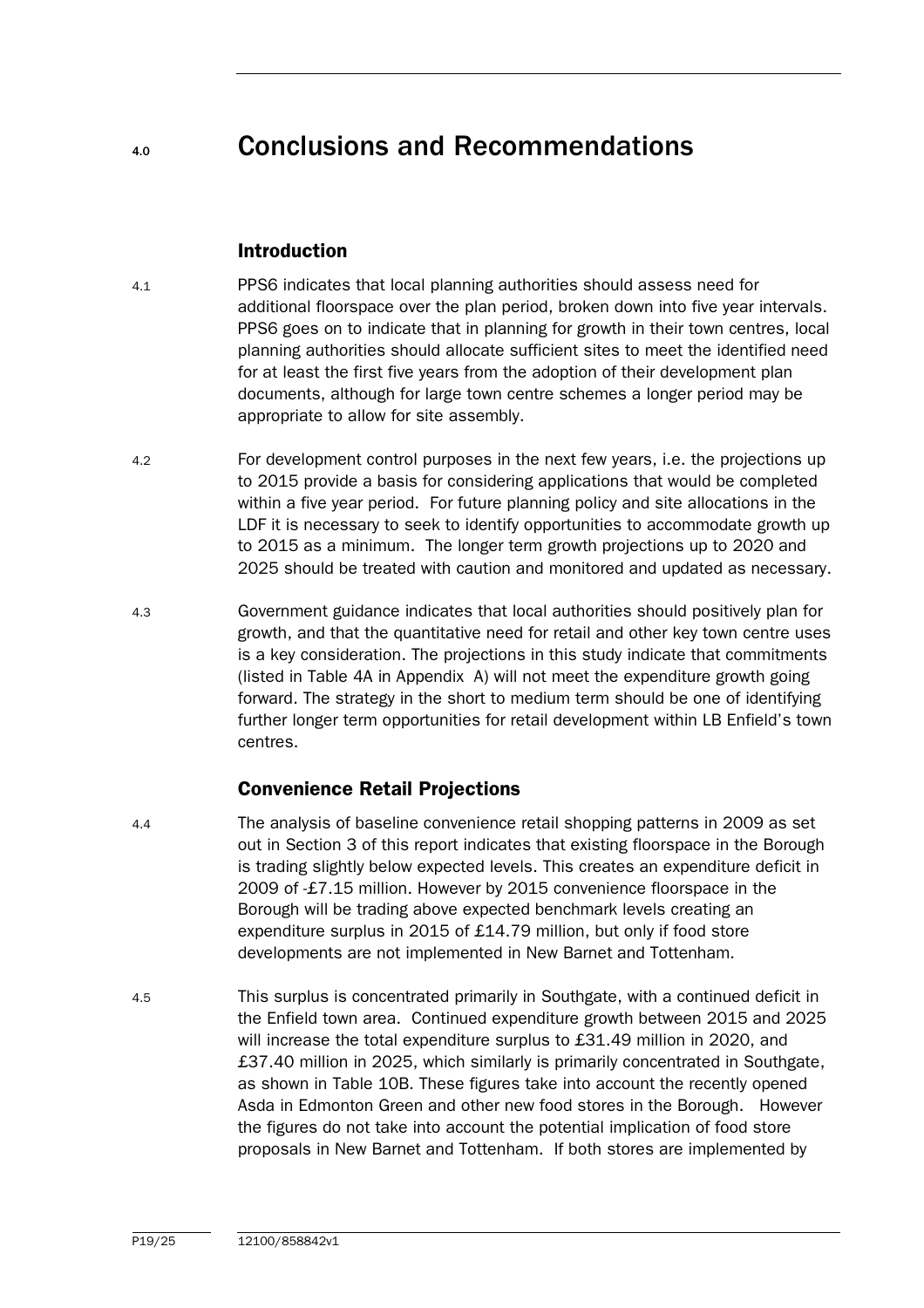2015 then there will be an expenditure deficit of about -£13 million, even based on the high SGA population, see Table 16B.

Area Sales Floorspace Sq M Net (cumulative) By 2015 By 2020 By 2025 Enfield Area **-21** | 294 | 528 Edmonton Area 1 28 335 1 322 Palmers Green Area  $\vert$  886 1,104 1,135 Southgate Area 1 2,365 2,787 2,938 Other in the Borough discovery and the Borough discovery and the set of the set of the set of the set of the s

Total | 1,795 | 3,767 | 4,408

4.6 The **baseline** quantitative capacity analysis indicates there could be scope for the following convenience goods floorspace:

4.7 The **high population SGA** quantitative capacity analysis indicates there could be scope for the following convenience goods floorspace:

| Area                 |          | Sales Floorspace Sq M Net (cumulative) |         |
|----------------------|----------|----------------------------------------|---------|
|                      | By 2015  | By 2020                                | By 2025 |
| Enfield Area         | 264      | 814                                    | 1,263   |
| Edmonton Area        | 232      | 1,043                                  | 1,488   |
| Palmers Green Area   | 997      | 1,286                                  | 1,403   |
| Southgate Area       | 2,513    | 3,042                                  | 3,296   |
| Other in the Borough | $-1,012$ | 10                                     | 545     |
| <b>Total</b>         | 2.975    | 6,195                                  | 7,996   |

4.8 The baseline figures in the first table above, suggest there could be scope to develop a large food store in the Southgate area (about 2,400 sq m net). However the development of a large food store in New Barnet could remove the need for a new store in this area. Given the uncertainty regarding the provision of a new food store in New Barnet we do not believe the Development Plan should allocate sites for food store development in the short term up to 2015. However, development proposals in neighbouring Boroughs need to be monitored, and if these proposals are not implemented then there may be a need to identify opportunities for food stores in Enfield Borough during the period 2015 to 2020, with the likely priority being the Southgate area.

4.9 If no stores are implemented in New Barnet and Tottenham then the longer term requirement for convenience floorspace at 2020 could range from 3,800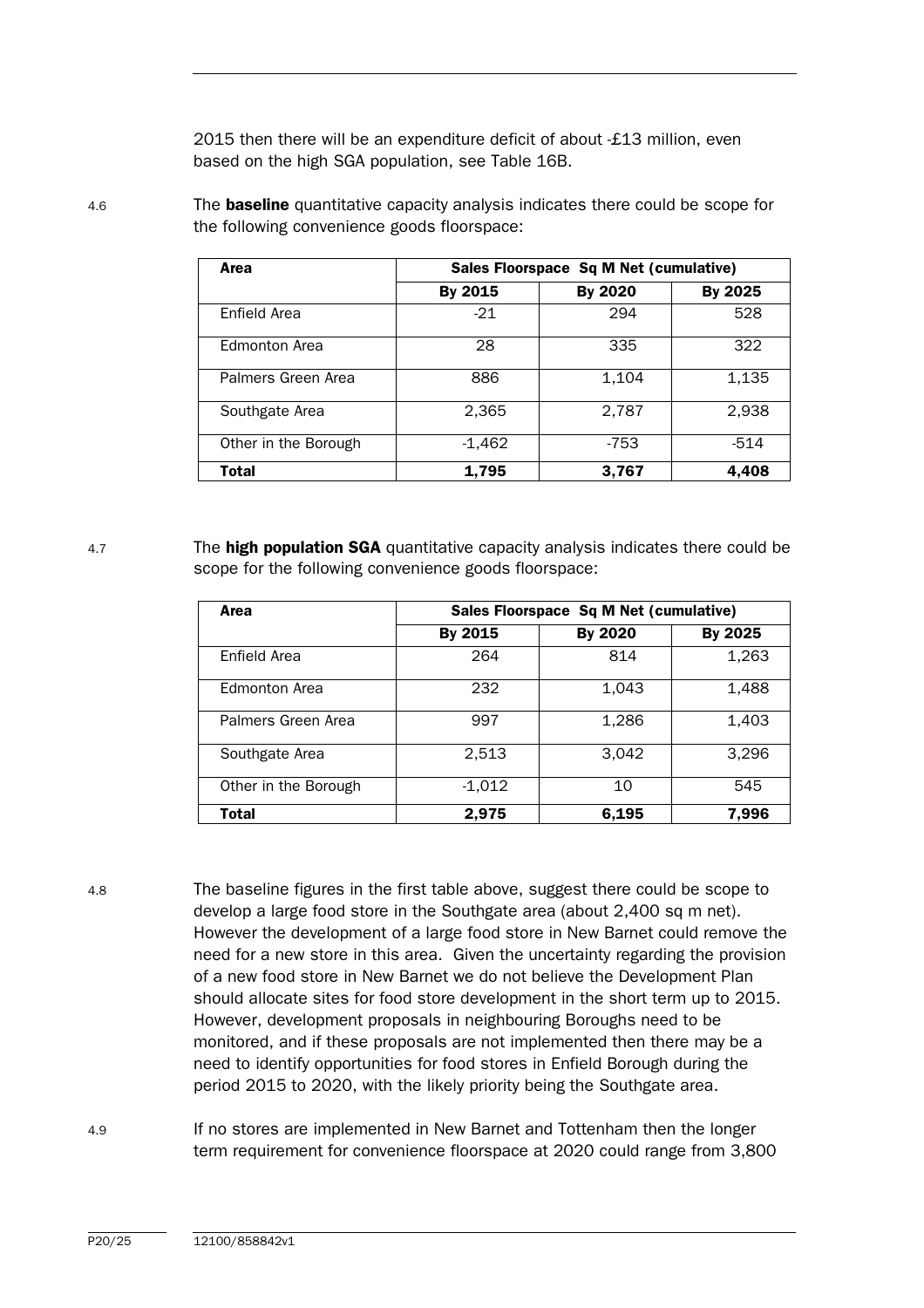sq m net (baseline) to 6,200 sq m net (SGA – high growth), increasing to 4,400 to 8,000 sq m net by 2025, as shown in Tables 10B to 13B.

4.10 However, if both new stores are implemented in New Barnet and Tottenham then there is no need to allocate sites for food stores for the foreseeable future (up to 2020) regardless of the amount of development within the SGA's, as shown in Table 16B. This scenario suggests that the priority should be to provide local scale convenience facilities in the SGA, sufficient only to serve the top up and day to day needs of the new residential areas, rather than large food stores with a wider catchment area, and only where these residential developments areas would not be adequately served by the existing local shopping provision. Residents within new development areas should have access to local shopping provision within 500 metres walking distance.

## Comparison Retail Projections

- 4.11 The analysis of comparison retail shopping patterns indicates that, despite the recent developments at the PalaceXchange in Enfield and the extension to the Edmonton Green Shopping Centre, there will be surplus comparison expenditure in LB Enfield from 2015 (£98.16 million) to 2025 (£417.71 million). Assuming an economic recovery and a return to reasonable levels of growth in expenditure, there will be a need to deliver further comparison retail development in LB Enfield in the short to medium term to accommodate this increasing surplus expenditure. The figures assume LB of Enfield will maintain its existing market share of comparison expenditure.
- 4.12 The quantitative baseline capacity analysis indicates there could be scope for the following cumulative comparison goods floorspace:

| <b>Scenario</b>     |         | Sales Floorspace Sq M Net (cumulative)    |         |
|---------------------|---------|-------------------------------------------|---------|
|                     | By 2015 | By 2020                                   | By 2025 |
| <b>Baseline</b>     | 13,015  | 35,142                                    | 58,191  |
| High SGA population | 15,653  | 41,079                                    | 67,997  |
| <b>Scenario</b>     |         | <b>Gross Floorspace Sq M (cumulative)</b> |         |
|                     | By 2015 | By 2020                                   | By 2025 |
| <b>Baseline</b>     | 17,353  | 46.856                                    | 77,588  |
| High SGA population | 20,870  | 54,771                                    | 90,663  |

4.13 The highest floorspace projection up to 2025 (assuming the high SGA population growth) suggests there will be scope for over 90,000 sq m gross comparison floorspace, compared with the baseline projection of 77,000 sq m gross. Existing commitments could provide 5,123 sq m net sales floorspace (6,075 sq m gross), and the figures above take these commitments into account.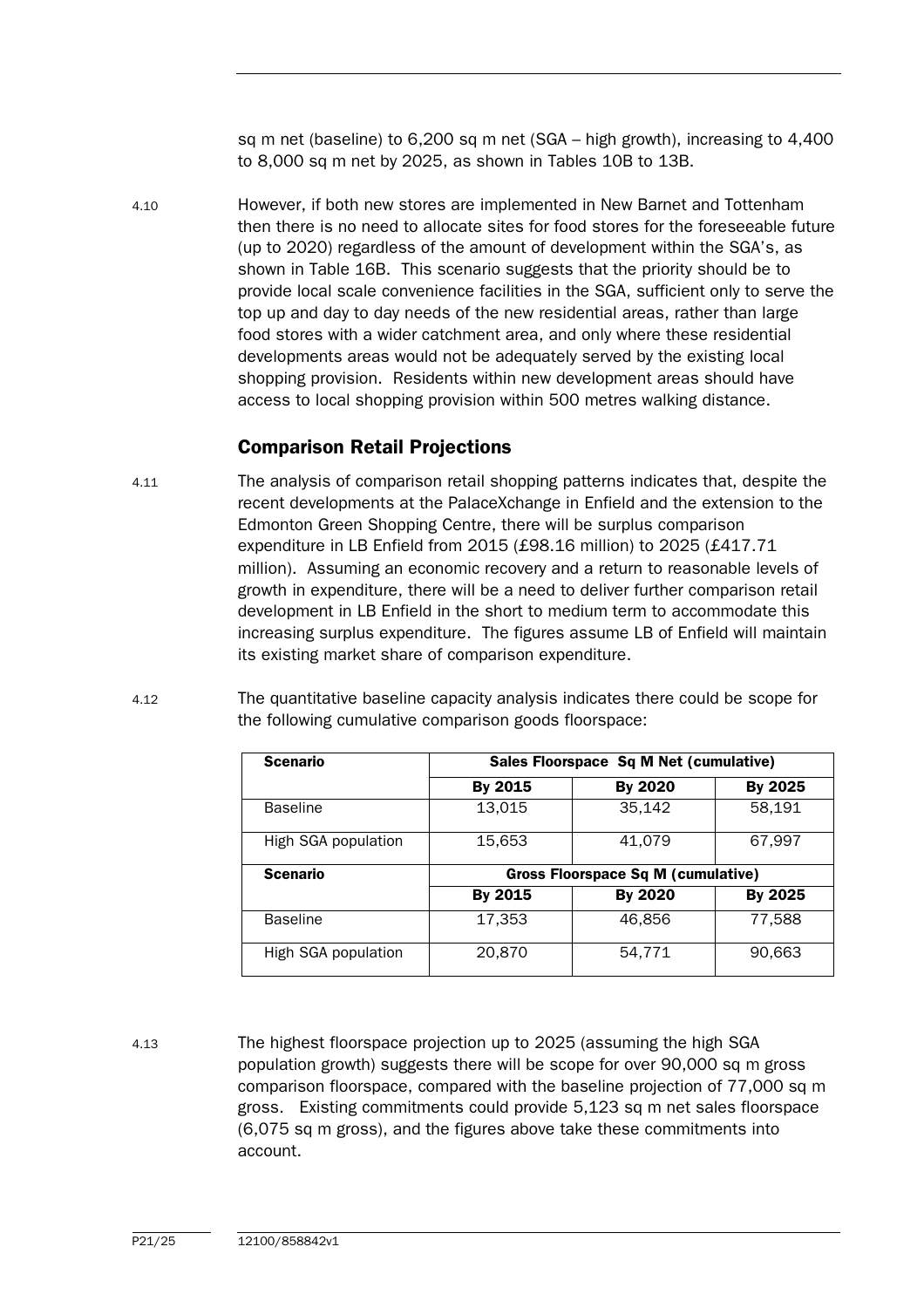- 4.14 Given uncertainties regarding the scale and timing of development in the SGA's and the impact of major retail development in competing centres (e.g. the extension to Brent Cross and development at Stratford) we believe site capable of accommodating the baseline projections should be identified at this stage, but the impact of the SGA's and competing developments should be monitored.
- 4.15 The indicative distribution of comparison floorspace in the Borough (based on the baseline figures) is as follows:

| Area                 |         | <b>Gross Floorspace Sq M (cumulative)</b> |         |
|----------------------|---------|-------------------------------------------|---------|
|                      | By 2015 | By 2020                                   | By 2025 |
| Enfield Area         | 7,100   | 19,200                                    | 31,800  |
| <b>Edmonton Area</b> | 1,700   | 4,700                                     | 7,800   |
| Palmers Green Area   | 1,000   | 2,800                                     | 4,700   |
| Southgate Area       | 1,400   | 3.800                                     | 6.200   |
| Other in the Borough | 6,200   | 16,400                                    | 27,100  |
| <b>Total</b>         | 17,400  | 46,900                                    | 77,600  |

## Accommodating Growth and Development Strategy

- 4.16 Given the uncertainty regarding the provision of new food stores near the Borough boundary, we do not believe the Development Plan should allocate sites for food store development in the short term up to 2015. Depending on the implementation of these stores there may be a requirement to identify sites for food store development between 2015 and 2020, but the scale of development required is unclear at this stage.
- 4.17 In terms of comparison retail capacity, the projections that suggest between 17,000 to 21,000 sq m gross could be provided by 2015, increasing to 47,000 to 55,000 sq m gross by 2020.
- 4.18 Due to the current effects of the recession, it seems unlikely that major town centre development proposals will come forward during the next 18 months to two years. Town centre development can be relatively complicated and the design and planning stage can be protracted and the construction period typically takes 2-3 years. Developments can take a further 1-2 years to be occupied and trading to full potential. In our view it is unlikely major town centre developments can be completed and trading to their full potential by 2015.
- 4.19 PPS6 suggests local authorities may look beyond five years when considering major town centre development opportunities. Given the likely timetable to deliver major town centre developments, the Council could seek to identify town opportunities capable of accommodating the baseline comparison floorspace projection up to 2020, i.e. about 47,000 sq m gross. The additional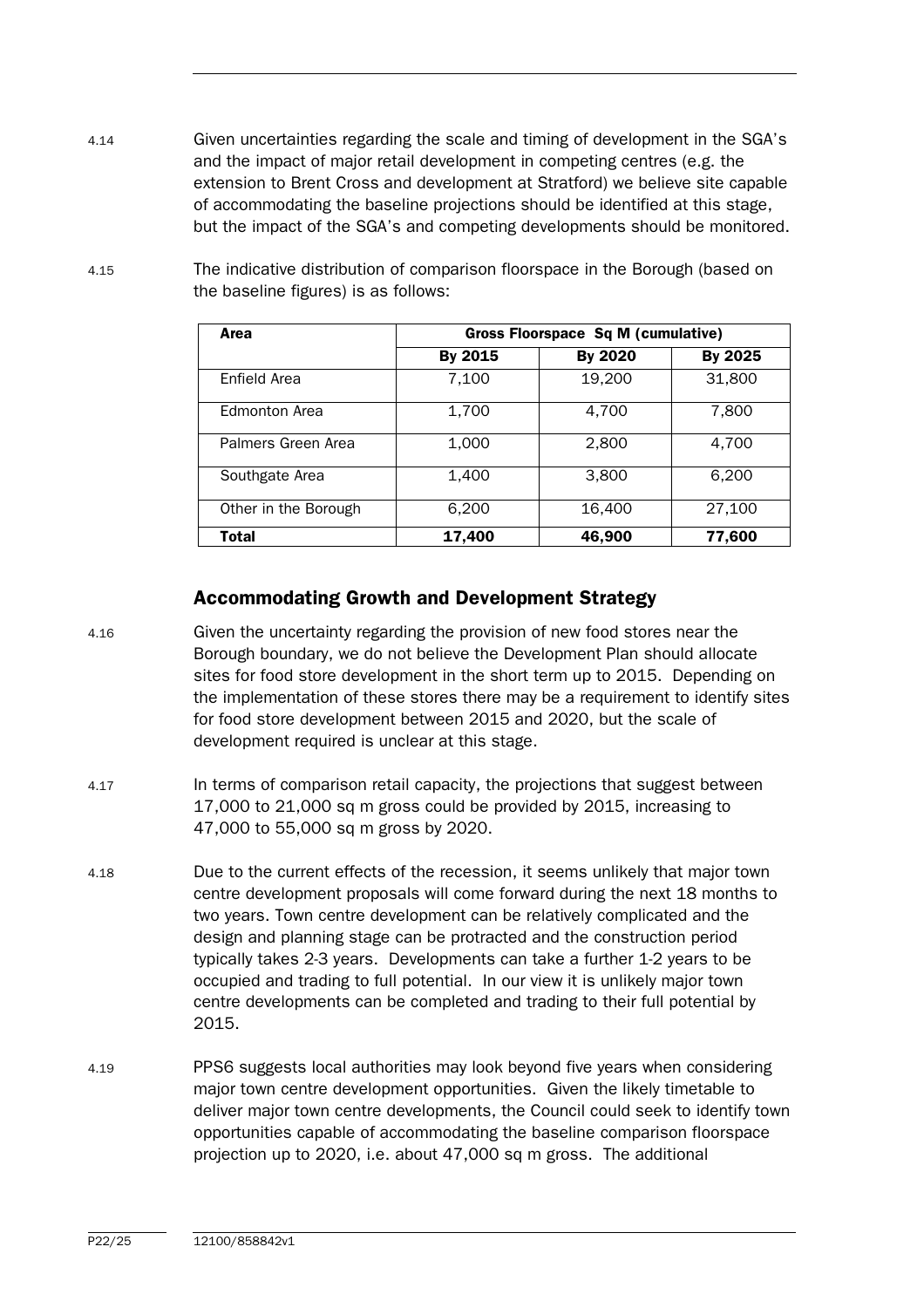requirement for Class A2 to A5 uses could increase the baseline floorspace figure to about 52,000 sq m gross (assuming at least 10% for other non-A1 retail uses). The high SGA scenario projection would be about 60,000 sq m gross.

| Area                 |         | <b>Gross Floorspace Sq M (cumulative)</b> |         |
|----------------------|---------|-------------------------------------------|---------|
|                      | By 2015 | By 2020                                   | By 2025 |
| Enfield Area         | 7,800   | 21,100                                    | 35,000  |
| <b>Fdmonton Area</b> | 1,900   | 5.200                                     | 8,600   |
| Palmers Green Area   | 1,100   | 3,100                                     | 5,200   |
| Southgate Area       | 1,500   | 4.200                                     | 6,800   |
| Other in the Borough | 6,800   | 18,000                                    | 29,800  |
| Total                | 19,100  | 51,600                                    | 85,400  |

4.20 The indicative distribution of comparison/A2 to A5 floorspace in the Borough (based on the baseline figures) is as follows:

4.21 The existing stock of premises is expected to have some role to play in accommodating projected growth shown above. The retail capacity analysis assumes that existing floorspace can increase its turnover to sales floorspace densities and the floorspace projections reflect this assumption. In addition to the growth in sales densities, existing vacant shops will help to accommodate future growth.

- 4.22 In the 2007 study over 200 vacant shop units were identified within town, district and local centres across the Borough, a vacancy rate of about 9%. Within Enfield town, Edmonton Green and Angel Edmonton there were 35 vacant shop units in 2007, before development proposals were implemented.
- 4.23 The latest Goad land use surveys for Enfield Town Centre and Edmonton Green/Angel Edmonton, accompanied by NLP site survey in 2009, indicates the following number of existing vacant units (Class A), in comparison to the vacancy rate in the previous study:

| <b>Area</b>              |                 | <b>Number of Vacant Units</b> |
|--------------------------|-----------------|-------------------------------|
|                          | 2007 study      | 2009                          |
| Enfield                  |                 | 15                            |
| <b>Edmonton Green</b>    | 23              | 26                            |
| Angel Edmonton           | 5               | 6                             |
| Elsewhere in the Borough | <b>Over 165</b> | No change assumed             |
| <b>Total</b>             | <b>Over 200</b> | <b>Over 212</b>               |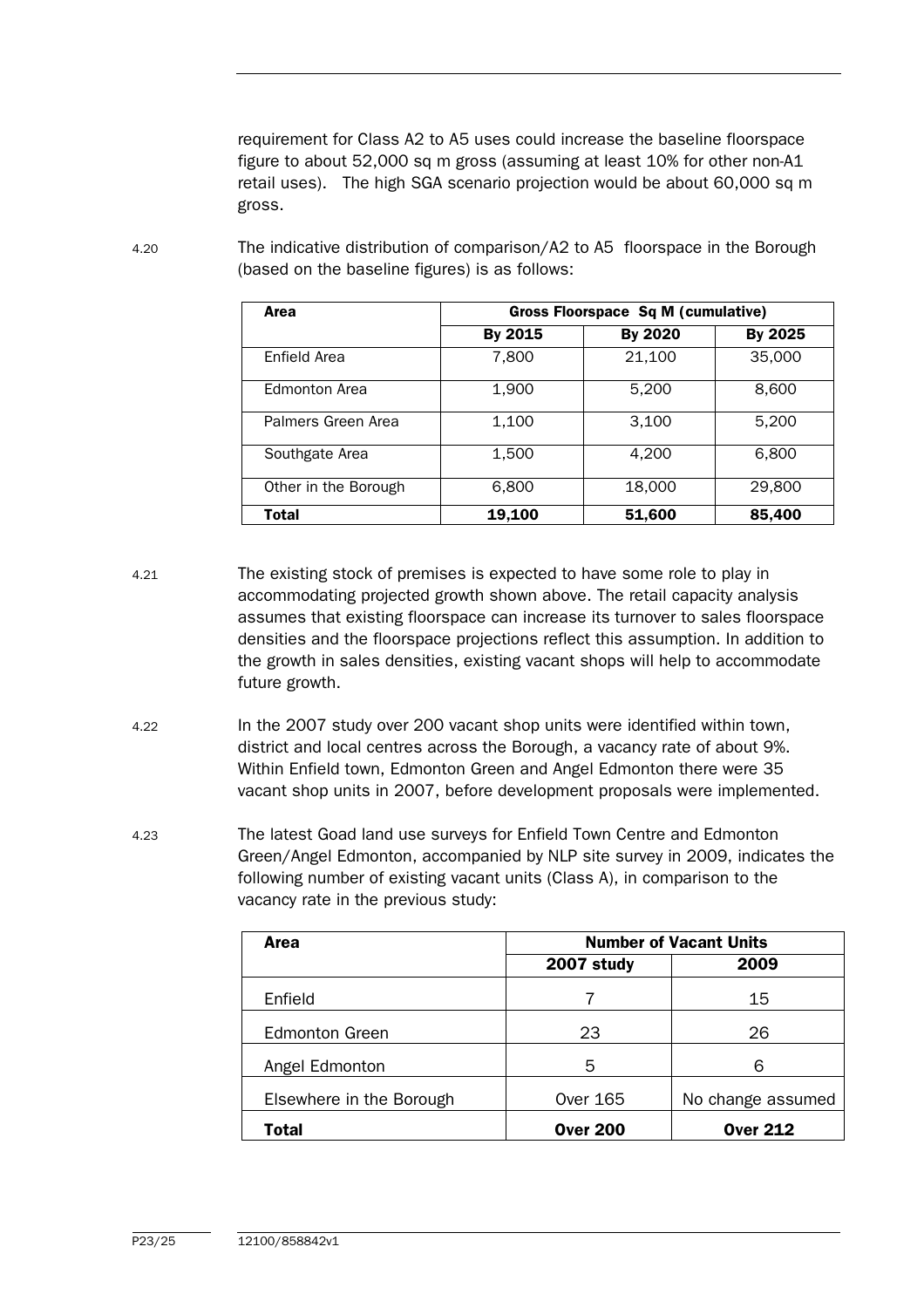- 4.24 The vacancy rate has increased in all three centres and there is potential for vacant shop units to meet some of the projected capacity for new retail floorspace. The 2007 study suggested that about 4,000 sq m gross could be accommodated in vacant shop units. These still appears to be a reasonable minimum. If re-occupied these shop units (4,000 sq m gross) would reduce the 2015 floorspace projection by less than 21%, reduced from 19,100 sq m gross to 15,100 sq m gross.
- 4.25 The identified opportunities in LB Enfield to meet the floorspace projection are:
	- the implementation of the former Bingo Hall and New River Loop site commitments in Enfield town centre;
	- the implementation of the change of use of the former Eros nightclub to a retail unit;
	- the reoccupation of vacant shop units in the town centres (about 4,000 sq. m gross appears a realistic minimum).

#### Enfield Town Centre

- 4.26 The 2007 study (Section 18 and Appendix K) identified a number of opportunities to expand town centre uses within and adjacent to Enfield town centre, these included:
	- The former Bingo Hall;
	- New River Loop Car Park;
	- Vacant land Genotin Road;
	- Railway station environs;
	- Bus Terminus; and
	- Magistrates Court
- 4.27 Since the 2007 study planning permission has been granted for three retail units as part of a mixed use retail/residential scheme at the New River Loop site. In addition, planning permission has been granted to provide four retail units as part of a mixed use development at the former Bingo Hall.
- 4.28 The Railway Station environs is the main remaining opportunity that could deliver additional retail floorspace, and the 2007 study suggested up to about 10,000 sq m gross could be accommodated, about 19% of the Borough wide baseline projection up to 2020. This area should be the main retail development priority in Enfield town in the period 2015 to 2020.
- 4.29 Within the district and large centres the 2007 study evaluated 11 potential sites, most of which were small scale. Only 5 sites were rated as reasonable to good, and these sites had a combined capacity of around 3,000 sq m gross.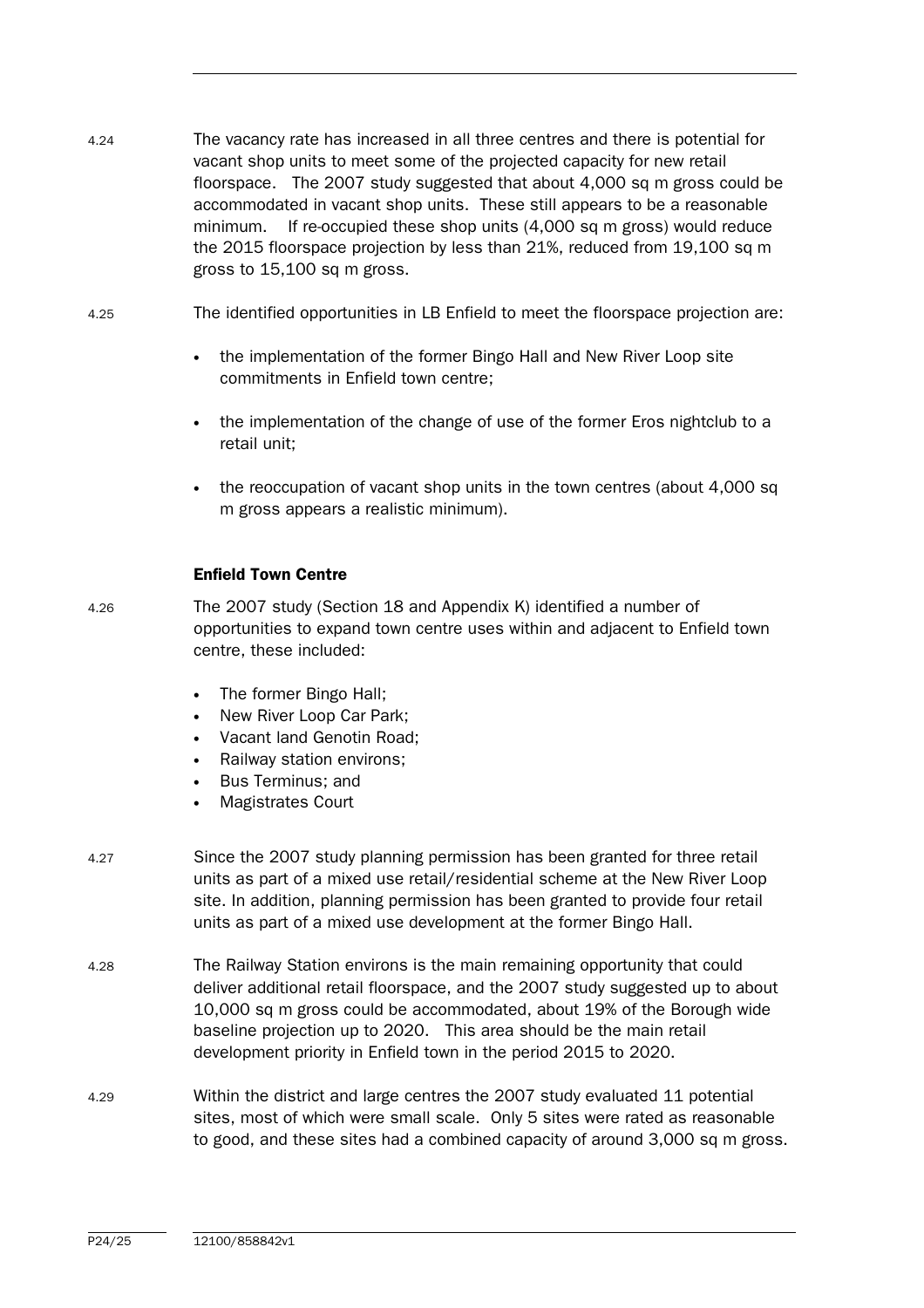- 4.30 These sites, along with re-occupied vacant shops (say 4,000 sq m gross) and the Railway Station area in Enfield town (up to 10,000 sq m gross) could accommodate 17,000 sq m gross in total, and could meet the baseline comparison floorspace projection up to 2015 (17,353 sq m gross).
- 4.31 In the longer term (2015 to 2020) further development sites will need to be identified, to accommodate about 29,500 sq m gross (baseline figures) of comparison floorspace, or 32,500 sq m gross of comparison and A2-A5 floorspace.
- 4.32 The longer term cumulative floorspace requirement up to 2025 could be between 85,000 to 100,000 sq m gross (comparison and A2-A5 space), depending n the scale of development within the SGA's. This longer term requirement is based predominately on projected growth in expenditure per capita and the maintenance of Enfield's market share of expenditure. There is no need to allocate sites for this scale of development at this stage due to the significant levels of uncertainty. The projections should be monitored and kept under review.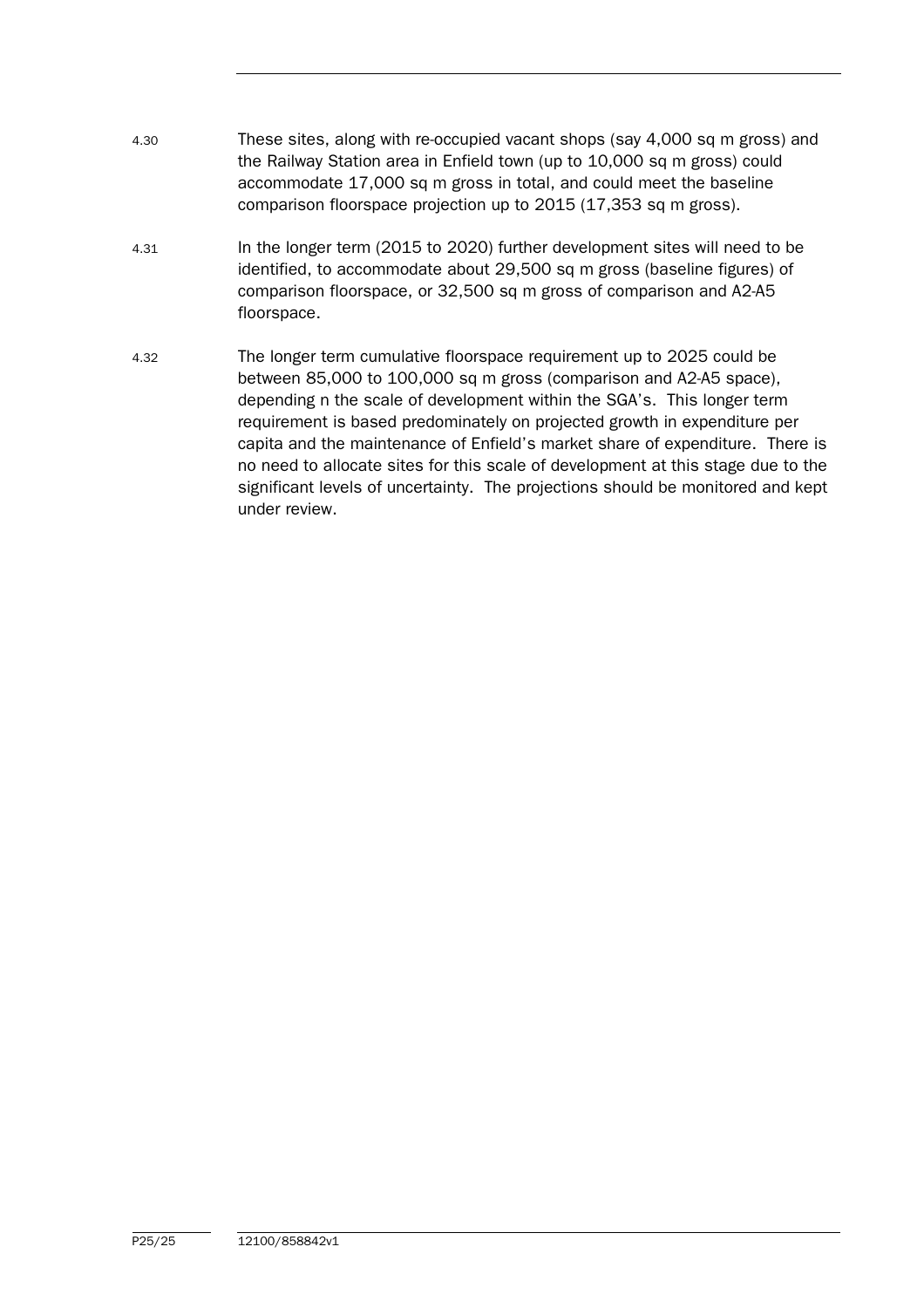**Appendix A** 

**Study Area and Existing Retail Facilities**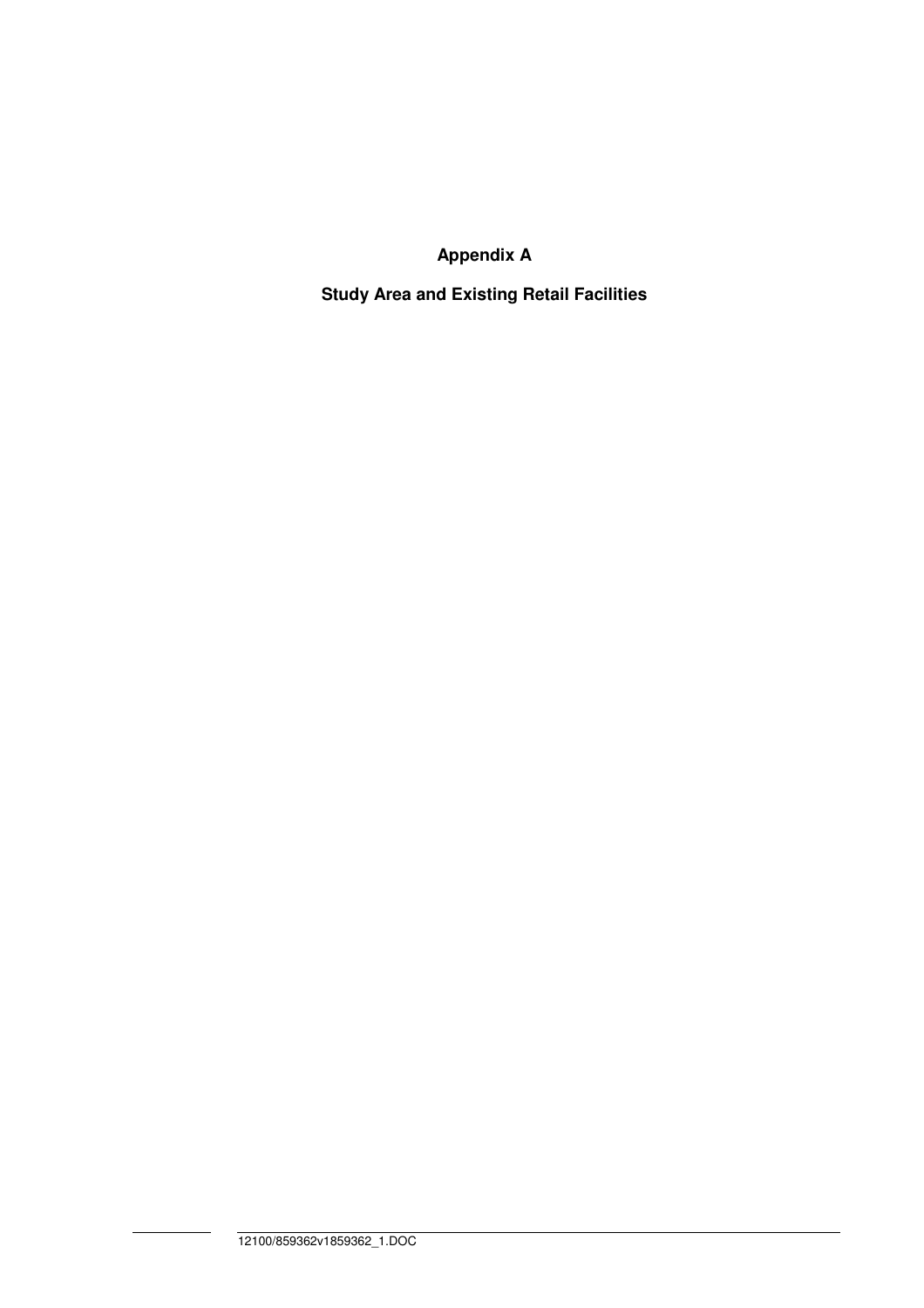Plan 1 - Study Area



0 0.5 1 2 Kilometers<br>[

## Legend

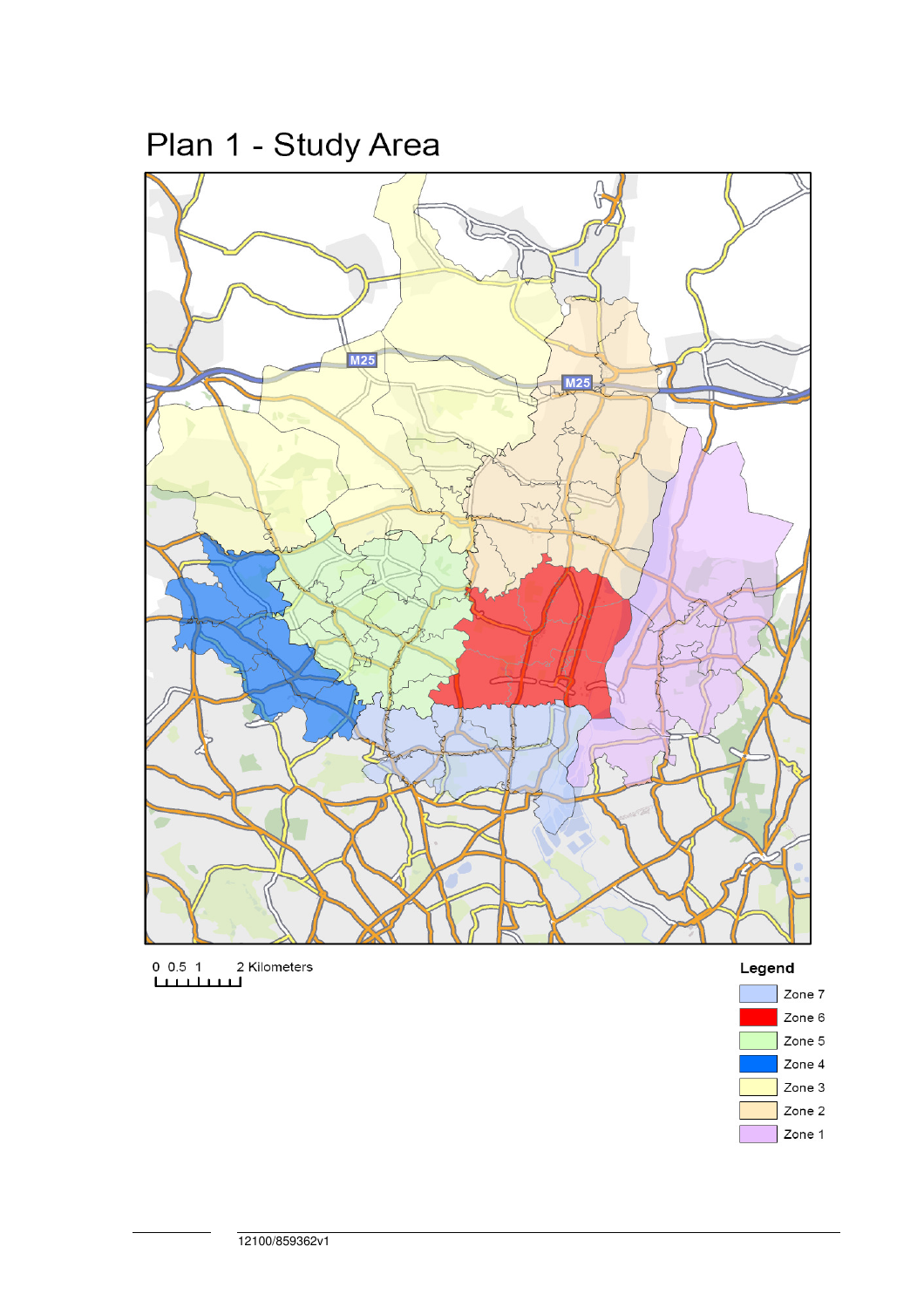| Zone           | <b>Area</b>             | <b>Postcode Sectors</b> |
|----------------|-------------------------|-------------------------|
| $\mathbf{1}$   | Chingford               | E46                     |
|                |                         | E4 7                    |
|                |                         | E4 8                    |
|                |                         | E4 9                    |
|                |                         | E175                    |
| 2              | Enfield East            | EN1 1                   |
|                |                         | <b>EN12</b>             |
|                |                         | EN13                    |
|                |                         | EN1 4                   |
|                |                         | <b>EN34</b>             |
|                |                         | <b>EN35</b>             |
|                |                         | <b>EN3 6</b>            |
|                |                         | <b>EN37</b>             |
|                |                         | <b>EN87</b>             |
|                |                         | <b>EN88</b>             |
| 3              | <b>Enfield West</b>     | <b>EN20</b>             |
|                |                         | <b>EN26</b>             |
|                |                         | <b>EN27</b>             |
|                |                         | <b>EN28</b>             |
|                |                         | <b>EN2 9</b>            |
|                |                         | <b>EN40</b>             |
|                |                         | <b>EN49</b>             |
|                |                         | <b>EN7 5</b>            |
| 4              | East Barnet             | <b>EN48</b>             |
|                |                         | N11 1                   |
|                |                         | N112                    |
|                |                         | N113                    |
|                |                         | N200                    |
|                |                         | N <sub>20</sub> 9       |
| $\overline{5}$ | Southgate/Palmers Green | N134                    |
|                |                         | N135                    |
|                |                         | N136                    |
|                |                         | N144                    |
|                |                         | N145                    |
|                |                         | N146                    |
|                |                         | N147<br>N21 1           |
|                |                         |                         |
|                |                         | N212<br>N213            |
| 6              | Edmonton                | N90                     |
|                |                         | N97                     |
|                |                         | N98                     |
|                |                         | N99                     |
|                |                         | N181                    |
|                |                         | N182                    |
|                |                         | N183                    |
| $\overline{7}$ | Tottenham               | N170                    |
|                |                         | N176                    |
|                |                         | N177                    |
|                |                         | N178                    |
|                |                         | N179                    |
|                |                         | N22 5                   |
|                |                         | N226                    |
|                |                         | N228                    |
|                |                         |                         |

#### LONDON BOROUGH OF ENFIELD STUDY AREA ZONES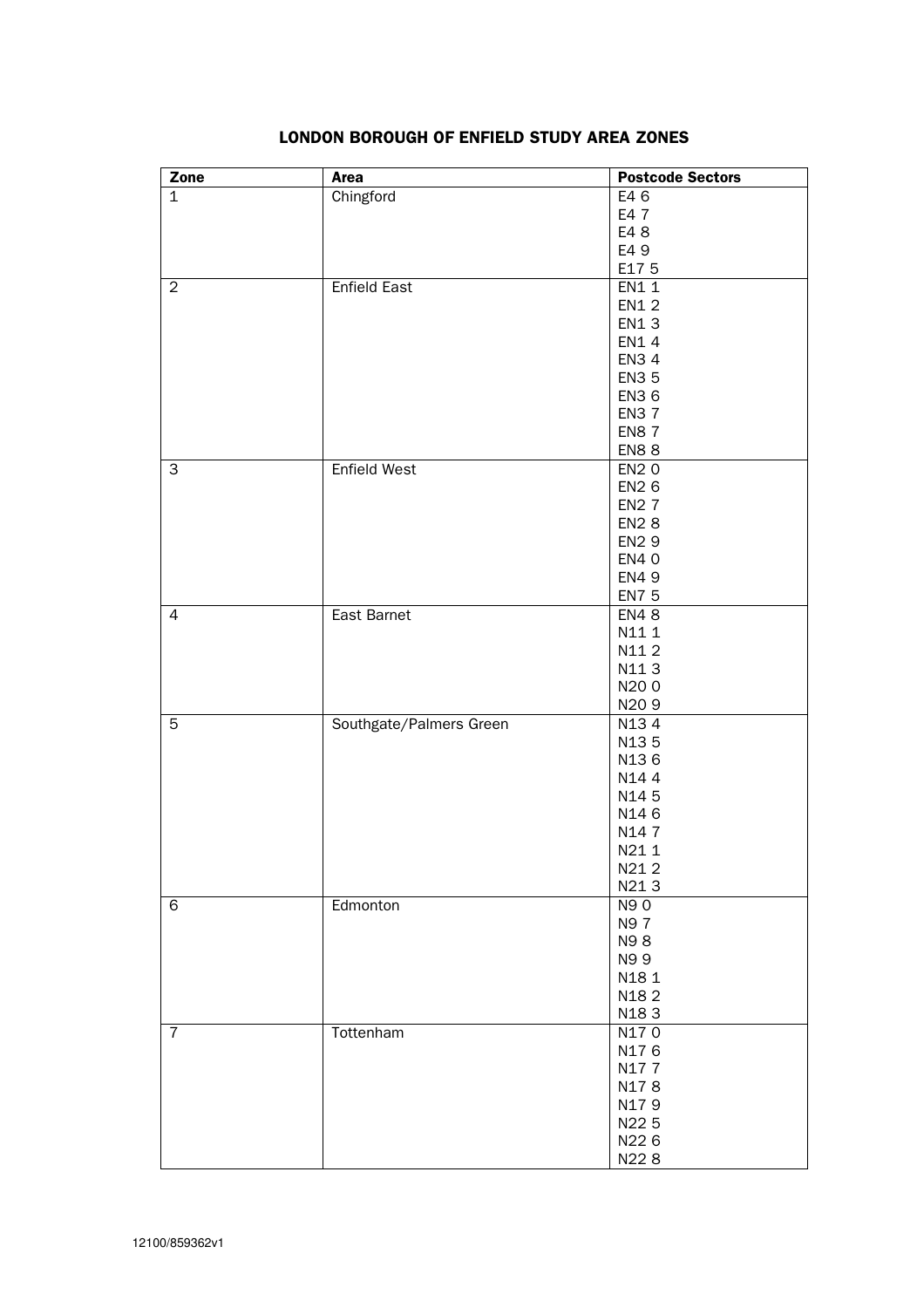| Table 1A - Large Food Stores Benchmark Convenience Turnover in Enfield (2007 prices) |
|--------------------------------------------------------------------------------------|
|--------------------------------------------------------------------------------------|

|                                               | <b>Net Sales</b> | Convenience                                         | Convenience | <b>Turnover</b> | Total              |
|-----------------------------------------------|------------------|-----------------------------------------------------|-------------|-----------------|--------------------|
| Centre/Store                                  | Floorspace       | <b>Sales</b>                                        | Floorspace  | Density         | <b>Convenience</b> |
|                                               | Sq M             | Floorspace %                                        | Sq M Net    | £ per Sq M      | <b>Turnover £M</b> |
| <b>Enfield Town Area</b>                      |                  |                                                     |             |                 |                    |
| Waitrose, Palace Gardens SC                   | 1,483            | 97%                                                 | 1,439       | £11,589         | £16.67             |
| Marks & Spencer (food hall)                   | 1,054            | 100%                                                | 1,054       | £11,759         | £12.39             |
| Morrisons, Southbury Road                     | 2,898            | 90%                                                 | 2,608       | £12,010         | £31.32             |
| Tesco, Southbury Road                         | 1,886            | 97%                                                 | 1,829       | £12,611         | £23.07             |
| Sainsbury's, Crown Road                       | 4,645            | 65%                                                 | 3,019       | £10,217         | £30.85             |
| Lidl, Palace Exchange                         | 1,200            | 85%                                                 | 1,020       | £2,929          | £2.99              |
| Other Enfield                                 | 800              | 100%                                                | 800         | £4,000          | £3.20              |
| <b>Enfield Town Total</b>                     | 13,966           |                                                     | 11,769      | £65,115         | £120.50            |
| <b>Edmonton Green Area</b>                    |                  |                                                     |             |                 |                    |
| Iceland, North Square                         | 395              | 100%                                                | 395         | £6,000          | £2.37              |
| Tesco Extra, Glover Drive                     | 4,485            | 65%                                                 | 2,915       | £12,611         | £36.76             |
| Asda, West Mount                              | 3,700            | 60%                                                 | 2,220       | £15,068         | £33.45             |
| Tesco Metro, North Mall                       | 2,395            | 95%                                                 | 2,275       | £12,611         | £28.69             |
| Lidl, The Concourse                           | 500              | 85%                                                 | 425         | £2,929          | £1.24              |
| Other Edmonton Green                          | 2,300            | 100%                                                | 2,300       | £4,000          | £9.20              |
| <b>Edmonton Green Total</b>                   | 13,775           |                                                     | 10,531      | £10,609         | £111.72            |
| <b>Upper Edmonton (Angel)</b>                 |                  |                                                     |             |                 |                    |
| Other Upper Edmonton (Angel)                  | 3,250            | 100%                                                | 3,250       | £4,000          | £13.00             |
| Lidl, Sterling Way                            | 1,125            | 80%                                                 | 900         | £2,929          | £2.64              |
| <b>Upper Edmonton Total</b>                   | 4,375            |                                                     | 4,150       | £3,768          | £15.64             |
| <b>Palmers Green</b>                          |                  |                                                     |             |                 |                    |
| Morrisons, Aldermans Hill                     | 2,485            | 85%                                                 | 2,112       | £12,010         | £25.37             |
| Londis. Green Lanes                           | 250              | 100%                                                | 250         | £5,500          | £1.38              |
| Other Palmers Green                           | 1,074            | 100%                                                | 1,074       | £4,000          | £4.30              |
| <b>Palmers Green Total</b>                    | 3,809            |                                                     | 3,436       | £9,033          | £31.04             |
| Southgate                                     |                  |                                                     |             |                 |                    |
| Asda, Chase Side                              | 4,508            | 60%                                                 | 2,705       | £15,068         | £40.76             |
| Tesco Express, Chase Side                     | 200              | 95%                                                 | 190         | £12,611         | £2.40              |
| Marks & Spencer, Winchmore Hill Road          | 769              | 85%                                                 | 654         | £11,759         | £7.69              |
| Other Southgate                               | 899              | 100%                                                | 899         | £4,000          | £3.60              |
| <b>Southgate Total</b>                        | 6,376            |                                                     | 4,447       | £12,239         | £54.43             |
| Other Local Shops - Large Local Centres       | 5,618            | 100%                                                | 5,618       | £4,000          | £22.47             |
| Other Local Shops - Medium Local Centres      | 6,237            | 100%                                                | 6,237       | £4,000          | £24.95             |
| Other Local Shops - Small Local Centres       | 7,039            | 100%                                                | 7,039       | £4,000          | £28.16             |
| Other Food Stores within the Borough          |                  |                                                     |             |                 |                    |
| Sainsbury's, Green Lanes, Winchmore Hill      | 4,571            | 85%                                                 | 3,885       | £10,217         | £39.70             |
| Sainsbury's, Highlands Avenue, Winchmore Hill | 1,597            | 95%                                                 | 1,517       | £10,217         | £15.50             |
| Tesco, High Street, Ponders End               | 4,356            | 75%                                                 | 3,267       | £12,611         | £41.20             |
| Co-op, Hertford Road, Enfield Highway         | 1,206            | 95%                                                 | 1,146       | £6,753          | £7.74              |
| Netto, High Street, Ponders End               | 989              | 85%                                                 | 841         | £5,295          | £4.45              |
| Tesco Express, Windmill Hill                  | 191              | 95%                                                 | 181         | £12,611         | £2.29              |
| <b>Other Foodstores Total</b>                 | 12,910           |                                                     | 10,837      | £10,231         | £110.87            |
| <b>ENFIELD GRAND TOTAL</b>                    | 74.105           |                                                     | 64.065      | £8,113          | £519.78            |
|                                               |                  | Comparison Sales Floorspace in Food Stores Sq M Net |             |                 | 10,040             |

Sources: IGD Food Store Directory Experian Goad NLP Site Survey 2005/2009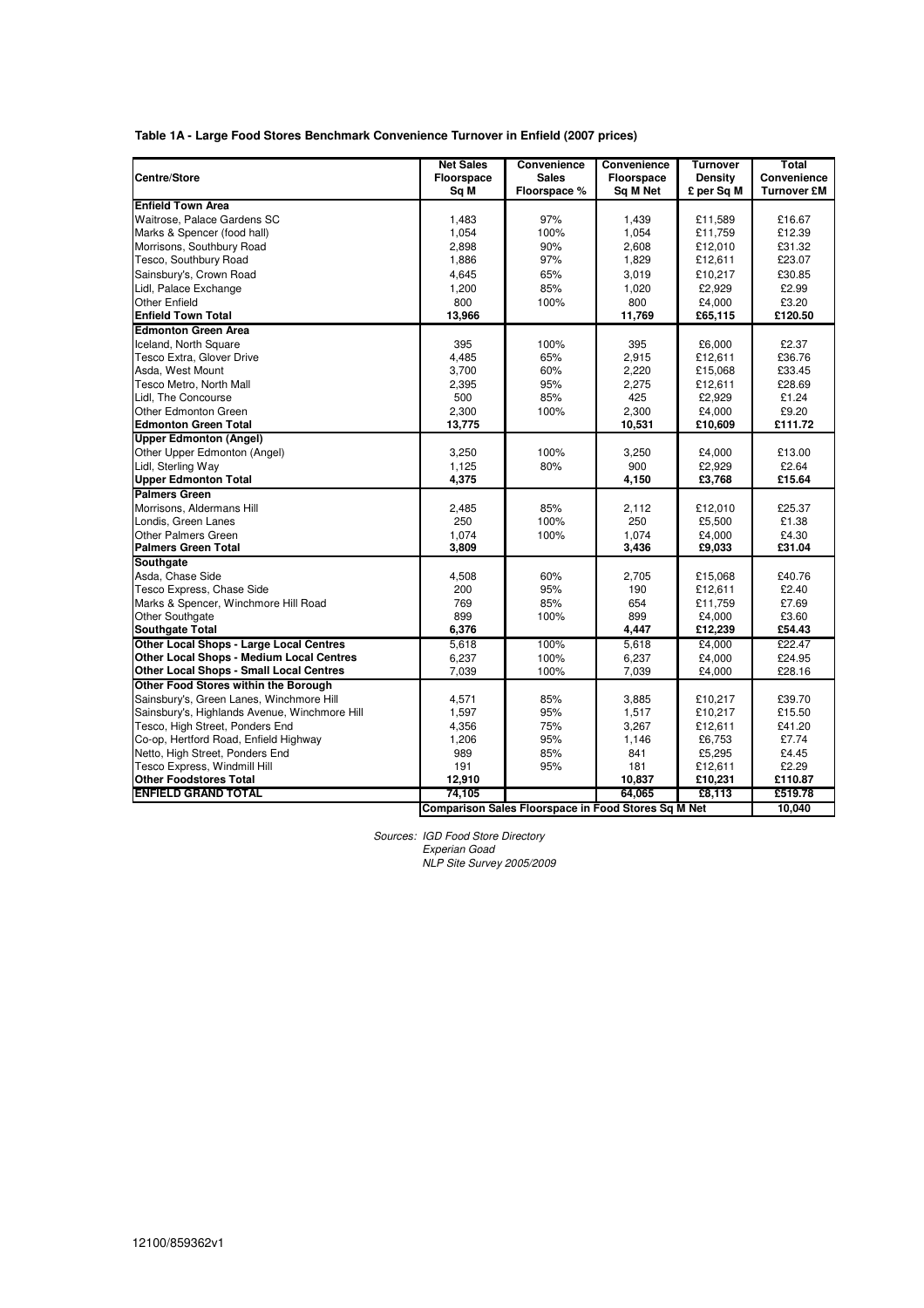| Table 2A - Comparison Floorspace in Town and Local Centres |
|------------------------------------------------------------|
|------------------------------------------------------------|

| <b>Town Centre</b>                   | Gross             | <b>Net Sales</b>  |
|--------------------------------------|-------------------|-------------------|
|                                      | <b>Floorspace</b> | <b>Floorspace</b> |
|                                      | Sq M              | Sq M              |
| <b>Enfield Town Centre</b>           |                   |                   |
| Town centre comparison shops         | 42,200            | 29,540            |
| Sub-Total                            |                   | 29,540            |
| <b>Edmonton Green Town Centre</b>    |                   |                   |
| Town centre comparison shops         | 11,350            | 7,945             |
| Sub-Total                            |                   | 7,945             |
| Angel Edmonton (Upper) Town Centre   |                   |                   |
| Town Centre comparison shops         | 9,780             | 6,846             |
| Sub-Total                            |                   | 6,846             |
| <b>Southgate Town Centre</b>         |                   |                   |
| Town centre comparison shops         | 5,727             | 4,009             |
| Sub-Total                            |                   | 4,009             |
| <b>Palmers Green Town Centre</b>     |                   |                   |
| Town centre comparison shops         | 7,942             | 5,559             |
| Sub-Total                            |                   | 5.559             |
| <b>Other Enfield</b>                 |                   |                   |
| Large local centres                  | 15,629            | 10,940            |
| Medium local centres                 | 13,888            | 9,722             |
| Small local centres                  | 7,943             | 5,560             |
| Comparison floorspace in food stores | n/a               | 10,040            |
| Sub-Total                            |                   | 36,262            |
| <b>GRAND TOTAL</b>                   | n/a               | 90,161            |

Sources: NLP Site Survey 2005/2009 Experian Goad Table 1A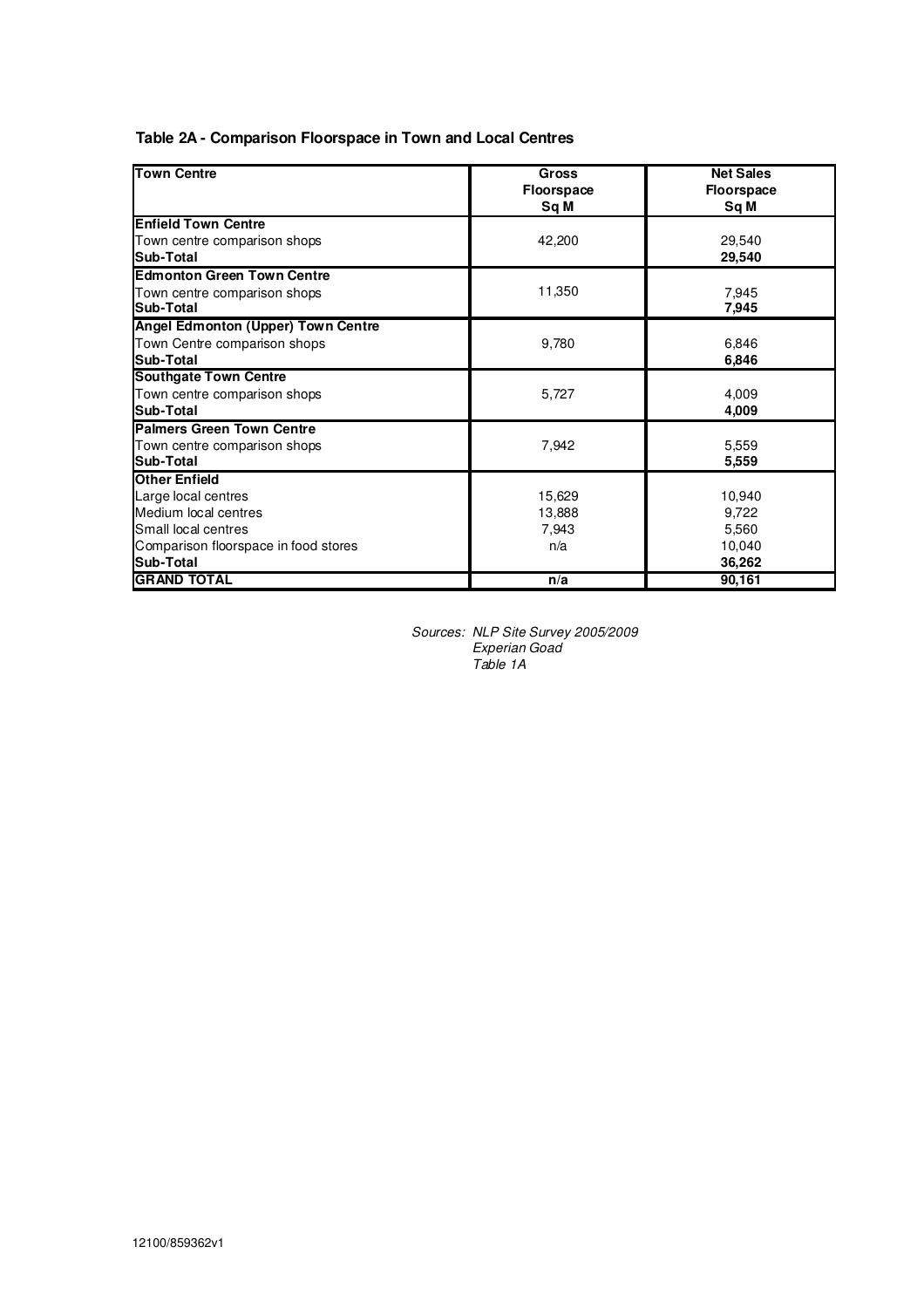#### **Table 3A - Retail Warehouse Comparison Floorspace**

| Location                                      | Gross      | <b>Net Sales</b>  |
|-----------------------------------------------|------------|-------------------|
|                                               | Floorspace | <b>Floorspace</b> |
|                                               | Sq M       | Sq M              |
|                                               |            |                   |
| <b>Ravenside Retail Park</b>                  |            |                   |
| Wickes Extra                                  | 3,395      | 3,100             |
| Mothercare World                              | 4,000      | 3,400             |
| <b>Allied Carpets</b>                         | 930        | 790               |
| Argos Extra                                   | 1,820      | 1,500             |
| Next Home                                     | 1,600      | 1,350             |
| Paul Simon                                    | 870        | 750               |
|                                               |            |                   |
| <b>Maplin Electronics</b>                     | 510        | 430               |
| De Mandeville Gate Retail Park                |            |                   |
| Argos Extra                                   | 929        | 800               |
| <b>Harveys</b>                                | 1,400      | 1,200             |
| PC World                                      | 1,394      | 1,200             |
| Easy Living Furniture                         | 1,300      | 1,000             |
|                                               |            |                   |
| DFS, Great Cambridge Road                     | 1,672      | 1,400             |
| Magnet, Great Cambridge Road                  | 1,858      | 1,600             |
| Carpet Right/Paul Simon, Great Cambridge Road | 500        | 350               |
|                                               |            |                   |
| <b>Eley Road Retail Park</b>                  |            |                   |
| <b>MFI</b>                                    | 2,720      | 2,300             |
| Carpet Right                                  | 2,720      | 2,300             |
| <b>Joy Sleep</b>                              | 3,180      | 2,000             |
| Bensons for Beds                              | 1,200      | 1,000             |
| <b>Enfield Retail Park (A10)</b>              |            |                   |
| B&Q, Dearsley Road                            | 9,492      | 8,500             |
| Toys'R'Us, Crown Road                         |            | 3,200             |
|                                               | 3,312      | 700               |
| Currys, Crown Road                            | 1,417      |                   |
| JJB Sports, Crown Road                        | 1,400      | 1,100             |
| Homebase, Crown Road                          | 3,300      | 2,500             |
| Comet, Crown Road                             | 1,189      | 700               |
| Sports Direct, Crown Road                     | 3,500      | 2,800             |
| Halfords, Crown Road                          | 2,800      | 1,700             |
| <b>Other Retail Warehouses</b>                |            |                   |
| Homebase, Station Road                        | 3,300      | 3,000             |
| Matalan, Mollison Ave                         | 3,850      | 3,300             |
| Ikea, Glover Drive, Edmonton                  | 21,000     | 10,000            |
|                                               |            |                   |
| The Range, Suez Road                          | 3,400      |                   |
| <b>TOTAL</b>                                  | 89,958     | 63,970            |

N.B. Floorspace figures include mezzanines

Sources: NLP Site Survey 2009 VOA LB of Enfield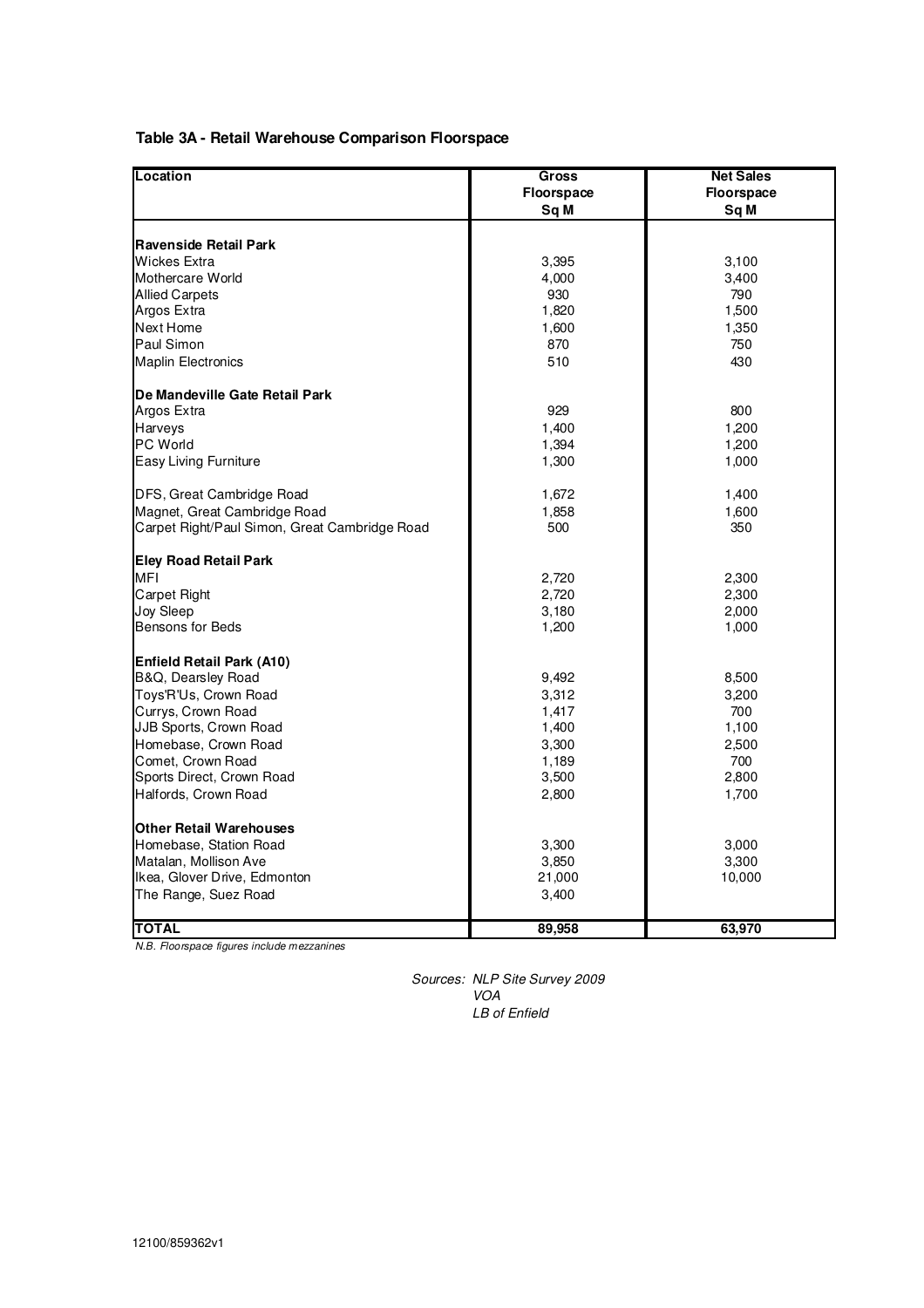## **Table 4A - Comparison Retail Commitments**

| Type of Floorspace/Operator                                                                                             | Gross<br><b>Floorspace</b><br>Sq M | <b>Net Sales</b><br><b>Floorspace</b><br>Sq M |
|-------------------------------------------------------------------------------------------------------------------------|------------------------------------|-----------------------------------------------|
| Former Eros Nightclub, Dearsley Road (application<br>granted for change of use to a retail unit and mezzanine<br>floor) | 3.994                              | 3.395                                         |
| Former Bingo Hall, Burleigh Road                                                                                        | 400                                | 280                                           |
| River Loop Site, Silver Street                                                                                          | 281                                | 248                                           |
| Total                                                                                                                   | 4,675                              | 3,923                                         |
| Vacant Retail Warehouse Units                                                                                           |                                    |                                               |
| Former Allied Carpets, Eley Road Retail Park                                                                            | 1.400                              | 1.200                                         |
| Total                                                                                                                   | 6,075                              | 5,123                                         |

Source: London Borough of Enfield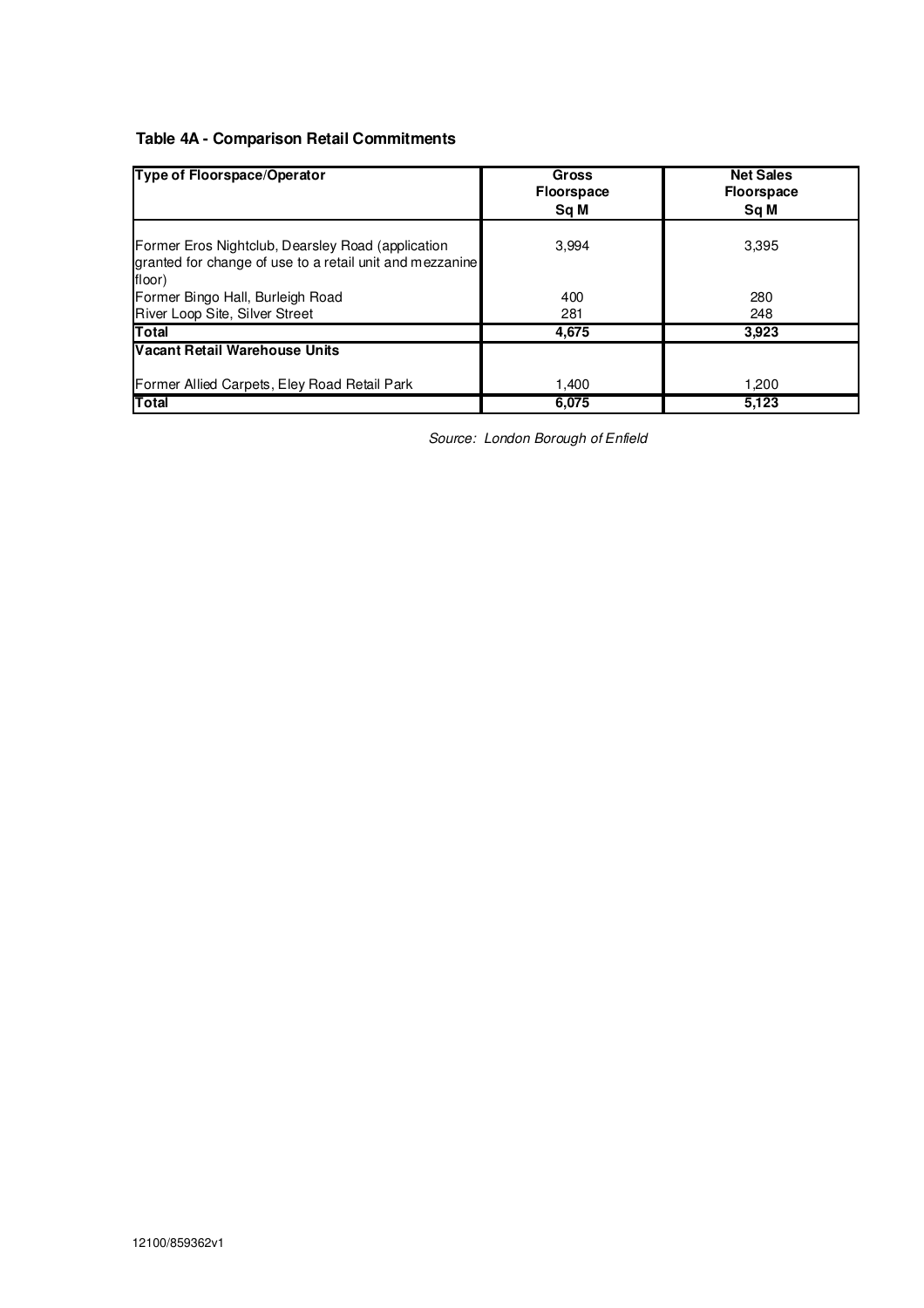Appendix B

Convenience Retail Assessment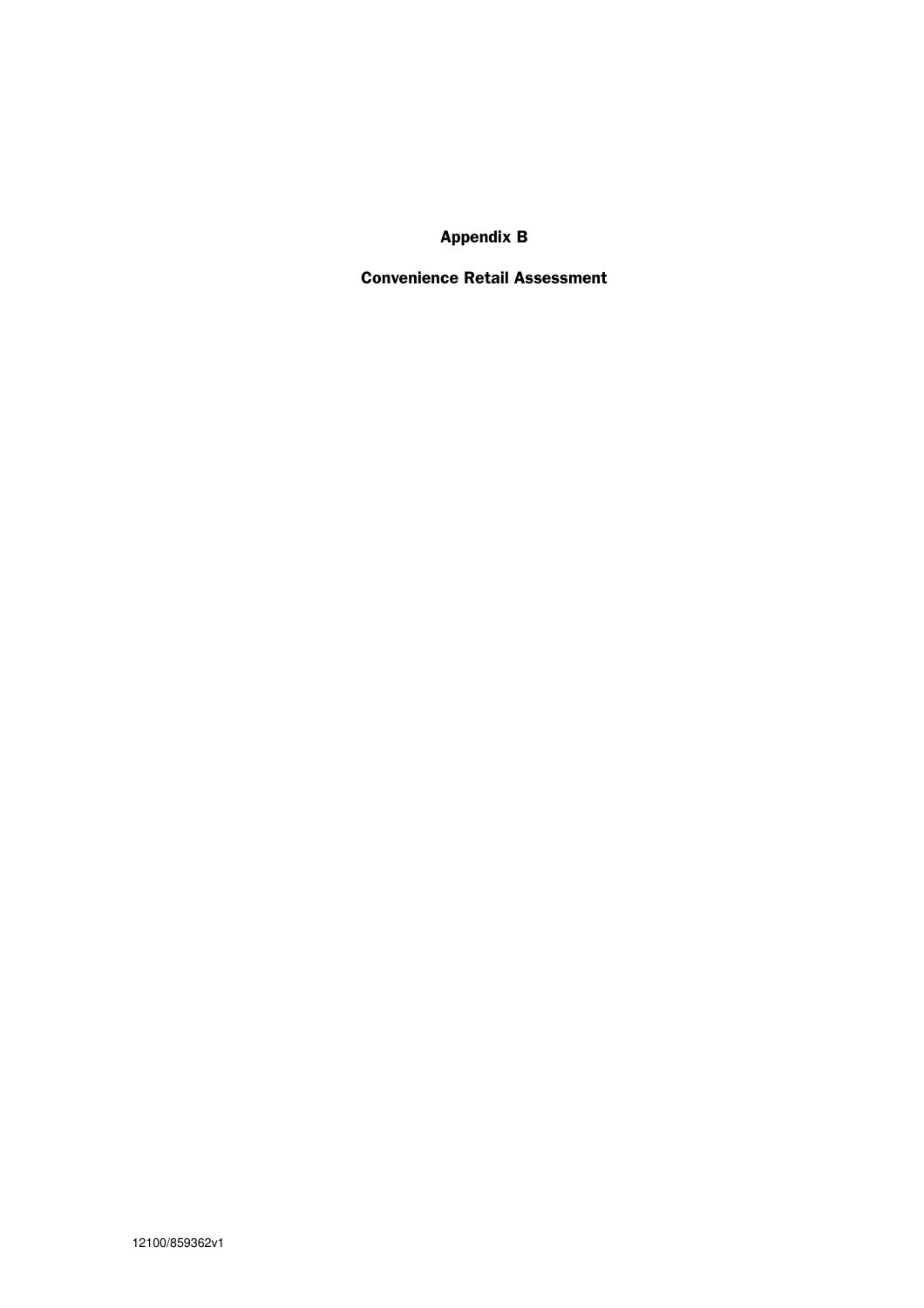#### Table 1B : Population Projections

| <b>Catchment Area</b>                          | 2001    | 2009    | 2015    | 2020    | 2025    |
|------------------------------------------------|---------|---------|---------|---------|---------|
|                                                |         |         |         |         |         |
| 1 - Chingford                                  | 71842   | 74,241  | 74,485  | 74,415  | 75,634  |
| 2 - Enfield East                               | 105972  | 108,057 | 108,215 | 108,451 | 109,025 |
| 3 - Enfield West                               | 48562   | 53,865  | 55,571  | 56,275  | 58,057  |
| 4 - East Barnet                                | 51262   | 54.706  | 62,226  | 65,900  | 68,314  |
| 5 - Southgate/Palmers Green                    | 76748   | 83.375  | 89.988  | 93,743  | 93.021  |
| 6 - Edmonton                                   | 72544   | 70,422  | 71,135  | 70,964  | 71,344  |
| 7 - Tottenham                                  | 85766   | 81,839  | 86,752  | 89,055  | 84,582  |
|                                                |         |         |         |         |         |
|                                                | 512,696 | 526,505 | 548.372 | 558,804 | 559,979 |
| <b>Additional Population - LOW SCENARIO</b>    |         |         |         |         |         |
| Zone 2 (North East Enfield SGA) 480 dwellings  | N/A     | N/A     | 1,056   | 1,056   | 1,056   |
| Zone 3 (Enfield Town) 0 dwellings              | N/A     | N/A     | 0       |         |         |
| Zone 5 (North Circular SGA) 193 dwellings      | N/A     | N/A     | 212     | 318     | 425     |
| Zone 6 (Central Leeside SGA) 990 dwellings     | N/A     | N/A     | 327     | 1,307   | 2,178   |
| <b>Additional Population - MEDIUM SCENARIO</b> |         |         |         |         |         |
| Zone 2 (North East Enfield SGA) 1000 dwellings | N/A     | N/A     | 2,200   | 2,200   | 2,200   |
| Zone 3 (Enfield Town) 0 dwellings              | N/A     | N/A     | 0       | O       |         |
| Zone 5 (North Circular SGA) 1133 dwellings     | N/A     | N/A     | 1,246   | 1.869   | 2.493   |
| Zone 6 (Central Leeside SGA) 3040 dwellings    | N/A     | N/A     | 1,003   | 4,013   | 6,688   |
| <b>Additional Population - HIGH SCENARIO</b>   |         |         |         |         |         |
| Zone 2 (North East Enfield SGA) 1000 dwellings | N/A     | N/A     | 2,200   | 2,200   | 2,200   |
| Zone 3 (Enfield Town) 500 dwellings            | N/A     | N/A     | 1,100   | 1,100   | 1,100   |
| Zone 5 (North Circular SGA) 2000 dwellings     | N/A     | N/A     | 2,200   | 3,300   | 4,400   |
| Zone 6 (Central Leeside SGA) 5000 dwellings    | N/A     | N/A     | 1,650   | 6,600   | 11,000  |

Sources: Experian 2001 Census Population

GLA 2008 Round Demographic Projections (March 2009)

LB of Enfield Observatory

Population based on an average of 2.2 people per dwelling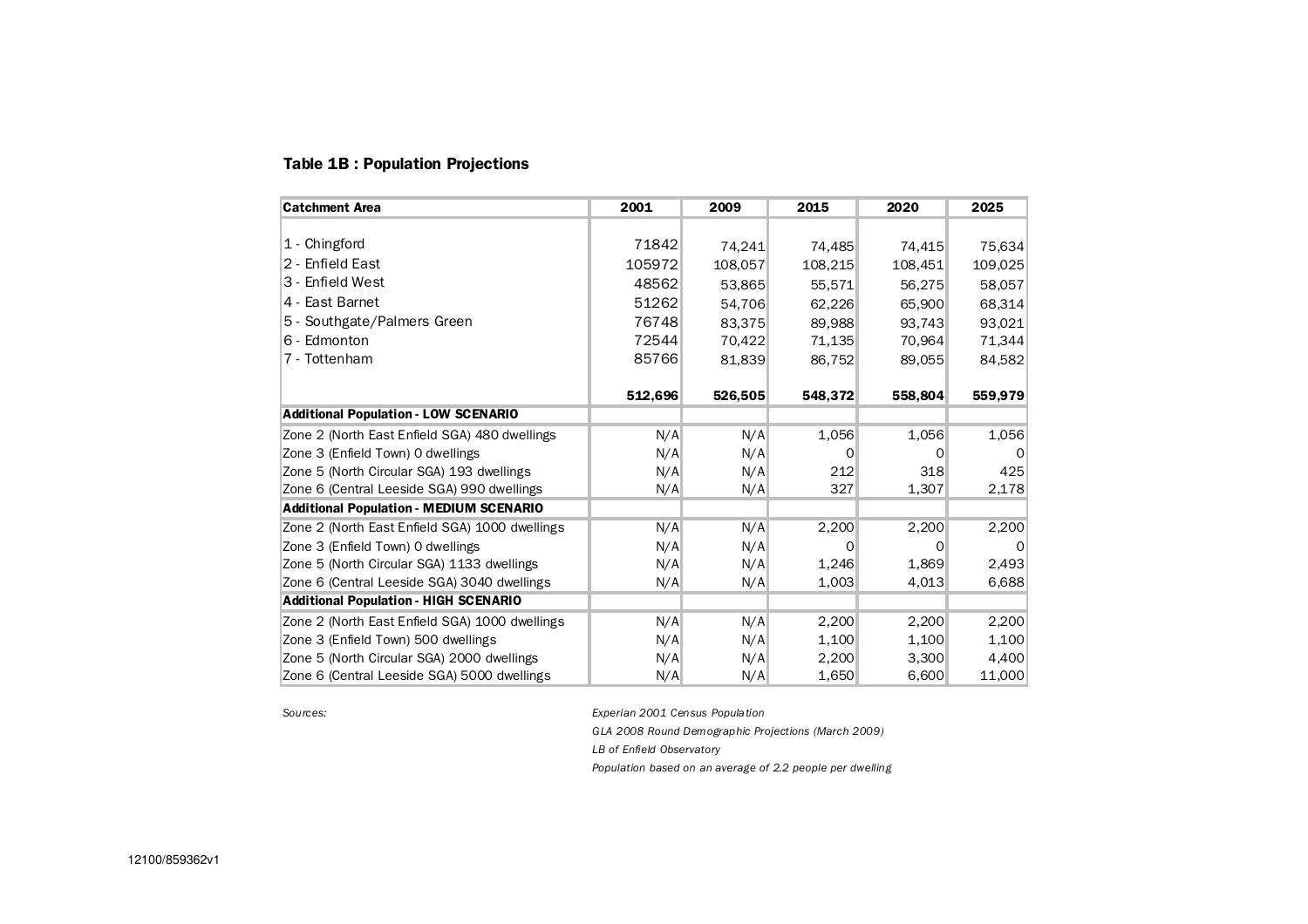| <b>Expenditure Per Capita</b> | 2009   | 2015   | 2020   | 2025   | Growth    | Growth    | Growth    |
|-------------------------------|--------|--------|--------|--------|-----------|-----------|-----------|
|                               |        |        |        |        | 2009-2015 | 2015-2020 | 2020-2025 |
|                               |        |        |        |        |           |           |           |
| 1 - Chingford                 | £1,704 | £1,731 | £1,775 | £1,820 | 1.6%      | 4.2%      | 6.8%      |
| 2 - Enfield East              | £1,616 | £1,641 | £1,683 | £1,725 | 1.5%      | 4.1%      | 6.7%      |
| 3 - Enfield West              | £1,818 | £1,847 | £1,894 | £1.941 | 1.6%      | 4.2%      | 6.8%      |
| 4 - East Barnet               | £1,781 | £1,809 | £1,855 | £1,902 | 1.6%      | 4.2%      | 6.8%      |
| 5 - Southgate/Palmers Green   | £1,857 | £1,886 | £1.934 | £1.982 | 1.6%      | 4.1%      | 6.7%      |
| 6 - Edmonton                  | £1,600 | £1,625 | £1,666 | £1,708 | 1.6%      | 4.1%      | 6.7%      |
| 7 - Tottenham                 | £1.601 | £1.626 | £1,667 | £1.709 | 1.6%      | 4.1%      | 6.7%      |
|                               |        |        |        |        |           |           |           |

#### Table 2B: Convenience Goods Expenditure Per Capita (2007 Prices)

#### Sources:

Experian local estimates of 2004 convenience goods expenditure per capita

Excluding special forms of trading - 2.0% in 2009, 2.2% in 2010, 2.3% in 2011 and 2012, 2.5% in 2013, 2.6% in 2014 and 2.8% in 2015 and beyond.

Experian Business Strategies - forecast annual growth rates for 2007 to 2011 (0.9%, -0.5%, 0.2% and 0.6%).

Experian Business Strategies - ultra long term growth rate adopted beyond 2011 (0.5% per annum).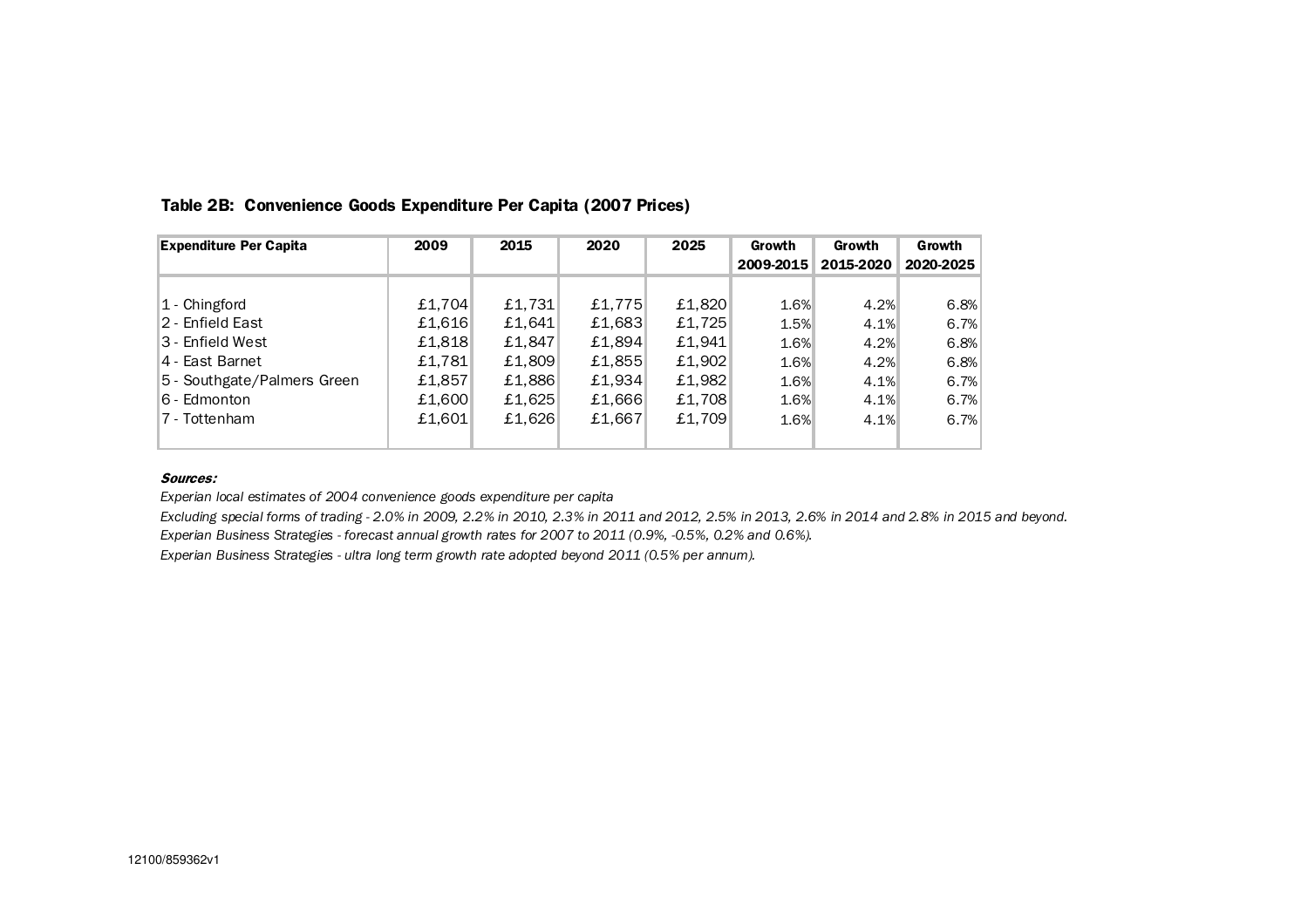| <b>Catchment Area</b>                          | 2009    | 2015    | 2020    | 2025      | Growth    | <b>Growth</b> | Growth    |
|------------------------------------------------|---------|---------|---------|-----------|-----------|---------------|-----------|
|                                                |         |         |         |           | 2009-2015 | 2009-2020     | 2009-2025 |
|                                                |         |         |         |           |           |               |           |
| 1 - Chingford                                  | £126.51 | £128.93 | £132.09 | £137.65   | 1.9%      | 4.4%          | 8.8%      |
| 2 - Enfield East                               | £174.62 | £177.58 | £182.52 | £188.07   | 1.7%      | 4.5%          | 7.7%      |
| 3 - Enfield West                               | £97.93  | £102.64 | £106.59 | £112.69   | 4.8%      | 8.8%          | 15.1%     |
| 4 - East Barnet                                | £97.43  | £112.57 | £122.24 | £129.93   | 15.5%     | 25.5%         | 33.4%     |
| 5 - Southgate/Palmers Green                    | £154.83 | £169.72 | £181.30 | £184.37   | 9.6%      | 17.1%         | 19.1%     |
| 6 - Edmonton                                   | £112.68 | £115.59 | £118.23 | £121.86   | 2.6%      | 4.9%          | 8.1%      |
| 7 - Tottenham                                  | £131.02 | £141.06 | £148.45 | £144.55   | 7.7%      | 13.3%         | 10.3%     |
|                                                |         |         |         |           |           |               |           |
| <b>Total</b>                                   | £895.01 | £948.09 | £991.42 | £1,019.12 | 5.9%      | 10.8%         | 13.9%     |
| <b>Additional Population - LOW SCENARIO</b>    |         |         |         |           |           |               |           |
| Zone 2 (North East Enfield SGA)                | N/A     | £1.73   | £1.78   | £1.82     | N/A       | N/A           | N/A       |
| Zone 3 (Enfield Town)                          | N/A     | £0.00   | £0.00   | £0.00     | N/A       | N/A           | N/A       |
| Zone 5 (North Circular SGA)                    | N/A     | £0.40   | £0.62   | £0.84     | N/A       | N/A           | N/A       |
| Zone 6 (Central Leeside SGA)                   | N/A     | £0.53   | £2.18   | £3.72     | N/A       | N/A           | N/A       |
| <b>Additional Population - MEDIUM SCENARIO</b> |         |         |         |           |           |               |           |
| Zone 2 (North East Enfield SGA)                | N/A     | £3.61   | £3.70   | £3.80     | N/A       | N/A           | N/A       |
| Zone 3 (Enfield Town)                          | N/A     | £0.00   | £0.00   | £0.00     | N/A       | N/A           | N/A       |
| Zone 5 (North Circular SGA)                    | N/A     | £2.35   | £3.61   | £4.94     | N/A       | N/A           | N/A       |
| Zone 6 (Central Leeside SGA)                   | N/A     | £1.63   | £6.69   | £11.42    | N/A       | N/A           | N/A       |
| <b>Additional Population - HIGH SCENARIO</b>   |         |         |         |           |           |               |           |
| Zone 2 (North East Enfield SGA)                | N/A     | £3.61   | £3.70   | £3.80     | N/A       | N/A           | N/A       |
| Zone 3 (Enfield Town)                          | N/A     | £2.03   | £2.08   | £2.14     | N/A       | N/A           | N/A       |
| Zone 5 (North Circular SGA)                    | N/A     | £4.15   | £6.38   | £8.72     | N/A       | N/A           | N/A       |
| Zone 6 (Central Leeside SGA)                   | N/A     | £2.68   | £11.00  | £18.79    | N/A       | N/A           | N/A       |

## Table 3B: Total Available Convenience Goods Expenditure (£M - 2007 Prices)

Sources:

Table 1B and Table 2B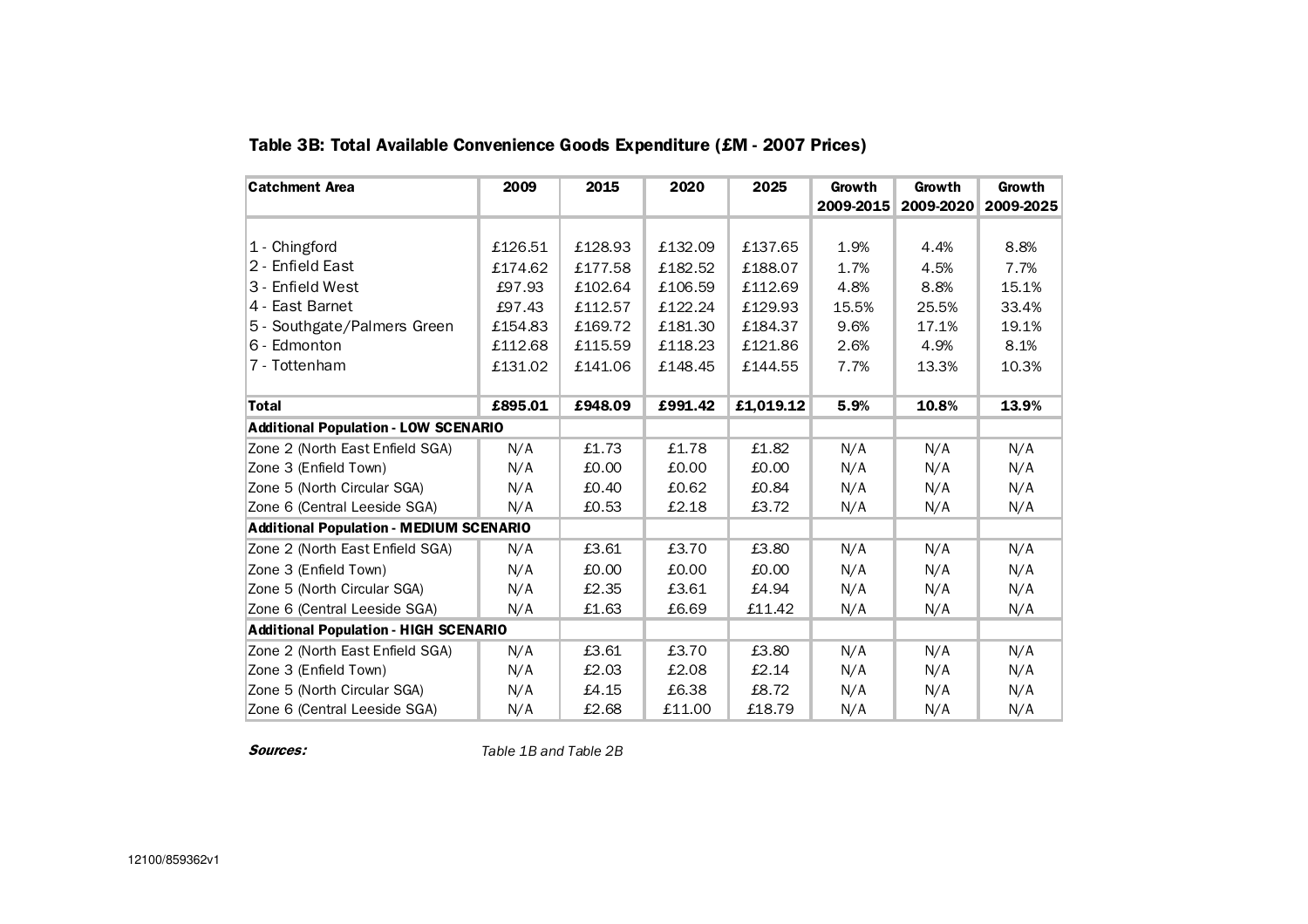#### Table 4B: Convenience Shopping Penetration Rates 2009

| <b>Centre/Facilities</b>                | Zone 1<br>Chingford | Zone 2<br><b>Enfield East</b> | Zone 3<br><b>Enfield West</b> | Zone 4<br><b>East Barnet</b> | Zone 5<br>Southgate/<br><b>Palmers Green</b> | Zone 6<br><b>Edmonton</b> | Zone 7<br><b>Tottenham</b> | %<br><b>Inflow</b> |
|-----------------------------------------|---------------------|-------------------------------|-------------------------------|------------------------------|----------------------------------------------|---------------------------|----------------------------|--------------------|
| Food stores/shops in Enfield area       | 2%                  | 23%                           | 24%                           | 1%                           | 9%                                           | 20%                       | 6%                         | 5%                 |
| Food stores/shops in Edmonton area      | 11%                 | 5%                            | 0%                            | 1%                           | 3%                                           | 45%                       | 25%                        | 10%                |
| Food stores/shops in Palmers Green area | 0%                  | 0%                            | 0%                            | 4%                           | 14%                                          | 5%                        | 2%                         | 5%                 |
| Food stores/shops in Southgate area     | 1%                  | 1%                            | 8%                            | 14%                          | 20%                                          | 5%                        | 3%                         | 5%                 |
| Other facilities in Enfield Borough     | 3%                  | 23%                           | 17%                           | 3%                           | 45%                                          | 18%                       | 4%                         | 5%                 |
| <b>LB Enfield Sub-Total</b>             | 17%                 | 52%                           | 49%                           | 23%                          | 91%                                          | 93%                       | 40%                        | n/a                |
| Other in Study Area (outside Borough)   | 75%                 | 38%                           | 26%                           | 45%                          | 5%                                           | 6%                        | 56%                        | n/a                |
| <b>Expenditure Outflow</b>              | 8%                  | 10%                           | 25%                           | 32%                          | 4%                                           | 1%                        | 4%                         | n/a                |
| <b>Market Share Total</b>               | 100%                | 100%                          | 100%                          | 100%                         | 100%                                         | 100%                      | 100%                       | n/a                |

Source:

NEMS household survey 2005

NLP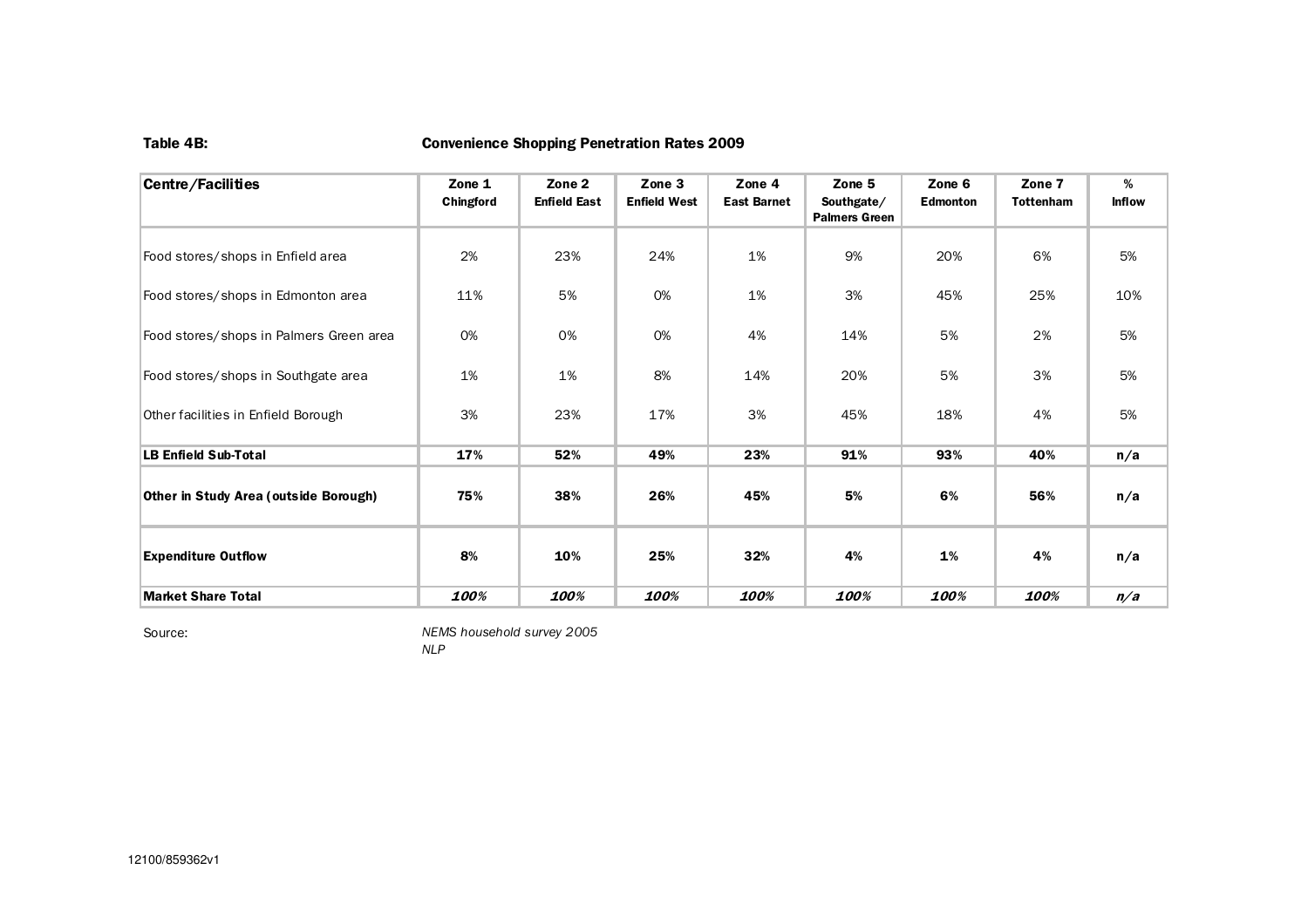#### Table 5B: Convenience Expenditure 2009 £Million

| Centre/Facilities                       | Zone 1<br><b>Chingford</b> | Zone 2<br><b>Enfield East</b> | Zone 3<br><b>Enfield West</b> | Zone 4<br><b>East Barnet</b> | Zone 5<br>Southgate/<br><b>Palmers Green</b> | Zone 6<br><b>Edmonton</b> | Zone 7<br><b>Tottenham</b> | %<br><b>Inflow</b> | Total<br><b>Expend</b> |
|-----------------------------------------|----------------------------|-------------------------------|-------------------------------|------------------------------|----------------------------------------------|---------------------------|----------------------------|--------------------|------------------------|
| <b>Expenditure 2009</b>                 | £126.51                    | £174.62                       | £97.93                        | £97.43                       | £154.83                                      | £112.68                   | £131.02                    | n/a                |                        |
| Food stores/shops in Enfield area       | £2.53                      | £40.16                        | £23.50                        | £0.97                        | £13.93                                       | £22.54                    | £7.86                      | £5.87              | £117.37                |
| Food stores/shops in Edmonton area      | £13.92                     | £8.73                         | £0.00                         | £0.97                        | £4.64                                        | £50.70                    | £32.76                     | £12.41             | £124.14                |
| Food stores/shops in Palmers Green area | £0.00                      | £0.00                         | £0.00                         | £3.90                        | £21.68                                       | £5.63                     | £2.62                      | £1.78              | £35.61                 |
| Food stores/shops in Southgate area     | £1.27                      | £1.75                         | £7.83                         | £13.64                       | £30.97                                       | £5.63                     | £3.93                      | £3.42              | £68.44                 |
| Other facilities in Enfield Borough     | £3.80                      | £40.16                        | £16.65                        | £2.92                        | £69.67                                       | £20.28                    | £5.24                      | £8.35              | £167.08                |
| <b>LB Enfield Sub-Total</b>             | £21.51                     | £90.80                        | £47.98                        | £22.41                       | £140.89                                      | £104.79                   | £52.41                     | £31.84             | £512.63                |
| Other in Study Area (outside Borough)   | £94.88                     | £66.36                        | £25.46                        | £43.84                       | £7.74                                        | £6.76                     | £73.37                     | £0.00              | £318.42                |
| <b>Expenditure Outflow</b>              | £10.12                     | £17.46                        | £24.48                        | £31.18                       | £6.19                                        | £1.13                     | £5.24                      | £0.00              | £95.80                 |
| <b>Market Share Total</b>               | £126.51                    | £174.62                       | £97.93                        | £97.43                       | £154.83                                      | £112.68                   | £131.02                    | n/a                | n/a                    |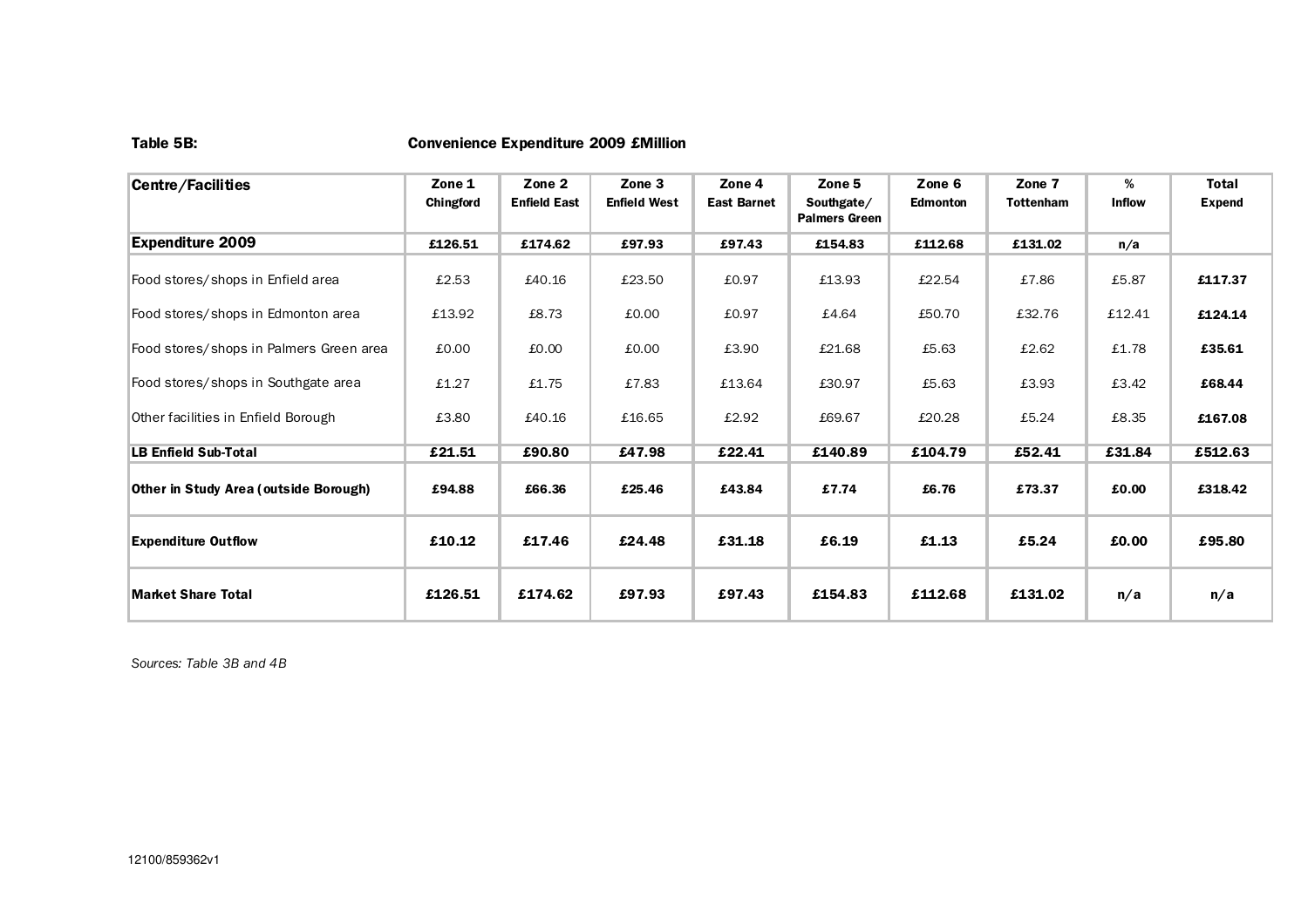#### Table 6B: Convenience Expenditure 2015 £Million

| Centre/Facilities                            | Zone 1<br>Chingford | Zone 2<br><b>Enfield East</b> | Zone 3<br><b>Enfield West</b> | Zone 4<br><b>East Barnet</b> | Zone 5<br>Southgate/<br><b>Palmers Green</b> | Zone 6<br><b>Edmonton</b> | Zone 7<br><b>Tottenham</b> | %<br><b>Inflow</b> | Total<br><b>Expend</b> |
|----------------------------------------------|---------------------|-------------------------------|-------------------------------|------------------------------|----------------------------------------------|---------------------------|----------------------------|--------------------|------------------------|
| <b>Expenditure 2015</b>                      | £128.93             | £177.58                       | £102.64                       | £112.57                      | £169.72                                      | £115.59                   | £141.06                    | n/a                |                        |
| Food stores/shops in Enfield area            | £2.58               | £40.84                        | £24.63                        | £1.13                        | £15.27                                       | £23.12                    | £8.46                      | £6.11              | £122.15                |
| Food stores/shops in Edmonton area           | £14.18              | £8.88                         | £0.00                         | £1.13                        | £5.09                                        | £52.02                    | £35.26                     | £12.95             | £129.51                |
| Food stores/shops in Palmers Green area      | £0.00               | £0.00                         | £0.00                         | £4.50                        | £23.76                                       | £5.78                     | £2.82                      | £1.94              | £38.80                 |
| Food stores/shops in Southgate area          | £1.29               | £1.78                         | £8.21                         | £15.76                       | £33.94                                       | £5.78                     | £4.23                      | £3.74              | £74.73                 |
| Other facilities in Enfield Borough          | £3.87               | £40.84                        | £17.45                        | £3.38                        | £76.37                                       | £20.81                    | £5.64                      | £8.86              | £177.22                |
| <b>LB Enfield Sub-Total</b>                  | £21.92              | £92.34                        | £50.29                        | £25.89                       | £154.44                                      | £107.50                   | £56.42                     | £33.60             | £542.41                |
| <b>Other in Study Area (outside Borough)</b> | £96.70              | £67.48                        | £26.69                        | £50.65                       | £8.49                                        | £6.94                     | £78.99                     | n/a                | £335.94                |
| <b>Expenditure Outflow</b>                   | £10.31              | £17.76                        | £25.66                        | £36.02                       | £6.79                                        | £1.16                     | £5.64                      | n/a                | £103.34                |
| <b>Market Share Total</b>                    | £128.93             | £177.58                       | £102.64                       | £112.57                      | £169.72                                      | £115.59                   | £141.06                    | n/a                | n/a                    |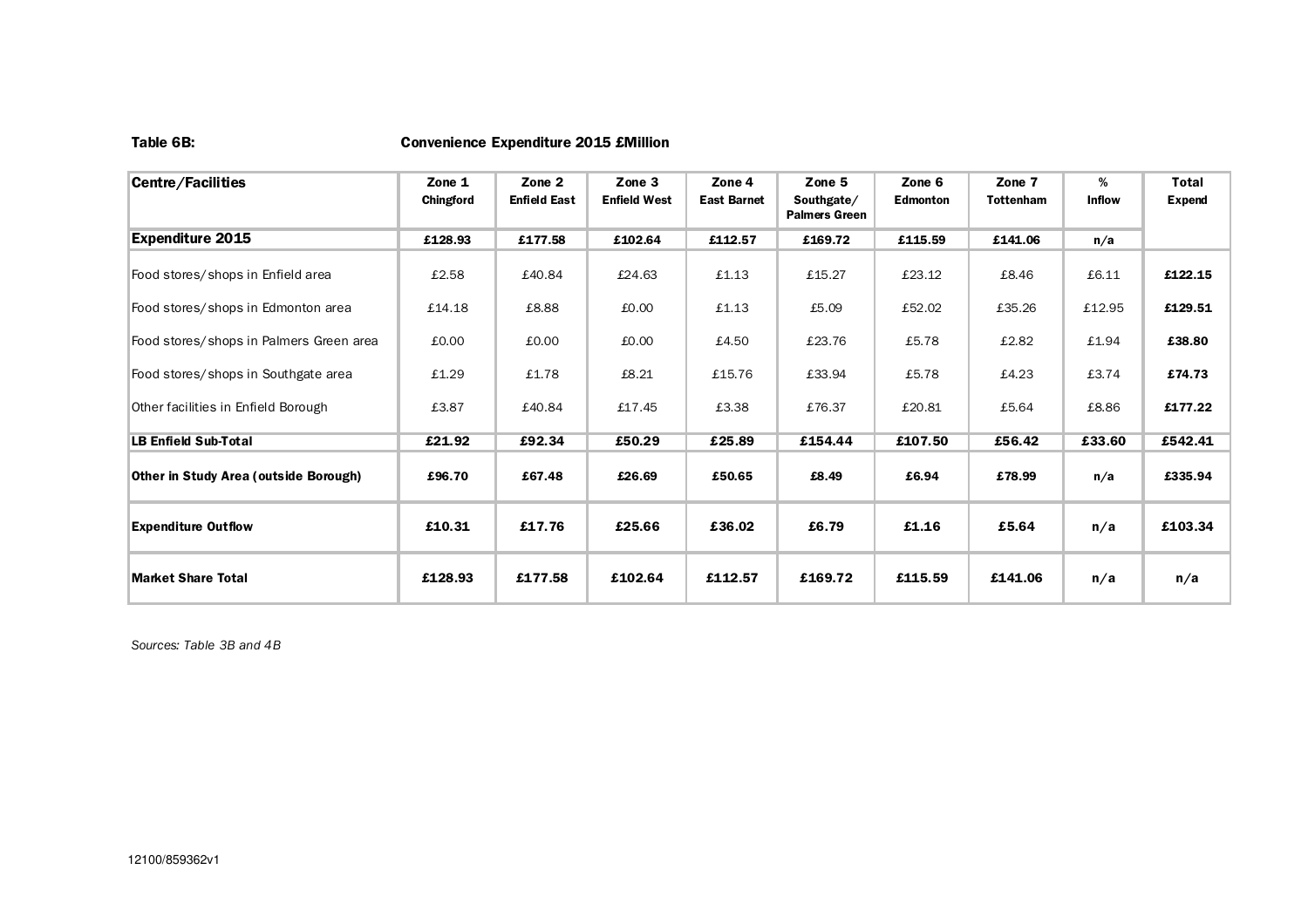#### Table 7B: Convenience Expenditure 2020 £Million

| <b>Centre/Facilities</b>                | Zone 1<br>Chingford | Zone 2<br><b>Enfield East</b> | Zone 3<br><b>Enfield West</b> | Zone 4<br><b>East Barnet</b> | Zone 5<br>Southgate/<br><b>Palmers Green</b> | Zone 6<br><b>Edmonton</b> | Zone 7<br><b>Tottenham</b> | %<br><b>Inflow</b> | <b>Total</b><br><b>Expend</b> |
|-----------------------------------------|---------------------|-------------------------------|-------------------------------|------------------------------|----------------------------------------------|---------------------------|----------------------------|--------------------|-------------------------------|
| <b>Expenditure 2020</b>                 | £132.09             | £182.52                       | £106.59                       | £122.24                      | £181.30                                      | £118.23                   | £148.45                    | n/a                |                               |
| Food stores/shops in Enfield area       | £2.64               | £41.98                        | £25.58                        | £1.22                        | £16.32                                       | £23.65                    | £8.91                      | £6.33              | £126.63                       |
| Food stores/shops in Edmonton area      | £14.53              | £9.13                         | £0.00                         | £1.22                        | £5.44                                        | £53.20                    | £37.11                     | £13.40             | £134.04                       |
| Food stores/shops in Palmers Green area | £0.00               | £0.00                         | £0.00                         | £4.89                        | £25.38                                       | £5.91                     | £2.97                      | £2.06              | £41.21                        |
| Food stores/shops in Southgate area     | £1.32               | £1.83                         | £8.53                         | £17.11                       | £36.26                                       | £5.91                     | £4.45                      | £3.97              | £79.38                        |
| Other facilities in Enfield Borough     | £3.96               | £41.98                        | £18.12                        | £3.67                        | £81.58                                       | £21.28                    | £5.94                      | £9.29              | £185.82                       |
| <b>LB Enfield Sub-Total</b>             | £22.45              | £94.91                        | £52.23                        | £28.12                       | £164.98                                      | £109.95                   | £59.38                     | £35.06             | £567.08                       |
| Other in Study Area (outside Borough)   | £99.07              | £69.36                        | £27.71                        | £55.01                       | £9.06                                        | £7.09                     | £83.13                     | n/a                | £350.44                       |
| <b>Expenditure Outflow</b>              | £10.57              | £18.25                        | £26.65                        | £39.12                       | £7.25                                        | £1.18                     | £5.94                      | n/a                | £108.96                       |
| <b>Market Share Total</b>               | £132.09             | £182.52                       | £106.59                       | £122.24                      | £181.30                                      | £118.23                   | £148.45                    | n/a                | n/a                           |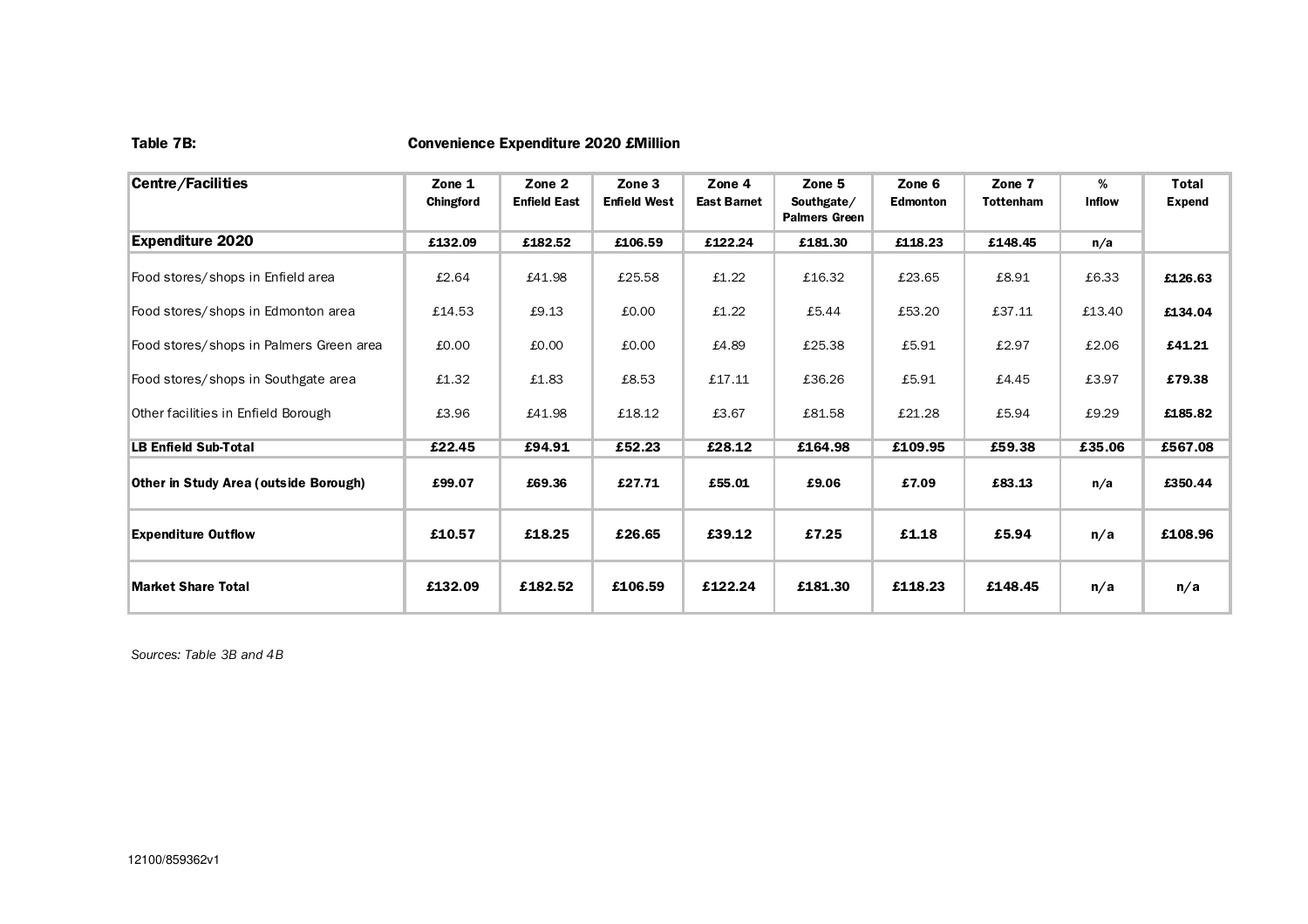#### Table 8B: Convenience Expenditure 2025 £Million

| <b>Centre/Facilities</b>                | Zone 1<br>Chingford | Zone 2<br><b>Enfield East</b> | Zone 3<br><b>Enfield West</b> | Zone 4<br><b>East Barnet</b> | Zone 5<br>Southgate/<br><b>Palmers Green</b> | Zone 6<br><b>Edmonton</b> | Zone 7<br><b>Tottenham</b> | %<br><b>Inflow</b> | <b>Total</b><br><b>Expend</b> |
|-----------------------------------------|---------------------|-------------------------------|-------------------------------|------------------------------|----------------------------------------------|---------------------------|----------------------------|--------------------|-------------------------------|
| <b>Expenditure 2025</b>                 | £137.65             | £188.07                       | £112.69                       | £129.93                      | £184.37                                      | £121.86                   | £144.55                    | n/a                |                               |
| Food stores/shops in Enfield area       | £2.75               | £43.26                        | £27.05                        | £1.30                        | £16.59                                       | £24.37                    | £8.67                      | £6.53              | £130.52                       |
| Food stores/shops in Edmonton area      | £15.14              | £9.40                         | £0.00                         | £1.30                        | £5.53                                        | £54.84                    | £36.14                     | £13.59             | £135.94                       |
| Food stores/shops in Palmers Green area | £0.00               | £0.00                         | £0.00                         | £5.20                        | £25.81                                       | £6.09                     | £2.89                      | £2.10              | £42.10                        |
| Food stores/shops in Southgate area     | £1.38               | £1.88                         | £9.02                         | £18.19                       | £36.87                                       | £6.09                     | £4.34                      | £4.09              | £81.86                        |
| Other facilities in Enfield Borough     | £4.13               | £43.26                        | £19.16                        | £3.90                        | £82.97                                       | £21.93                    | £5.78                      | £9.53              | £190.65                       |
| <b>LB Enfield Sub-Total</b>             | £23.40              | £97.80                        | £55.22                        | £29.88                       | £167.77                                      | £113.33                   | £57.82                     | £35.85             | £581.07                       |
| Other in Study Area (outside Borough)   | £103.24             | £71.47                        | £29.30                        | £58.47                       | £9.22                                        | £7.31                     | £80.95                     | n/a                | £359.95                       |
| <b>Expenditure Outflow</b>              | £11.01              | £18.81                        | £28.17                        | £41.58                       | £7.37                                        | £1.22                     | £5.78                      | n/a                | £113.95                       |
| <b>Market Share Total</b>               | £137.65             | £188.07                       | £112.69                       | £129.93                      | £184.37                                      | £121.86                   | £144.55                    | n/a                | n/a                           |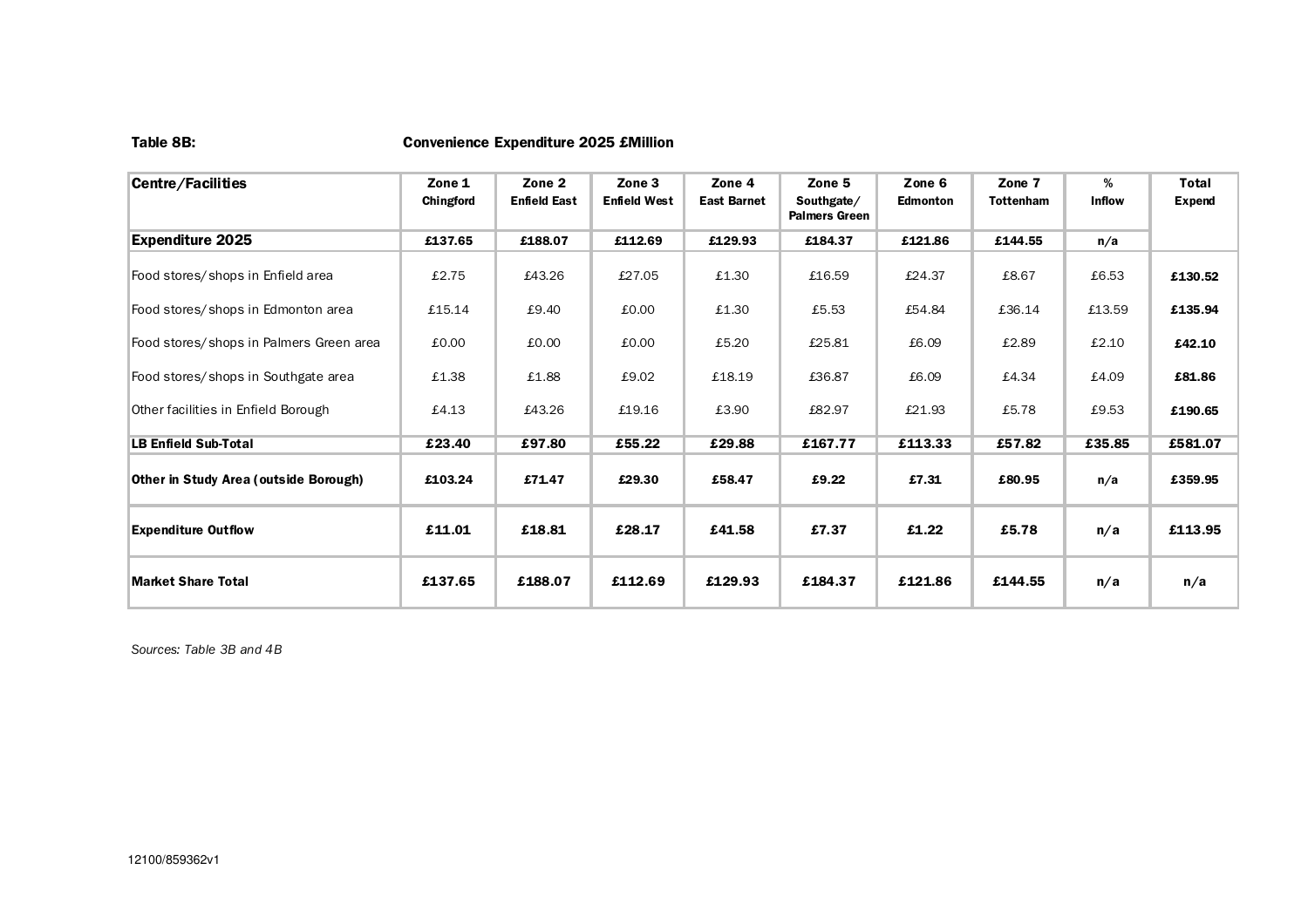|  |  | Table 9B: Summary of Convenience Turnover 2009 to 2025 (£Million) |  |  |  |  |
|--|--|-------------------------------------------------------------------|--|--|--|--|
|--|--|-------------------------------------------------------------------|--|--|--|--|

| <b>Town</b>                             | 2009      | 2015      | 2020     | 2025     |
|-----------------------------------------|-----------|-----------|----------|----------|
| <b>Available Expenditure in Enfield</b> |           |           |          |          |
| Food stores/shops in Enfield area       | £117.37   | £122.15   | £126.63  | £130.52  |
| Food stores/shops in Edmonton area      | £124.14   | £129.51   | £134.04  | £135.94  |
| Food stores/shops in Palmers Green area | £35.61    | £38.80    | £41.21   | £42.10   |
| Food stores/shops in Southgate area     | £68.44    | £74.73    | £79.38   | £81.86   |
| Other facilities in Enfield Borough     | £167.08   | £177.22   | £185.82  | £190.65  |
| Total                                   | £512.63   | £542.41   | £567.08  | £581.07  |
| <b>Benchmark Turnover of Facilities</b> |           |           |          |          |
| Food stores/shops in Enfield area       | £120.50   | £122.32   | £124.16  | £126.04  |
| Food stores/shops in Edmonton area      | £127.36   | £129.28   | £131.23  | £133.21  |
| Food stores/shops in Palmers Green area | £31.04    | £31.51    | £31.98   | £32.47   |
| Food stores/shops in Southgate area     | £54.43    | £55.25    | £56.09   | £56.93   |
| Other facilities in Enfield Borough     | £186.45   | £189.26   | £192.12  | £195.02  |
| <b>Total</b>                            | £519.78   | £527.62   | £535.59  | £543.67  |
| <b>Surplus Expenditure</b>              |           |           |          |          |
| Food stores/shops in Enfield area       | $-£3.13$  | $-£0.17$  | £2.46    | f.4.48   |
| Food stores/shops in Edmonton area      | $-£3.22$  | £0.23     | £2.80    | £2.73    |
| Food stores/shops in Palmers Green area | £4.57     | £7.30     | £9.23    | £9.63    |
| Food stores/shops in Southgate area     | £14.01    | £19.48    | £23.30   | £24.93   |
| Other facilities in Enfield Borough     | $-£19.37$ | $-£12.04$ | $-£6.30$ | $-£4.36$ |
| <b>Total</b>                            | $-£7.15$  | £14.79    | £31.49   | £37.40   |

Sources: Tables 1A, 4B to 8B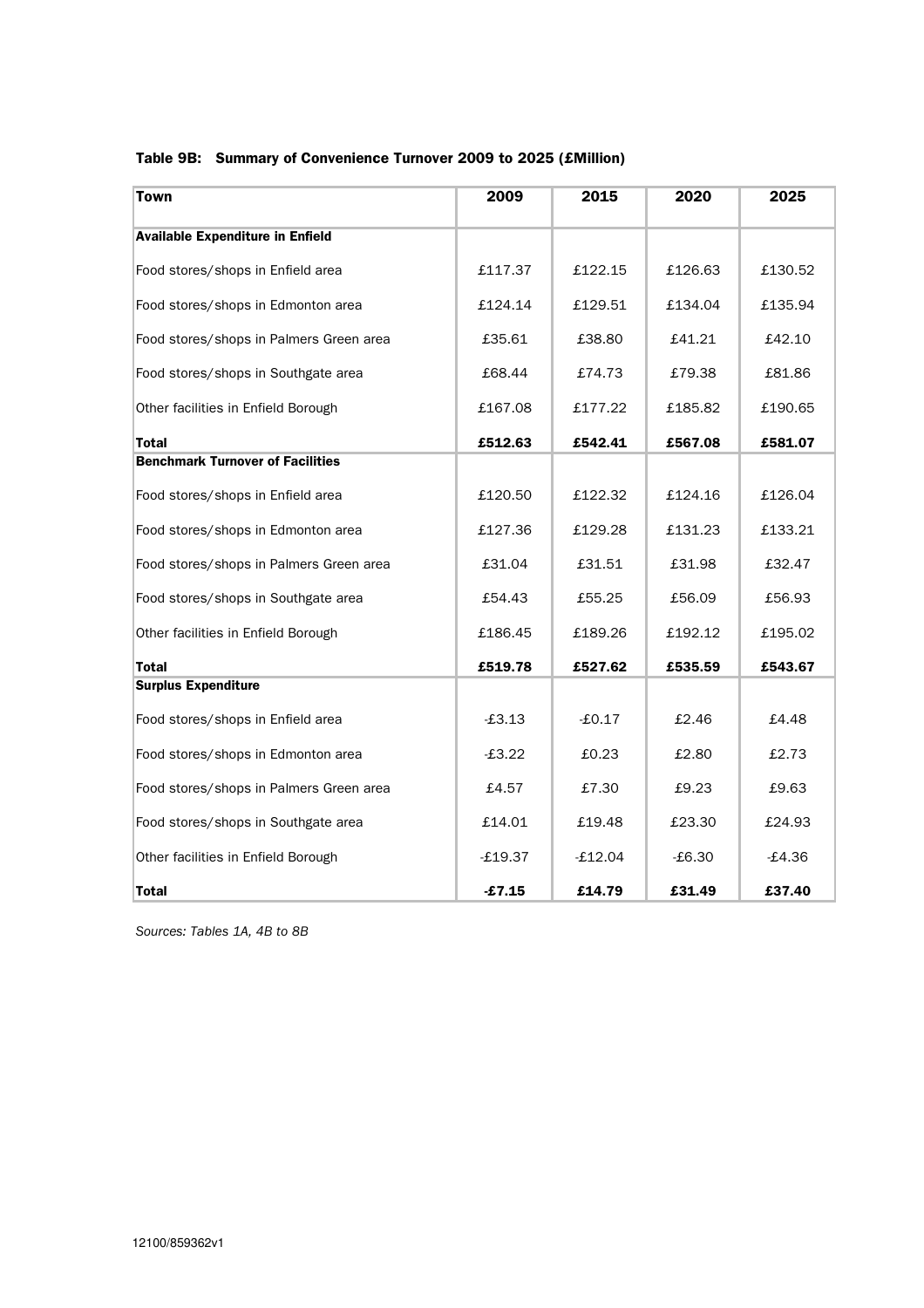| Table 10B: Convenience Floorspace Projections 2009 to 2025 (Baseline) |
|-----------------------------------------------------------------------|
|-----------------------------------------------------------------------|

| <b>Town</b>                                | 2009      | 2015      | 2020     | 2025     |
|--------------------------------------------|-----------|-----------|----------|----------|
| <b>Surplus Expenditure</b>                 |           |           |          |          |
| Food stores/shops in Enfield area          | $-£3.13$  | $-£0.17$  | £2.46    | £4.48    |
| Food stores/shops in Edmonton area         | $-£3.22$  | £0.23     | £2.80    | £2.73    |
| Food stores/shops in Palmers Green area    | £4.57     | £7.30     | £9.23    | £9.63    |
| Food stores/shops in Southgate area        | £14.01    | £19.48    | £23.30   | £24.93   |
| Other facilities in Enfield Borough        | $-£19.37$ | $-£12.04$ | $-£6.30$ | $-£4.36$ |
| <b>Total</b>                               | $-£7.15$  | £14.79    | £31.49   | £37.40   |
| Turnover Density New Floorspace £ Per Sq M | £8,113    | £8,235    | £8,360   | £8,486   |
| <b>New Floorspace Sq M Net</b>             |           |           |          |          |
| Food stores/shops in Enfield area          | $-386$    | $-21$     | 294      | 528      |
| Food stores/shops in Edmonton area         | $-397$    | 28        | 335      | 322      |
| Food stores/shops in Palmers Green area    | 563       | 886       | 1,104    | 1,135    |
| Food stores/shops in Southgate area        | 1,727     | 2,365     | 2,787    | 2,938    |
| Other facilities in Enfield Borough        | $-2,388$  | $-1,462$  | $-753$   | $-514$   |
| <b>Total</b>                               | $-881$    | 1,795     | 3,767    | 4,408    |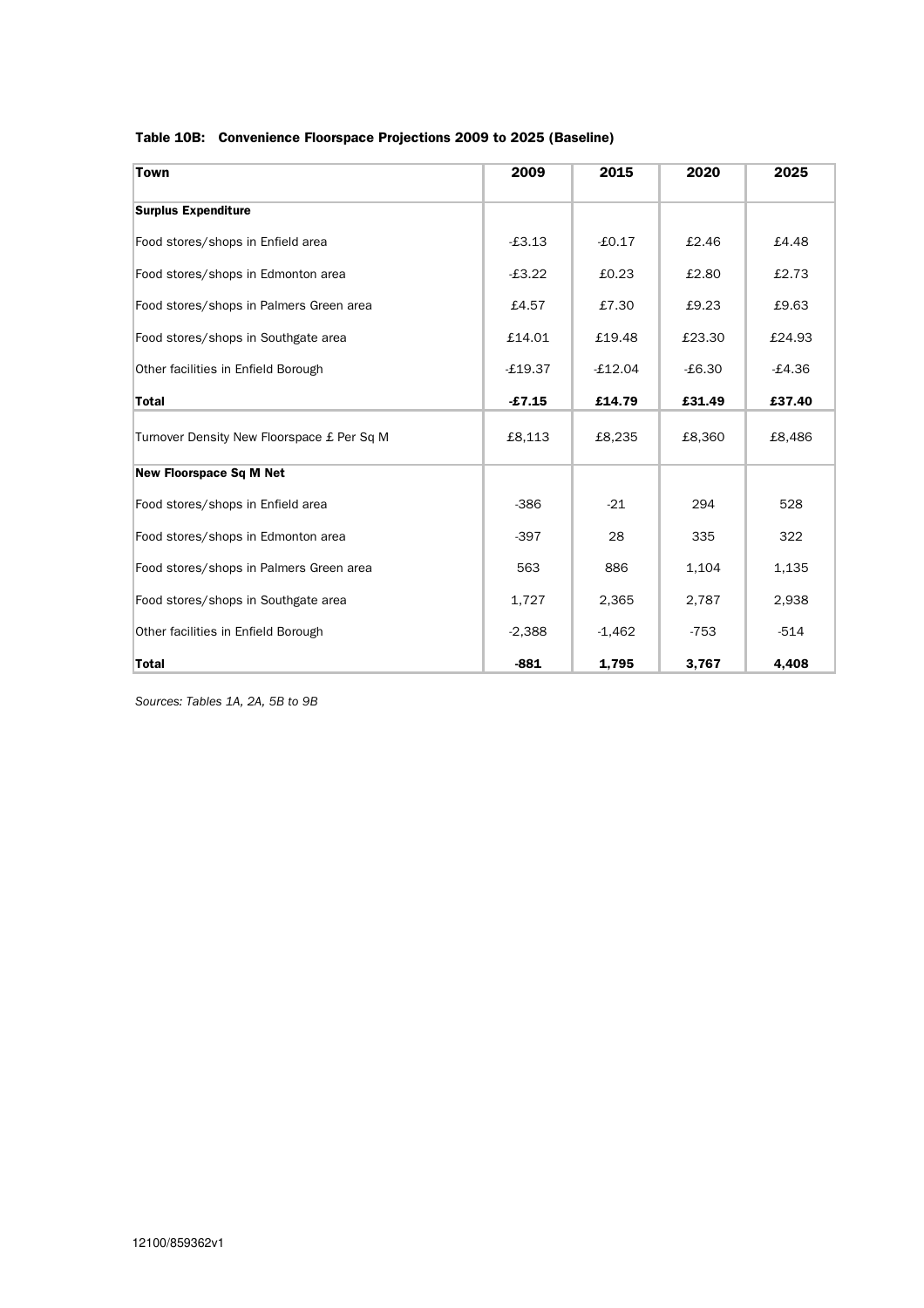| Table 11B: Convenience Floorspace Projections 2009 to 2025 |
|------------------------------------------------------------|
| (Strategic Growth Area - Low population scenario)          |

| Town                                       | 2009      | 2015      | 2020     | 2025     |
|--------------------------------------------|-----------|-----------|----------|----------|
| <b>Surplus Expenditure</b>                 |           |           |          |          |
| Food stores/shops in Enfield area          | $-£3.13$  | £0.40     | £3.41    | £5.78    |
| Food stores/shops in Edmonton area         | $-£3.22$  | £0.61     | £4.01    | £4.72    |
| Food stores/shops in Palmers Green area    | £4.57     | £7.38     | £9.43    | £9.95    |
| Food stores/shops in Southgate area        | £14.01    | £19.61    | £23.56   | £25.32   |
| Other facilities in Enfield Borough        | $-£19.37$ | $-£11.33$ | $-£5.16$ | $-£2.82$ |
| <b>Total</b>                               | $-£7.15$  | £16.66    | £35.25   | £42.95   |
| Turnover Density New Floorspace £ Per Sq M | £8,113    | £8,235    | £8,360   | £8,486   |
| <b>New Floorspace Sq M Net</b>             |           |           |          |          |
| Food stores/shops in Enfield area          | $-386$    | 48        | 408      | 681      |
| Food stores/shops in Edmonton area         | $-397$    | 74        | 480      | 556      |
| Food stores/shops in Palmers Green area    | 563       | 896       | 1,129    | 1,173    |
| Food stores/shops in Southgate area        | 1,727     | 2,381     | 2,818    | 2,984    |
| Other facilities in Enfield Borough        | $-2,388$  | $-1,376$  | $-617$   | $-332$   |
| <b>Total</b>                               | $-881$    | 2,023     | 4,217    | 5,062    |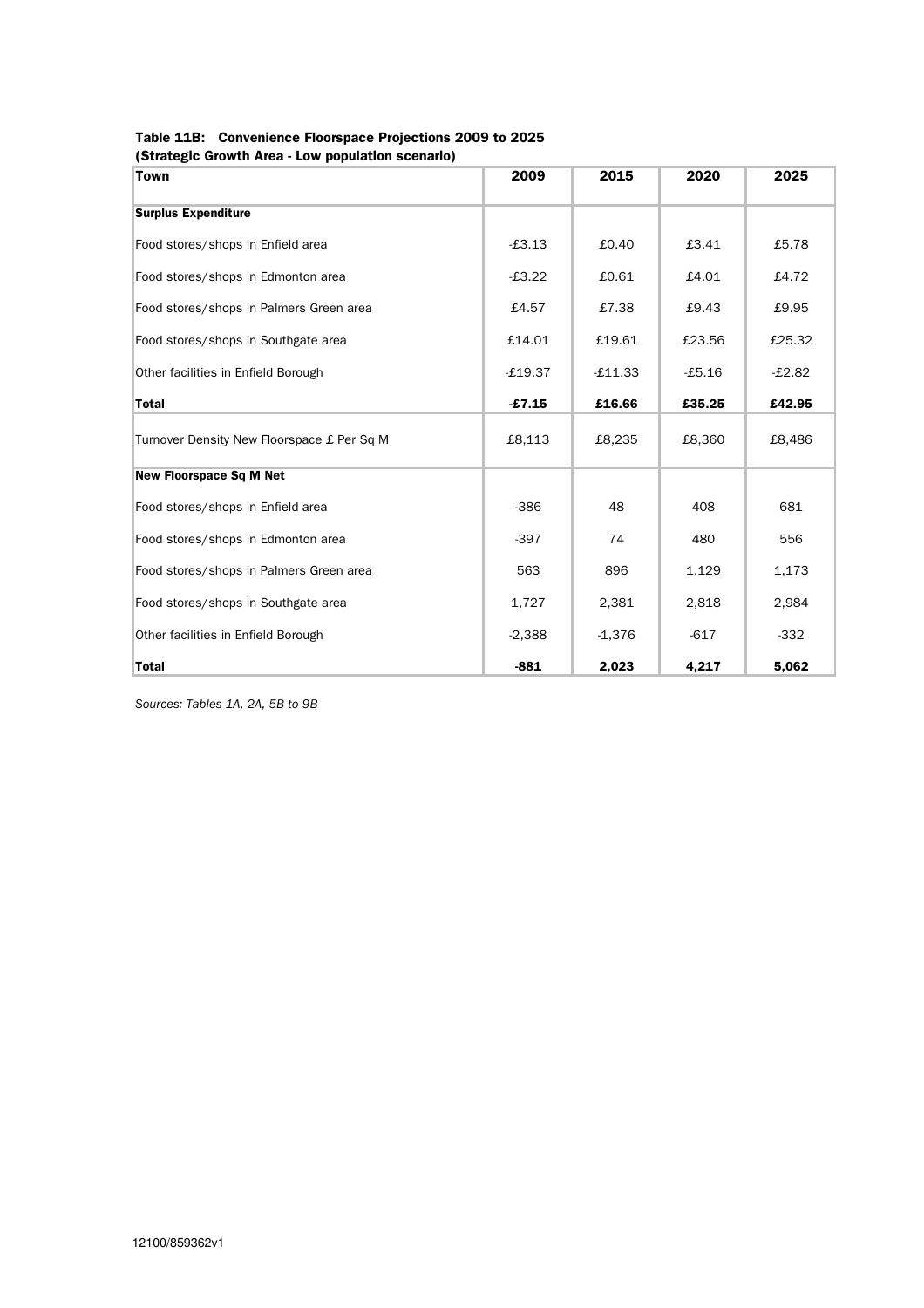| Table 12B: Convenience Floorspace Projections 2009 to 2025 |
|------------------------------------------------------------|
| (Strategic Growth Area - Medium population scenario)       |

| Town                                       | 2009      | 2015     | 2020     | 2025   |
|--------------------------------------------|-----------|----------|----------|--------|
| <b>Surplus Expenditure</b>                 |           |          |          |        |
| Food stores/shops in Enfield area          | $-£3.13$  | £1.27    | £5.11    | £8.27  |
| Food stores/shops in Edmonton area         | $-£3.22$  | £1.32    | £6.47    | £8.82  |
| Food stores/shops in Palmers Green area    | £4.57     | £7.73    | £10.11   | £10.96 |
| Food stores/shops in Southgate area        | £14.01    | £20.09   | £24.45   | £26.61 |
| Other facilities in Enfield Borough        | $-£19.37$ | $-£9.75$ | $-£2.42$ | £1.06  |
| <b>Total</b>                               | £7.15     | £20.67   | £43.72   | £55.72 |
| Turnover Density New Floorspace £ Per Sq M | £8,113    | £8,235   | £8,360   | £8,486 |
| <b>New Floorspace Sq M Net</b>             |           |          |          |        |
| Food stores/shops in Enfield area          | $-386$    | 154      | 611      | 975    |
| Food stores/shops in Edmonton area         | $-397$    | 161      | 774      | 1,039  |
| Food stores/shops in Palmers Green area    | 563       | 938      | 1,210    | 1,292  |
| Food stores/shops in Southgate area        | 1,727     | 2,440    | 2,924    | 3,136  |
| Other facilities in Enfield Borough        | $-2,388$  | $-1,184$ | $-289$   | 125    |
| <b>Total</b>                               | $-881$    | 2,509    | 5,230    | 6,566  |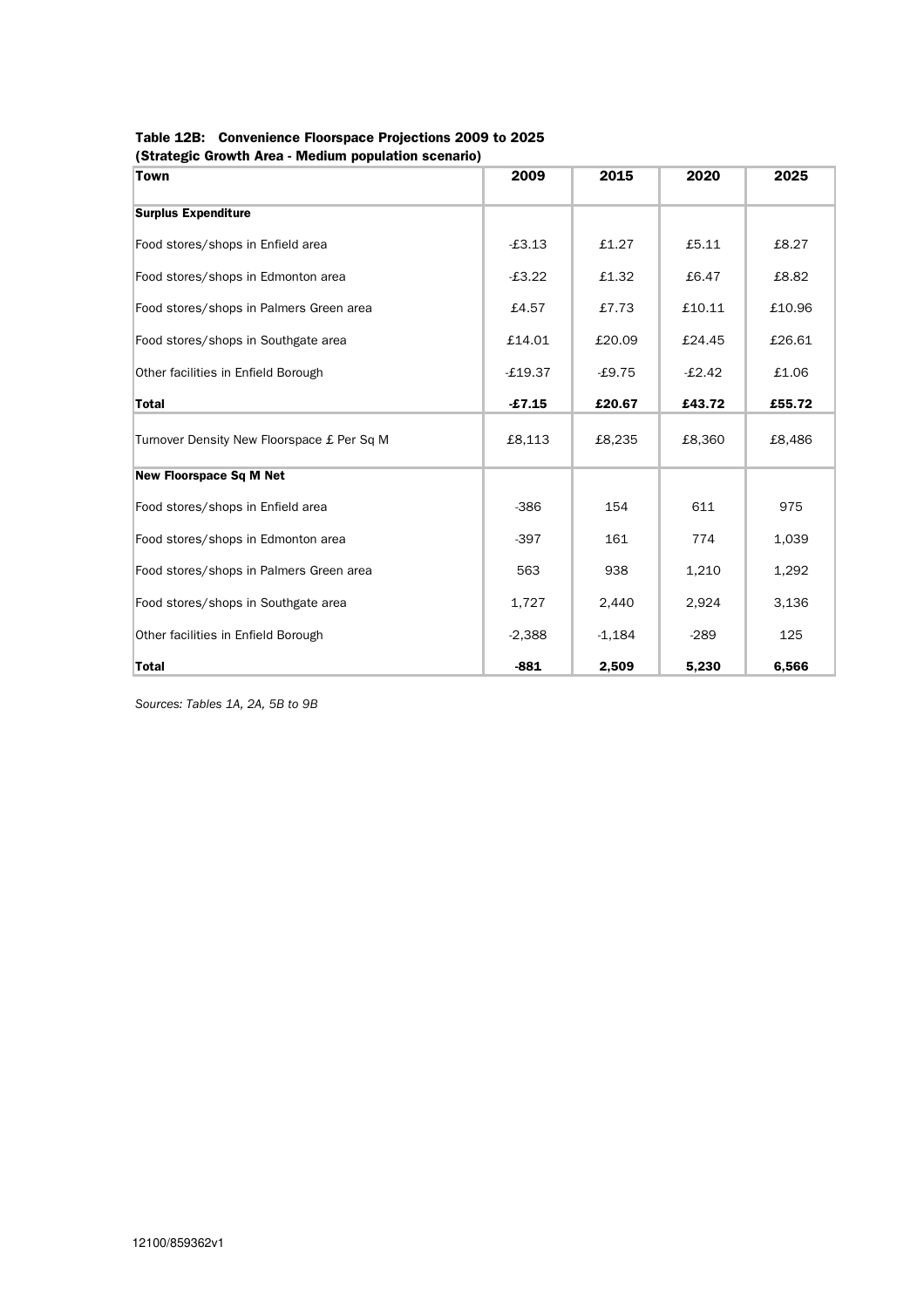| Table 13B: Convenience Floorspace Projections 2009 to 2025 |
|------------------------------------------------------------|
| (Strategic Growth Area - High population scenario)         |

| וסנומנטבוס ווסומעון וואיוויד וואיווידי של האימינוס וואס וואס<br><b>Town</b> | 2009      | 2015     | 2020   | 2025   |
|-----------------------------------------------------------------------------|-----------|----------|--------|--------|
| <b>Surplus Expenditure</b>                                                  |           |          |        |        |
| Food stores/shops in Enfield area                                           | $-£3.13$  | £2.17    | £6.80  | £10.72 |
| Food stores/shops in Edmonton area                                          | $-£3.22$  | £1.91    | £8.72  | £12.63 |
| Food stores/shops in Palmers Green area                                     | £4.57     | £8.05    | £10.75 | £11.91 |
| Food stores/shops in Southgate area                                         | £14.01    | £20.70   | £25.43 | £27.97 |
| Other facilities in Enfield Borough                                         | $-£19.37$ | $-£8.33$ | £0.08  | £4.63  |
| <b>Total</b>                                                                | $-£7.15$  | £24.50   | £51.78 | £67.85 |
| Turnover Density New Floorspace £ Per Sq M                                  | £8,113    | £8,235   | £8,360 | £8,486 |
| <b>New Floorspace Sq M Net</b>                                              |           |          |        |        |
| Food stores/shops in Enfield area                                           | $-386$    | 264      | 814    | 1,263  |
| Food stores/shops in Edmonton area                                          | $-397$    | 232      | 1,043  | 1,488  |
| Food stores/shops in Palmers Green area                                     | 563       | 977      | 1,286  | 1,403  |
| Food stores/shops in Southgate area                                         | 1,727     | 2,513    | 3,042  | 3,296  |
| Other facilities in Enfield Borough                                         | $-2,388$  | $-1,012$ | 10     | 545    |
| <b>Total</b>                                                                | $-881$    | 2,975    | 6,195  | 7,996  |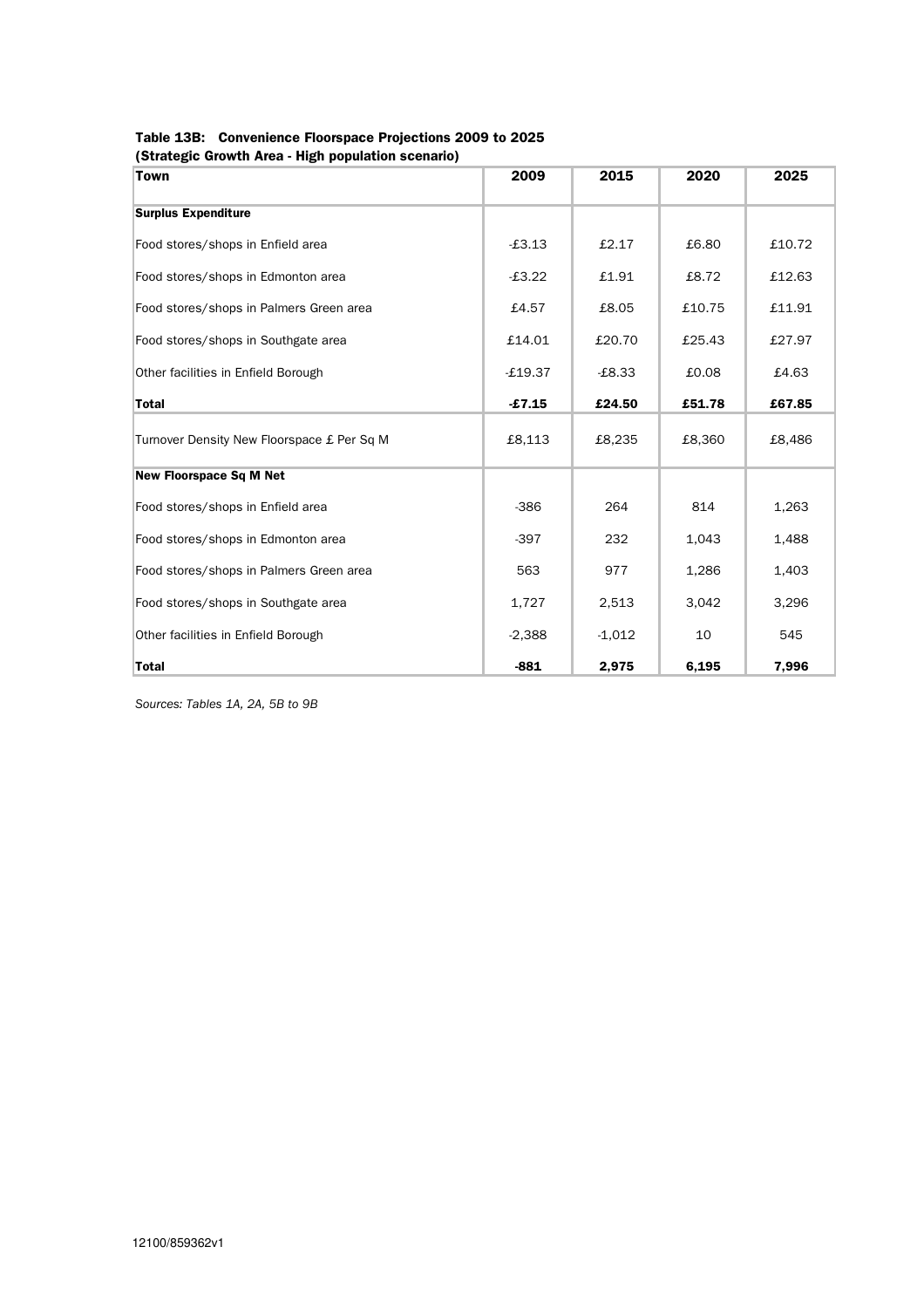Table 14B: Convenience Floorspace Projections 2009 to 2025 (SGA - High population and food store development in New Barnet)

| Town                                       | 2009      | 2015      | 2020     | 2025     |
|--------------------------------------------|-----------|-----------|----------|----------|
| <b>Surplus Expenditure</b>                 |           |           |          |          |
| Food stores/shops in Enfield area          | $-£6.82$  | $-£1.86$  | £2.54    | £6.27    |
| Food stores/shops in Edmonton area         | $-£3.22$  | £1.91     | £8.72    | £12.63   |
| Food stores/shops in Palmers Green area    | £2.43     | £5.63     | £8.13    | £9.19    |
| Food stores/shops in Southgate area        | £8.69     | £14.75    | £19.05   | £21.33   |
| Other facilities in Enfield Borough        | $-£25.81$ | $-£15.52$ | $-£7.63$ | $-£3.36$ |
| <b>Total</b>                               | $-£24.73$ | £4.91     | £30.81   | £46.05   |
| Turnover Density New Floorspace £ Per Sq M | £8,113    | £8,235    | £8,360   | £8,486   |
| <b>New Floorspace Sq M Net</b>             |           |           |          |          |
| Food stores/shops in Enfield area          | $-841$    | $-226$    | 304      | 739      |
| Food stores/shops in Edmonton area         | $-397$    | 232       | 1,043    | 1,488    |
| Food stores/shops in Palmers Green area    | 299       | 683       | 972      | 1,083    |
| Food stores/shops in Southgate area        | 1,071     | 1,791     | 2,279    | 2,514    |
| Other facilities in Enfield Borough        | $-3,181$  | $-1,884$  | $-913$   | $-396$   |
| <b>Total</b>                               | $-3,049$  | 596       | 3,685    | 5,427    |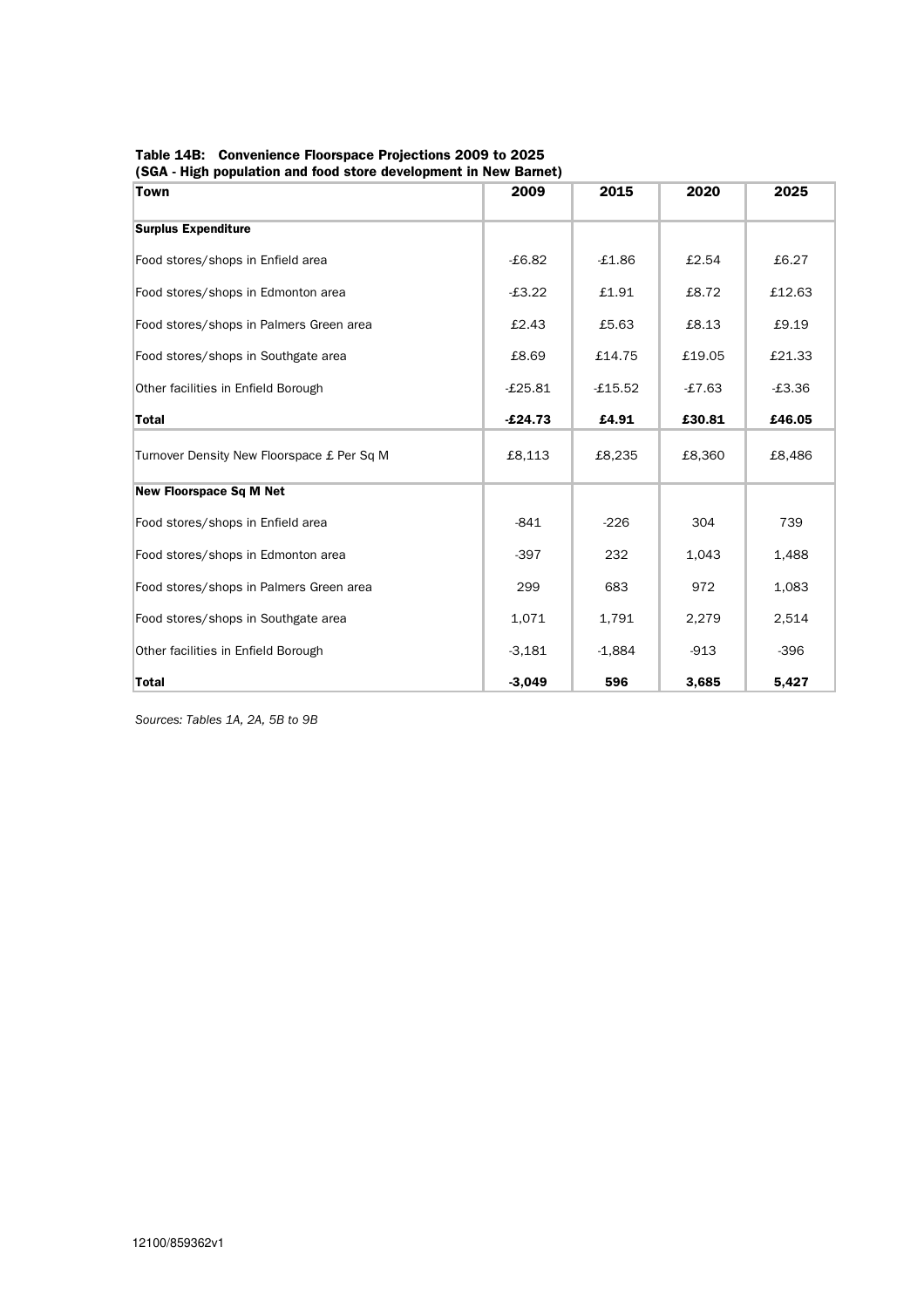Table 15B: Convenience Floorspace Projections 2009 to 2025 (SGA - High population scenario and food store development in Tottenham)

| Town                                       | 2009      | 2015      | 2020     | 2025   |
|--------------------------------------------|-----------|-----------|----------|--------|
| <b>Surplus Expenditure</b>                 |           |           |          |        |
| Food stores/shops in Enfield area          | $-E6.19$  | $-£1.06$  | £3.30    | £7.00  |
| Food stores/shops in Edmonton area         | $-£13.20$ | $-£8.64$  | $-£2.60$ | £0.81  |
| Food stores/shops in Palmers Green area    | £3.97     | £7.43     | £10.07   | £11.16 |
| Food stores/shops in Southgate area        | £13.41    | £20.08    | £24.75   | £27.23 |
| Other facilities in Enfield Borough        | $-E22.44$ | $-£11.56$ | $-£3.42$ | £0.91  |
| <b>Total</b>                               | $-£24.44$ | £6.24     | £32.10   | £47.11 |
| Turnover Density New Floorspace £ Per Sq M | £8,113    | £8,235    | £8,360   | £8,486 |
| <b>New Floorspace Sq M Net</b>             |           |           |          |        |
| Food stores/shops in Enfield area          | $-763$    | $-129$    | 395      | 825    |
| Food stores/shops in Edmonton area         | $-1,627$  | $-1,049$  | $-311$   | 96     |
| Food stores/shops in Palmers Green area    | 490       | 902       | 1,204    | 1,316  |
| Food stores/shops in Southgate area        | 1,653     | 2,438     | 2,961    | 3,209  |
| Other facilities in Enfield Borough        | $-2,765$  | $-1,404$  | $-409$   | 107    |
| <b>Total</b>                               | $-3,012$  | 758       | 3,840    | 5,552  |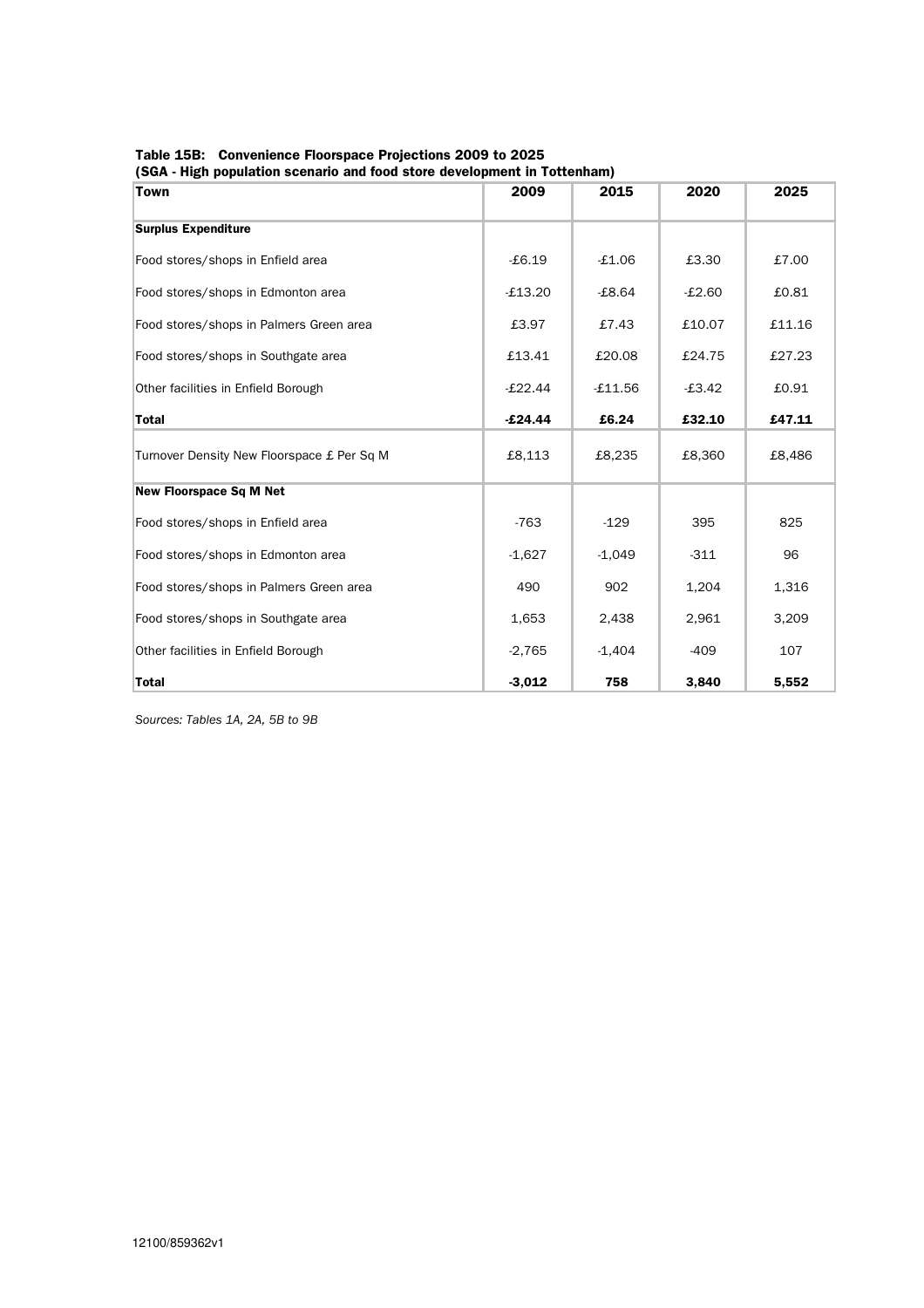Table 16B: Convenience Floorspace Projections 2009 to 2025

| <b>Town</b>                                | 2009      | 2015      | 2020      | 2025     |
|--------------------------------------------|-----------|-----------|-----------|----------|
| <b>Surplus Expenditure</b>                 |           |           |           |          |
| Food stores/shops in Enfield area          | $-£9.88$  | $-£5.09$  | $-£0.96$  | £2.55    |
| Food stores/shops in Edmonton area         | $-£13.20$ | $-£8.64$  | $-£2.60$  | £0.81    |
| Food stores/shops in Palmers Green area    | £1.83     | £5.00     | £7.45     | £8.45    |
| Food stores/shops in Southgate area        | £8.10     | £14.13    | £18.37    | £20.59   |
| Other facilities in Enfield Borough        | $-£28.87$ | $-£18.75$ | $-£11.14$ | $-£7.08$ |
| <b>Total</b>                               | $-£42.02$ | $-£13.35$ | £11.12    | £25.32   |
| Turnover Density New Floorspace £ Per Sq M | £8,113    | £8,235    | £8,360    | £8,486   |
| <b>New Floorspace Sq M Net</b>             |           |           |           |          |
| Food stores/shops in Enfield area          | $-1,218$  | $-619$    | $-115$    | 300      |
| Food stores/shops in Edmonton area         | $-1,627$  | $-1,049$  | $-311$    | 96       |
| Food stores/shops in Palmers Green area    | 226       | 608       | 891       | 996      |
| Food stores/shops in Southgate area        | 998       | 1,716     | 2,198     | 2,426    |
| Other facilities in Enfield Borough        | $-3,558$  | $-2,277$  | $-1,332$  | $-835$   |
| <b>Total</b>                               | $-5,179$  | $-1,621$  | 1,331     | 2,983    |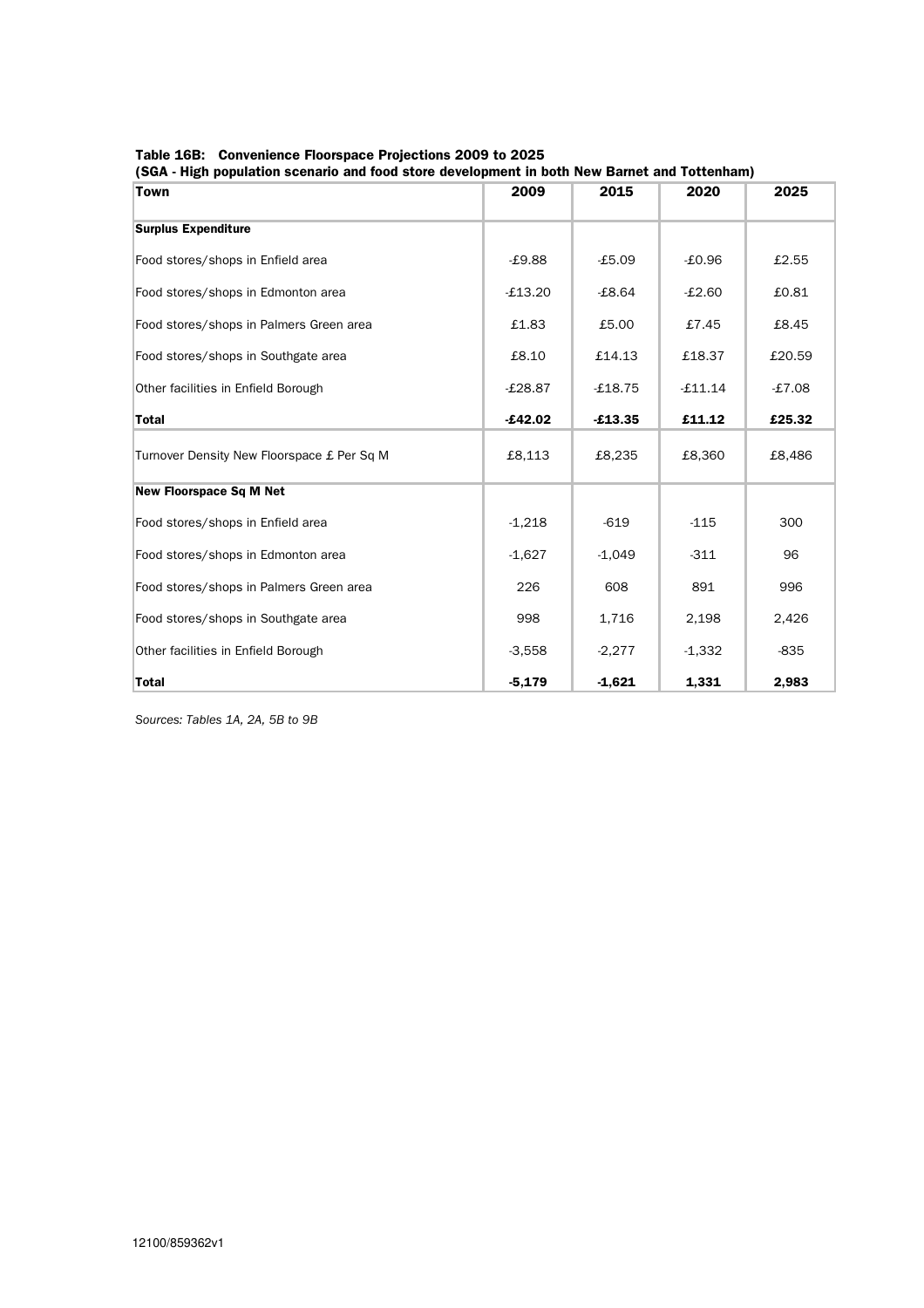Appendix C

Comparison Retail Assessment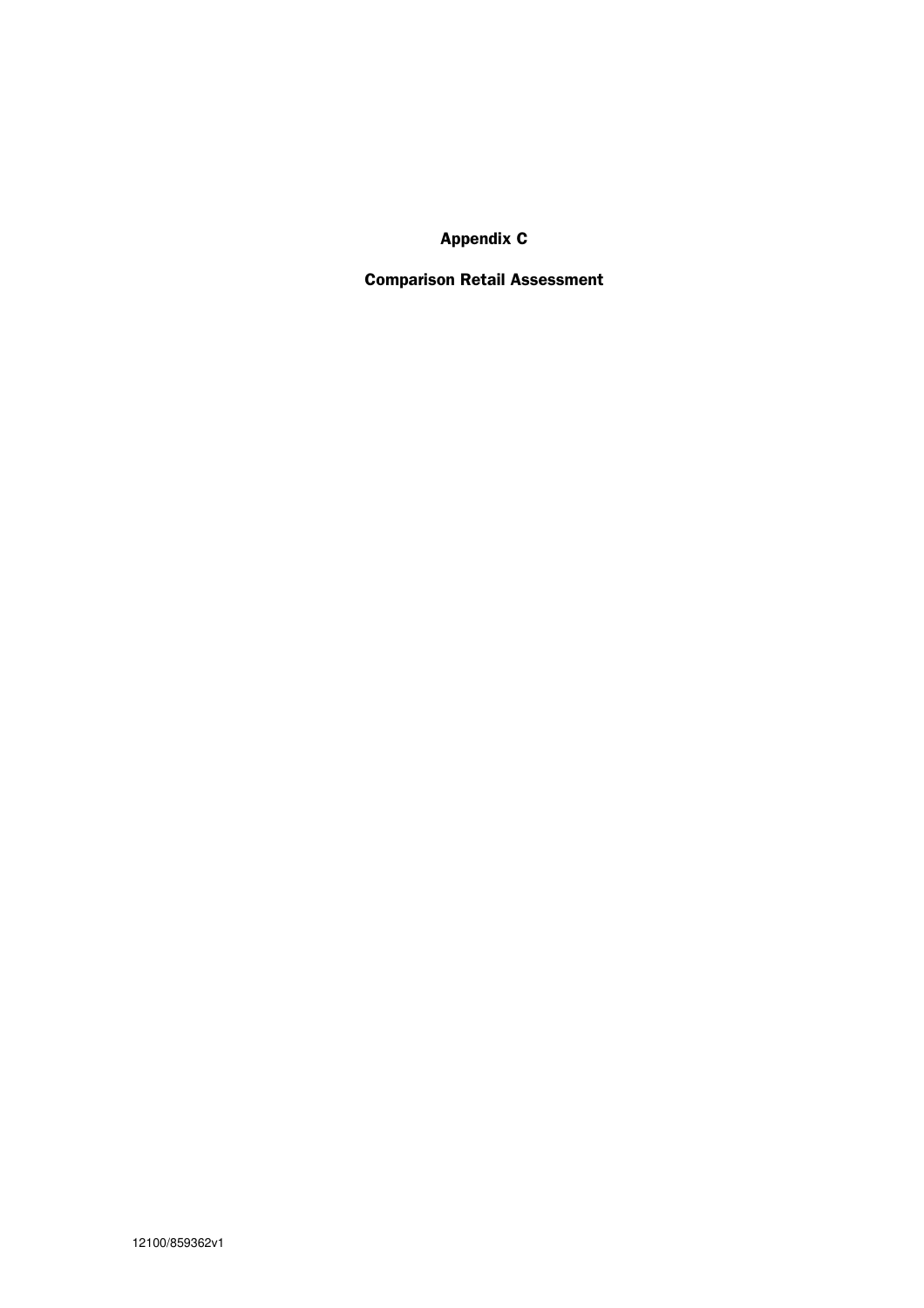| <b>Expenditure Per Capita</b> | 2009   | 2015   | 2020   | 2025   | Growth    | Growth    | Growth    |
|-------------------------------|--------|--------|--------|--------|-----------|-----------|-----------|
|                               |        |        |        |        | 2009-2015 | 2009-2020 | 2009-2025 |
|                               |        |        |        |        |           |           |           |
| $ 1 -$ Chingford              | £2,695 | £3,232 | £4,067 | £5,116 | 19.9%     | 50.9%     | 89.8%     |
| 2 - Enfield East              | £2,543 | £3,050 | £3,838 | £4,828 | 19.9%     | 50.9%     | 89.9%     |
| 3 - Enfield West              | £3,087 | £3,703 | £4,658 | £5,861 | 20.0%     | 50.9%     | 89.9%     |
| 4 - East Barnet               | £2,948 | £3,536 | £4,448 | £5,597 | 19.9%     | 50.9%     | 89.9%     |
| 5 - Southgate/Palmers Green   | £3,106 | £3,726 | £4,687 | £5,897 | 20.0%     | 50.9%     | 89.9%     |
| 6 - Edmonton                  | £2,295 | £2,753 | £3,463 | £4,357 | 20.0%     | 50.9%     | 89.8%     |
| 7 - Tottenham                 | £2,290 | £2,747 | £3,456 | £4,348 | 20.0%     | 50.9%     | 89.9%     |
|                               |        |        |        |        |           |           |           |

## Table 1C: Comparison Goods Expenditure Per Capita (2007 Prices)

#### Sources:

Experian local estimates of 2007 comparison goods expenditure per capita

Excluding special froms of trading - 8.1% in 2009, 8.9% in 2015, 8.9% in 2016 and beyond

Experian Business Strategies - forecast annual growth rates for 2009 to 2011 (1.1%,-0.4%,- 1.1% and 4.7%)

Experian Business Strategies - ultra long term growth rate adopted beyond 2011 (4.7% per annum)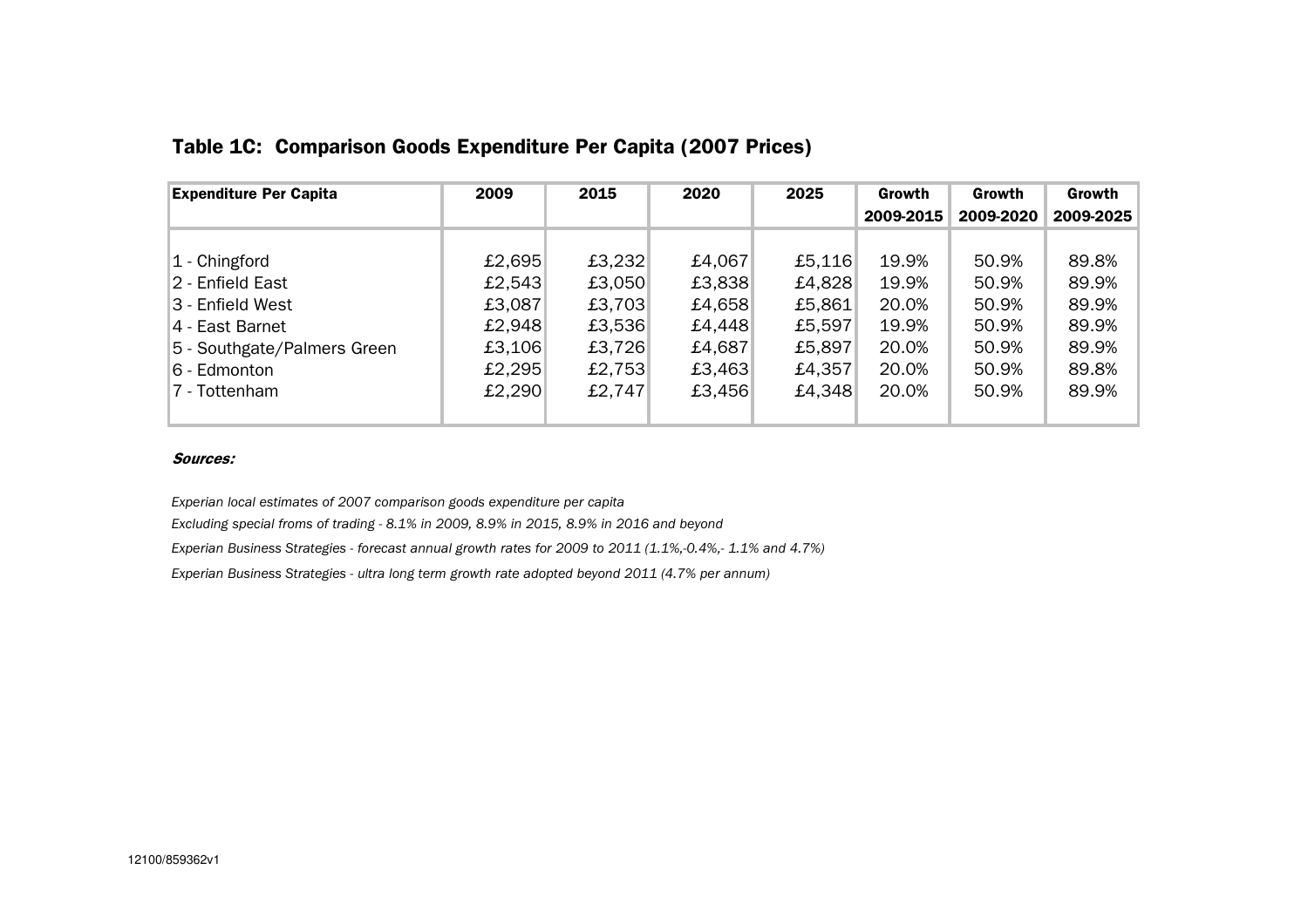| <b>Catchment Area</b>                          | 2009      | 2015      | 2020      | 2025      | Growth    | Growth    | Growth    |
|------------------------------------------------|-----------|-----------|-----------|-----------|-----------|-----------|-----------|
|                                                |           |           |           |           | 2009-2015 | 2009-2020 | 2009-2025 |
|                                                |           |           |           |           |           |           |           |
| 1 - Chingford                                  | £200.08   | £240.74   | £302.65   | £386.95   | 20.3%     | 51.3%     | 93.4%     |
| 2 - Enfield East                               | £274.79   | £330.06   | £416.23   | £526.37   | 20.1%     | 51.5%     | 91.6%     |
| 3 - Enfield West                               | £166.28   | £205.78   | £262.13   | £340.27   | 23.8%     | 57.6%     | 104.6%    |
| 4 - East Barnet                                | £161.27   | £220.03   | £293.12   | £382.36   | 36.4%     | 81.8%     | 137.1%    |
| 5 - Southgate/Palmers Green                    | £258.96   | £335.29   | £439.37   | £548.55   | 29.5%     | 69.7%     | 111.8%    |
| 6 - Edmonton                                   | £161.62   | £195.84   | £245.75   | £310.85   | 21.2%     | 52.1%     | 92.3%     |
| 7 - Tottenham                                  | £187.41   | £238.31   | £307.77   | £367.76   | 27.2%     | 64.2%     | 96.2%     |
|                                                |           |           |           |           |           |           |           |
| Total                                          | £1,410.42 | £1,766.04 | £2,267.03 | £2,863.10 | 25.2%     | 60.7%     | 103.0%    |
| <b>Additional Population - LOW SCENARIO</b>    |           |           |           |           |           |           |           |
| Zone 2 (North East Enfield SGA)                | N/A       | £3.22     | £4.05     | £5.10     | N/A       | N/A       | N/A       |
| Zone 3 (Enfield Town)                          | N/A       | £0.00     | £0.00     | 0.00      | N/A       | N/A       | N/A       |
| Zone 5 (North Circular SGA)                    | N/A       | £0.79     | £1.49     | £2.51     | N/A       | N/A       | N/A       |
| Zone 6 (Central Leeside SGA)                   | N/A       | £0.90     | £4.53     | £9.49     | N/A       | N/A       | N/A       |
| <b>Additional Population - MEDIUM SCENARIO</b> |           |           |           |           |           |           |           |
| Zone 2 (North East Enfield SGA)                | N/A       | £6.71     | £8.44     | £10.62    | N/A       | N/A       | N/A       |
| Zone 3 (Enfield Town)                          | N/A       | £0.00     | £0.00     | £0.00     | N/A       | N/A       | N/A       |
| Zone 5 (North Circular SGA)                    | N/A       | £4.64     | £8.76     | £14.70    | N/A       | N/A       | N/A       |
| Zone 6 (Central Leeside SGA)                   | N/A       | £2.76     | £13.90    | £29.14    | N/A       | N/A       | N/A       |
| <b>Additional Population - HIGH SCENARIO</b>   |           |           |           |           |           |           |           |
| Zone 2 (North East Enfield SGA)                | N/A       | £6.71     | £8.44     | £10.62    | N/A       | N/A       | N/A       |
| Zone 3 (Enfield Town)                          | N/A       | £4.07     | £5.12     | £6.45     | N/A       | N/A       | N/A       |
| Zone 5 (North Circular SGA)                    | N/A       | £8.20     | £15.47    | £25.95    | N/A       | N/A       | N/A       |
| Zone 6 (Central Leeside SGA)                   | N/A       | £4.54     | £22.86    | £47.93    | N/A       | N/A       | N/A       |

## Table 2C: Total Available Comparison Goods Expenditure (£M - 2007 Prices)

Sources: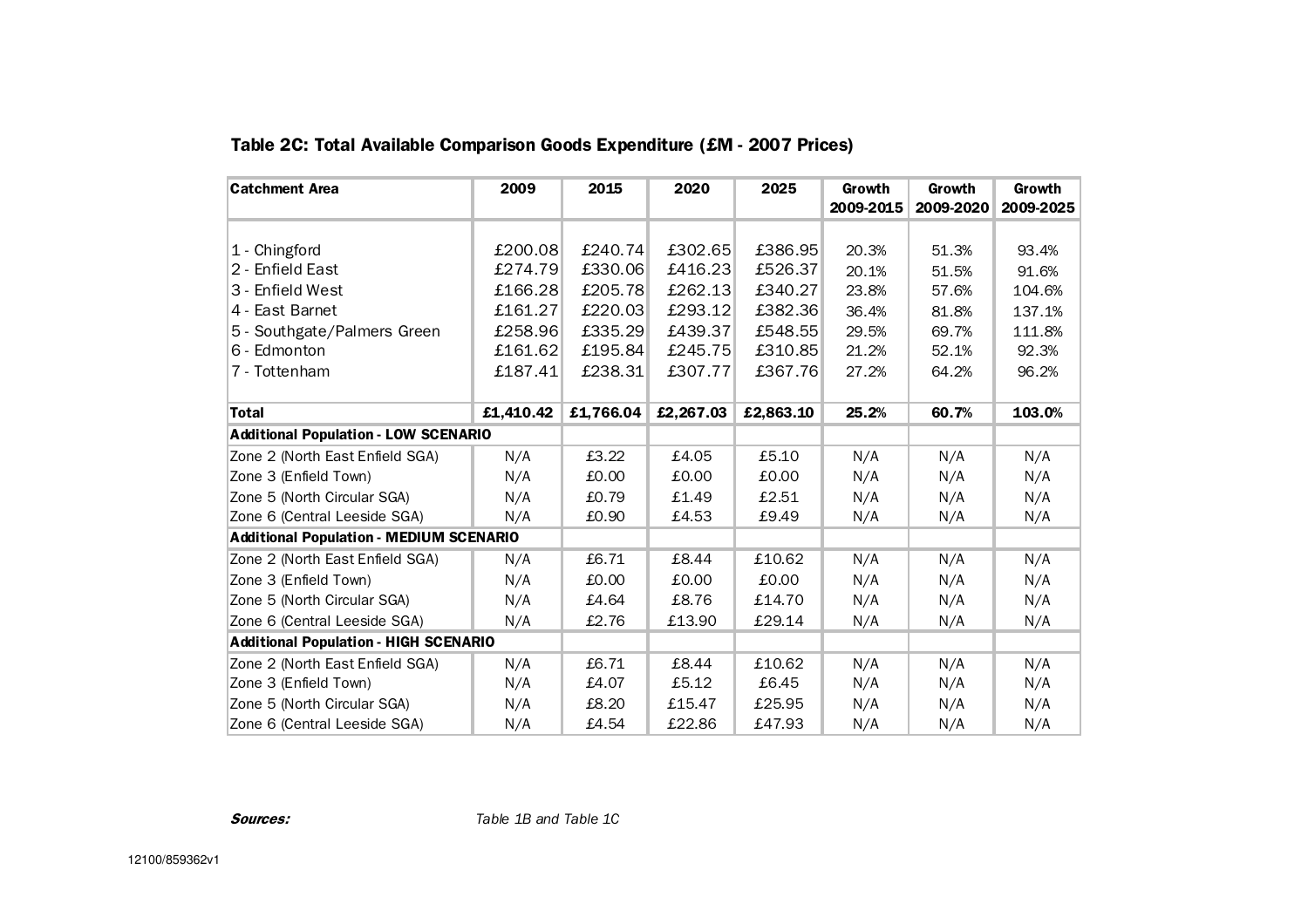#### Table 3C: Comparison Shopping Penetration Rates and Available Expenditure 2009

| Centre/Facilities                              | Zone 1<br>Chingford | Zone 2<br><b>Enfield East</b> | Zone 3<br><b>Enfield West</b> | Zone 4<br><b>East Barnet</b> | Zone 5<br>Southgate/ | Zone 6<br><b>Edmonton</b> | Zone 7<br><b>Tottenham</b> | %                        | <b>Total</b>       |
|------------------------------------------------|---------------------|-------------------------------|-------------------------------|------------------------------|----------------------|---------------------------|----------------------------|--------------------------|--------------------|
|                                                |                     |                               |                               |                              | <b>Palmers Green</b> |                           |                            |                          |                    |
|                                                |                     |                               |                               |                              |                      |                           |                            | <b>Inflow</b>            | Expend.            |
| <b>Expenditure 2009</b><br><b>Market Share</b> | £200.08             | £274.79                       | £166.28                       | £161.27                      | £258.96              | £161.62                   | £187.41                    | n/a                      | £1,410.42          |
|                                                |                     |                               |                               |                              |                      |                           |                            |                          |                    |
| Retail Warehouses in LB of Enfield             | 5%                  | 14%                           | 13%                           | 5%                           | 13%                  | 17%                       | 6%                         | 10%                      |                    |
| Other comparison facilities in LB Enfield      | 8%                  | 33%                           | 29%                           | 12%                          | 51%                  | 62%                       | 9%                         | 2%                       |                    |
| <b>Borough Area Total</b>                      | 13%                 | 47%                           | 42%                           | 17%                          | 64%                  | 79%                       | 15%                        | n/a                      |                    |
| <b>Rest of Study Area</b>                      | 26%                 | 1%                            | 2%                            | 2%                           | 1%                   | 3%                        | 20%                        | n/a                      |                    |
| Elsewhere outside study area                   | 61%                 | 52%                           | 56%                           | 81%                          | 35%                  | 18%                       | 65%                        | n/a                      |                    |
| <b>TOTAL</b>                                   | 100%                | 100%                          | 100%                          | 100%                         | 100%                 | 100%                      | 100%                       | n/a                      |                    |
|                                                | Zone 1              | Zone 2                        | Zone 3                        | Zone 4                       | Zone 5               | Zone 6                    | Zone 7                     | <b>Inflow</b><br>Expend. | <b>Total</b><br>£M |
| <b>Turnover £M</b>                             |                     |                               |                               |                              |                      |                           |                            |                          |                    |
| Retail Warehouses in LB of Enfield             | £10.00              | £38.47                        | £21.62                        | £8.06                        | £33.67               | £27.48                    | £11.24                     | £16.73                   | £167.27            |
| Other comparison facilities in LB Enfield      | £16.01              | £90.68                        | £48.22                        | £19.35                       | £132.07              | £100.20                   | £16.87                     | £8.64                    | £432.04            |
| <b>Borough Area Total</b>                      | £26.01              | £129.15                       | £69.84                        | £27.42                       | £165.74              | £127.68                   | £28.11                     | £25.37                   | £599.31            |
| <b>Rest of Study Area</b>                      | £52.02              | £2.75                         | £3.33                         | £3.23                        | £2.59                | £4.85                     | £37.48                     | n/a                      | £106.24            |
| Elsewhere outside study area                   | £122.05             | £142.89                       | £93.12                        | £130.63                      | £90.64               | £29.09                    | £121.82                    | n/a                      | £730.23            |
| <b>TOTAL</b>                                   | £200.08             | £274.79                       | £166.28                       | £161.27                      | £258.96              | £161.62                   | £187.41                    | n/a                      | n/a                |

Sources:

 Table 2C NEMS Household and Street Surveys 2005NLP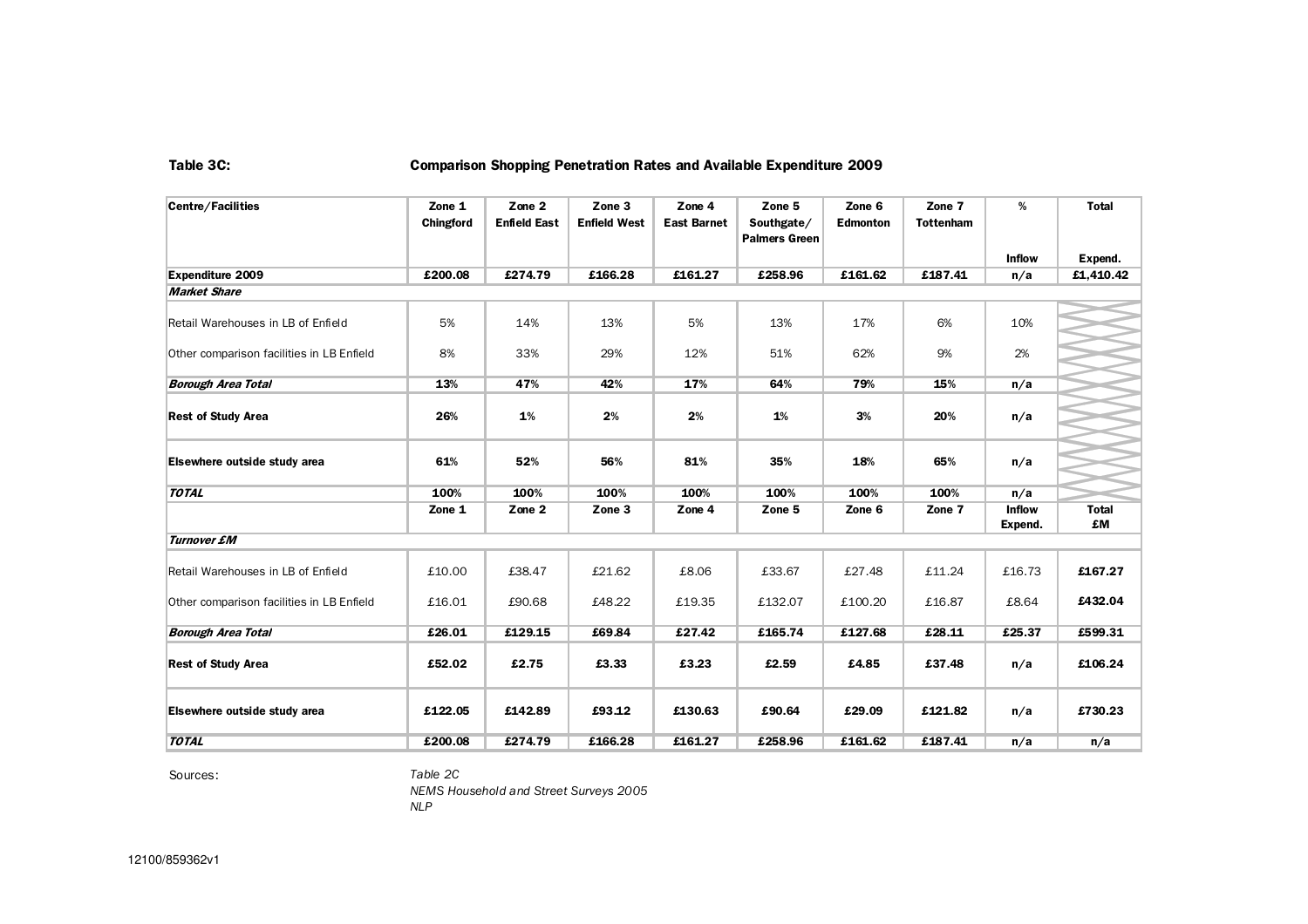#### Table 4C: Comparison Shopping Penetration Rates and Available Expenditure 2015

| <b>Centre/Facilities</b>                  | Zone 1<br>Chingford | Zone 2<br><b>Enfield East</b> | Zone 3<br><b>Enfield West</b> | Zone 4<br><b>East Bamet</b> | Zone 5<br>Southgate/<br>Palmers Green | Zone 6<br><b>Edmonton</b> | Zone 7<br><b>Tottenham</b> | %                        | <b>Total</b>       |
|-------------------------------------------|---------------------|-------------------------------|-------------------------------|-----------------------------|---------------------------------------|---------------------------|----------------------------|--------------------------|--------------------|
|                                           |                     |                               |                               |                             |                                       |                           |                            | <b>Inflow</b>            | Expend.            |
| Expenditure 2015                          | £240.74             | £330.06                       | £205.78                       | £220.03                     | £335.29                               | £195.84                   | £238.31                    | n/a                      | £1,766.04          |
| <b>Market Share</b>                       |                     |                               |                               |                             |                                       |                           |                            |                          |                    |
| Retail Warehouses in LB of Enfield        | 5%                  | 14%                           | 13%                           | 5%                          | 13%                                   | 17%                       | 6%                         | 10%                      |                    |
| Other comparison facilities in LB Enfield | 8%                  | 33%                           | 29%                           | 12%                         | 51%                                   | 62%                       | 9%                         | 2%                       |                    |
| <b>Borough Area Total</b>                 | 13%                 | 47%                           | 42%                           | 17%                         | 64%                                   | 79%                       | 15%                        | n/a                      |                    |
| <b>Rest of Study Area</b>                 | 26%                 | 1%                            | 2%                            | 2%                          | 1%                                    | 3%                        | 20%                        | n/a                      |                    |
| Elsewhere outside study area              | 61%                 | 52%                           | 56%                           | 81%                         | 35%                                   | 18%                       | 65%                        | n/a                      |                    |
| <b>TOTAL</b>                              | 100%                | 100%                          | 100%                          | 100%                        | 100%                                  | 100%                      | 100%                       | n/a                      |                    |
|                                           | Zone 1              | Zone 2                        | Zone <sub>3</sub>             | Zone 4                      | Zone 5                                | Zone 6                    | Zone 7                     | <b>Inflow</b><br>Expend. | <b>Total</b><br>£M |
| <b>Turnover £M</b>                        |                     |                               |                               |                             |                                       |                           |                            |                          |                    |
| Retail Warehouses in LB of Enfield        | £12.04              | £46.21                        | £26.75                        | £11.00                      | £43.59                                | £33.29                    | £14.30                     | £20.80                   | £207.97            |
| Other comparison facilities in LB Enfield | £19.26              | £108.92                       | £59.68                        | £26.40                      | £171.00                               | £121.42                   | £21.45                     | £10.78                   | £538.90            |
| <b>Borough Area Total</b>                 | £31.30              | £155.13                       | £86.43                        | £37.41                      | £214.59                               | £154.71                   | £35.75                     | £31.58                   | £746.87            |
| <b>Rest of Study Area</b>                 | £62.59              | £3.30                         | £4.12                         | £4.40                       | £3.35                                 | £5.88                     | £47.66                     | n/a                      | £131.30            |
| Elsewhere outside study area              | £146.85             | £171.63                       | £115.24                       | £178.22                     | £117.35                               | £35.25                    | £154.90                    | n/a                      | £919.44            |
| <b>TOTAL</b>                              | £240.74             | £330.06                       | £205.78                       | £220.03                     | £335.29                               | £195.84                   | £238.31                    | n/a                      | n/a                |

Sources:

 Table 2C NEMS Household and Street Surveys 2005NLP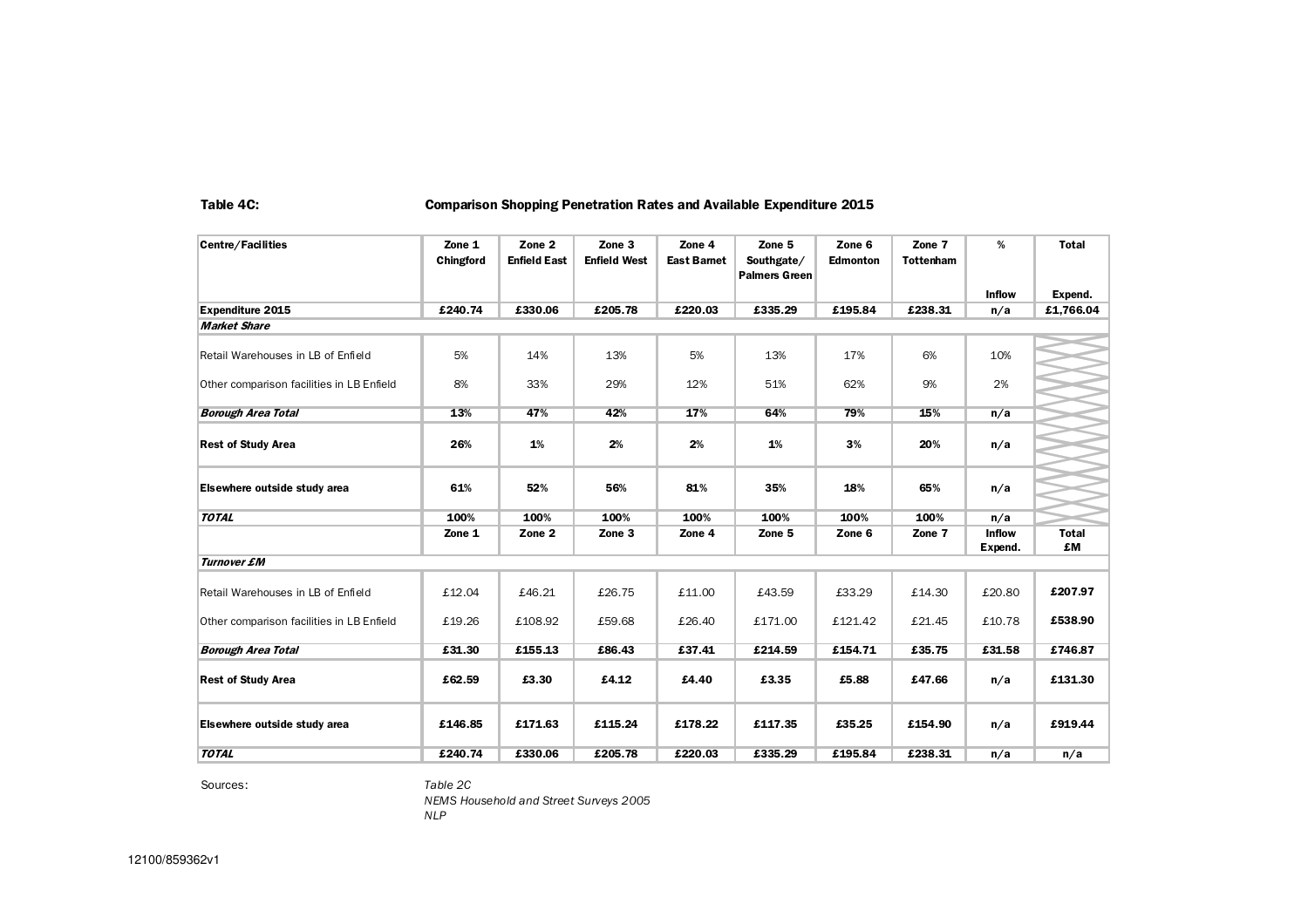#### Table 5C: Comparison Shopping Penetration Rates and Available Expenditure 2020

| <b>Centre/Facilities</b>                  | Zone 1<br>Chingford | Zone 2<br><b>Enfield East</b> | Zone 3<br><b>Enfield West</b> | Zone 4<br><b>East Barnet</b> | Zone 5<br>Southgate/<br><b>Palmers Green</b> | Zone 6<br><b>Edmonton</b> | Zone 7<br><b>Tottenham</b> | %                        | <b>Total</b>       |
|-------------------------------------------|---------------------|-------------------------------|-------------------------------|------------------------------|----------------------------------------------|---------------------------|----------------------------|--------------------------|--------------------|
|                                           |                     |                               |                               |                              |                                              |                           |                            | <b>Inflow</b>            | Expend.            |
| <b>Expenditure 2020</b>                   | £302.65             | £416.23                       | £262.13                       | £293.12                      | £439.37                                      | £245.75                   | £307.77                    | n/a                      | £2,267.03          |
| <b>Market Share</b>                       |                     |                               |                               |                              |                                              |                           |                            |                          |                    |
| Retail Warehouses in LB of Enfield        | 5%                  | 14%                           | 13%                           | 5%                           | 13%                                          | 17%                       | 6%                         | 10%                      |                    |
| Other comparison facilities in LB Enfield | 8%                  | 33%                           | 29%                           | 12%                          | 51%                                          | 62%                       | 9%                         | 2%                       |                    |
| <b>Borough Area Total</b>                 | 13%                 | 47%                           | 42%                           | 17%                          | 64%                                          | 79%                       | 15%                        | n/a                      |                    |
| <b>Rest of Study Area</b>                 | 26%                 | 1%                            | 2%                            | 2%                           | 1%                                           | 3%                        | 20%                        | n/a                      |                    |
| Elsewhere outside study area              | 61%                 | 52%                           | 56%                           | 81%                          | 35%                                          | 18%                       | 65%                        | n/a                      |                    |
| <b>TOTAL</b>                              | 100%                | 100%                          | 100%                          | 100%                         | 100%                                         | 100%                      | 100%                       | n/a                      |                    |
|                                           | Zone 1              | Zone 2                        | Zone 3                        | Zone 4                       | Zone 5                                       | Zone 6                    | Zone 7                     | <b>Inflow</b><br>Expend. | <b>Total</b><br>£M |
| <b>Turnover £M</b>                        |                     |                               |                               |                              |                                              |                           |                            |                          |                    |
| Retail Warehouses in LB of Enfield        | £15.13              | £58.27                        | £34.08                        | £14.66                       | £57.12                                       | £41.78                    | £18.47                     | £26.61                   | £266.11            |
| Other comparison facilities in LB Enfield | £24.21              | £137.36                       | £76.02                        | £35.17                       | £224.08                                      | £152.36                   | £27.70                     | £13.81                   | £690.72            |
| <b>Borough Area Total</b>                 | £39.34              | £195.63                       | £110.10                       | £49.83                       | £281.20                                      | £194.14                   | £46.17                     | £40.43                   | £956.83            |
| <b>Rest of Study Area</b>                 | £78.69              | £4.16                         | £5.24                         | £5.86                        | £4.39                                        | £7.37                     | £61.55                     | n/a                      | £167.28            |
| Elsewhere outside study area              | £184.61             | £216.44                       | £146.79                       | £237.43                      | £153.78                                      | £44.23                    | £200.05                    | n/a                      | £1,183.35          |
| <b>TOTAL</b>                              | £302.65             | £416.23                       | £262.13                       | £293.12                      | £439.37                                      | £245.75                   | £307.77                    | n/a                      | n/a                |

Sources:

 Table 2CNEMS Household and Street Surveys 2005

NLP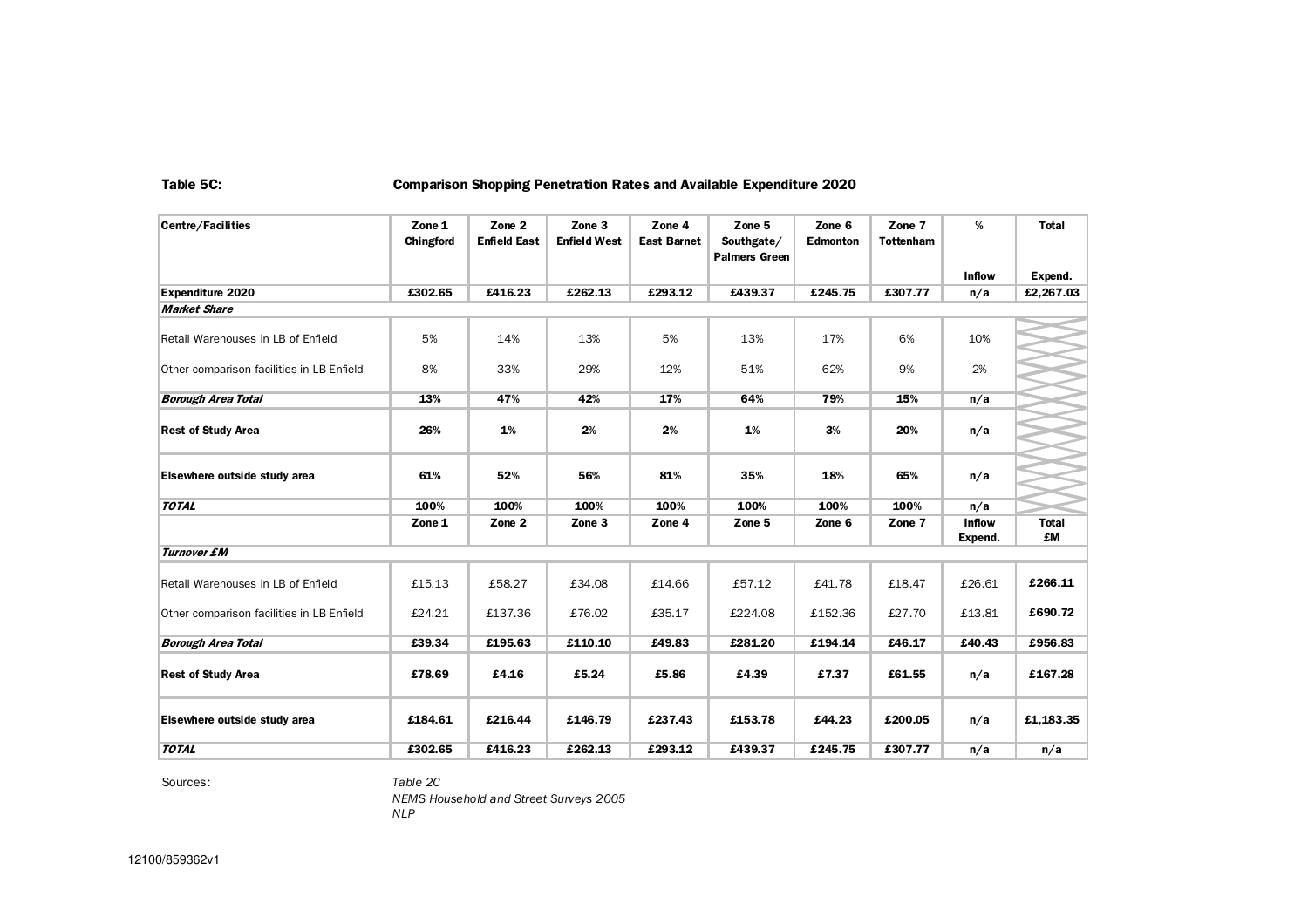#### Table 6C: Comparison Shopping Penetration Rates and Available Expenditure 2025

| <b>Centre/Facilities</b>                  | Zone 1<br>Chingford | Zone 2<br><b>Enfield East</b> | Zone 3<br><b>Enfield West</b> | Zone 4<br><b>East Barnet</b> | Zone 5<br>Southgate/<br><b>Palmers Green</b> | Zone 6<br><b>Edmonton</b> | Zone 7<br><b>Tottenham</b> | %                        | <b>Total</b>       |
|-------------------------------------------|---------------------|-------------------------------|-------------------------------|------------------------------|----------------------------------------------|---------------------------|----------------------------|--------------------------|--------------------|
|                                           |                     |                               |                               |                              |                                              |                           |                            | <b>Inflow</b>            | Expend.            |
| <b>Expenditure 2025</b>                   | £386.95             | £526.37                       | £340.27                       | £382.36                      | £548.55                                      | £310.85                   | £367.76                    | n/a                      | £2,863.10          |
| <b>Market Share</b>                       |                     |                               |                               |                              |                                              |                           |                            |                          |                    |
| Retail Warehouses in LB of Enfield        | 5%                  | 14%                           | 13%                           | 5%                           | 13%                                          | 17%                       | 6%                         | 10%                      |                    |
| Other comparison facilities in LB Enfield | 8%                  | 33%                           | 29%                           | 12%                          | 51%                                          | 62%                       | 9%                         | 2%                       |                    |
| <b>Borough Area Total</b>                 | 13%                 | 47%                           | 42%                           | 17%                          | 64%                                          | 79%                       | 15%                        | n/a                      |                    |
| <b>Rest of Study Area</b>                 | 26%                 | 1%                            | 2%                            | 2%                           | 1%                                           | 3%                        | 20%                        | n/a                      |                    |
| Elsewhere outside study area              | 61%                 | 52%                           | 56%                           | 81%                          | 35%                                          | 18%                       | 65%                        | n/a                      |                    |
| <b>TOTAL</b>                              | 100%                | 100%                          | 100%                          | 100%                         | 100%                                         | 100%                      | 100%                       | n/a                      |                    |
|                                           | Zone 1              | Zone 2                        | Zone 3                        | Zone 4                       | Zone 5                                       | Zone 6                    | Zone 7                     | <b>Inflow</b><br>Expend. | <b>Total</b><br>£M |
| <b>Turnover £M</b>                        |                     |                               |                               |                              |                                              |                           |                            |                          |                    |
| Retail Warehouses in LB of Enfield        | £19.35              | £73.69                        | £44.24                        | £19.12                       | £71.31                                       | £52.84                    | £22.07                     | £33.62                   | £336.24            |
| Other comparison facilities in LB Enfield | £30.96              | £173.70                       | £98.68                        | £45.88                       | £279.76                                      | £192.73                   | £33.10                     | £17.44                   | £872.25            |
| <b>Borough Area Total</b>                 | £50.30              | £247.40                       | £142.91                       | £65.00                       | £351.07                                      | £245.57                   | £55.16                     | £51.07                   | £1,208.48          |
| <b>Rest of Study Area</b>                 | £100.61             | £5.26                         | £6.81                         | £7.65                        | £5.49                                        | £9.33                     | £73.55                     | n/a                      | £208.69            |
| Elsewhere outside study area              | £236.04             | £273.71                       | £190.55                       | £309.71                      | £191.99                                      | £55.95                    | £239.05                    | n/a                      | £1,497.00          |
| <b>TOTAL</b>                              | £386.95             | £526.37                       | £340.27                       | £382.36                      | £548.55                                      | £310.85                   | £367.76                    | n/a                      | n/a                |

Sources:

 Table 2C NEMS Household and Street Surveys 2005NLP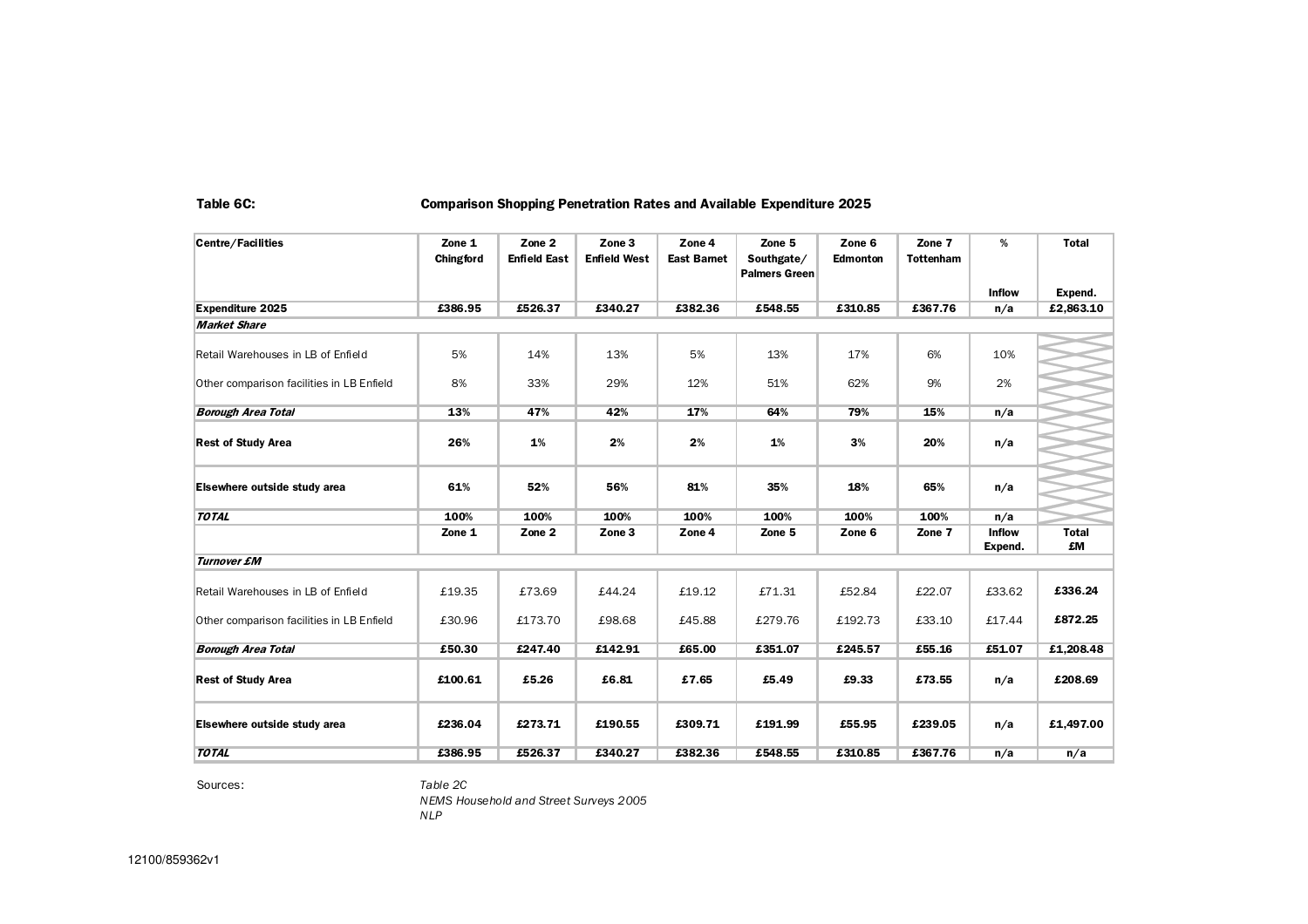## Table 7C: Comparison Retail Summary 2009 to 2025 (Baseline)

| <b>Centre</b>                                       | 2009    | 2015    | 2020    | 2025      |
|-----------------------------------------------------|---------|---------|---------|-----------|
| Total available expenditure in LB of Enfield £M     | £599.31 | £746.87 | £956.83 | £1,208.48 |
| Turnover of existing floorspace in LB of Enfield £M | £599.31 | £648.71 | £716.23 | £790.78   |
| <b>Total £M</b>                                     | £599.31 | £648.71 | £716.23 | £790.78   |
| <b>Surplus Expenditure £M</b>                       | n/a     | £98.16  | £240.60 | £417.71   |
| Turnover density new floorspace £ per Sq M Net      | £5,000  | £5,412  | £5,975  | £6,597    |
| <b>New Floorspace Sq M Net</b>                      | n/a     | 18,138  | 40,265  | 63,314    |
| <b>Commitments - New Floorspace Sq M Net</b>        | n/a     | 5,123   | 5,123   | 5,123     |
| <b>Remaining Floorpsace Capacity Sq M Net</b>       | n/a     | 13,015  | 35,142  | 58,191    |
| <b>Remaining Floorpsace Capacity Sq M Gross</b>     | n/a     | 17,353  | 46,856  | 77,588    |

Sources: Tables 3A, 4A, 3C to 6C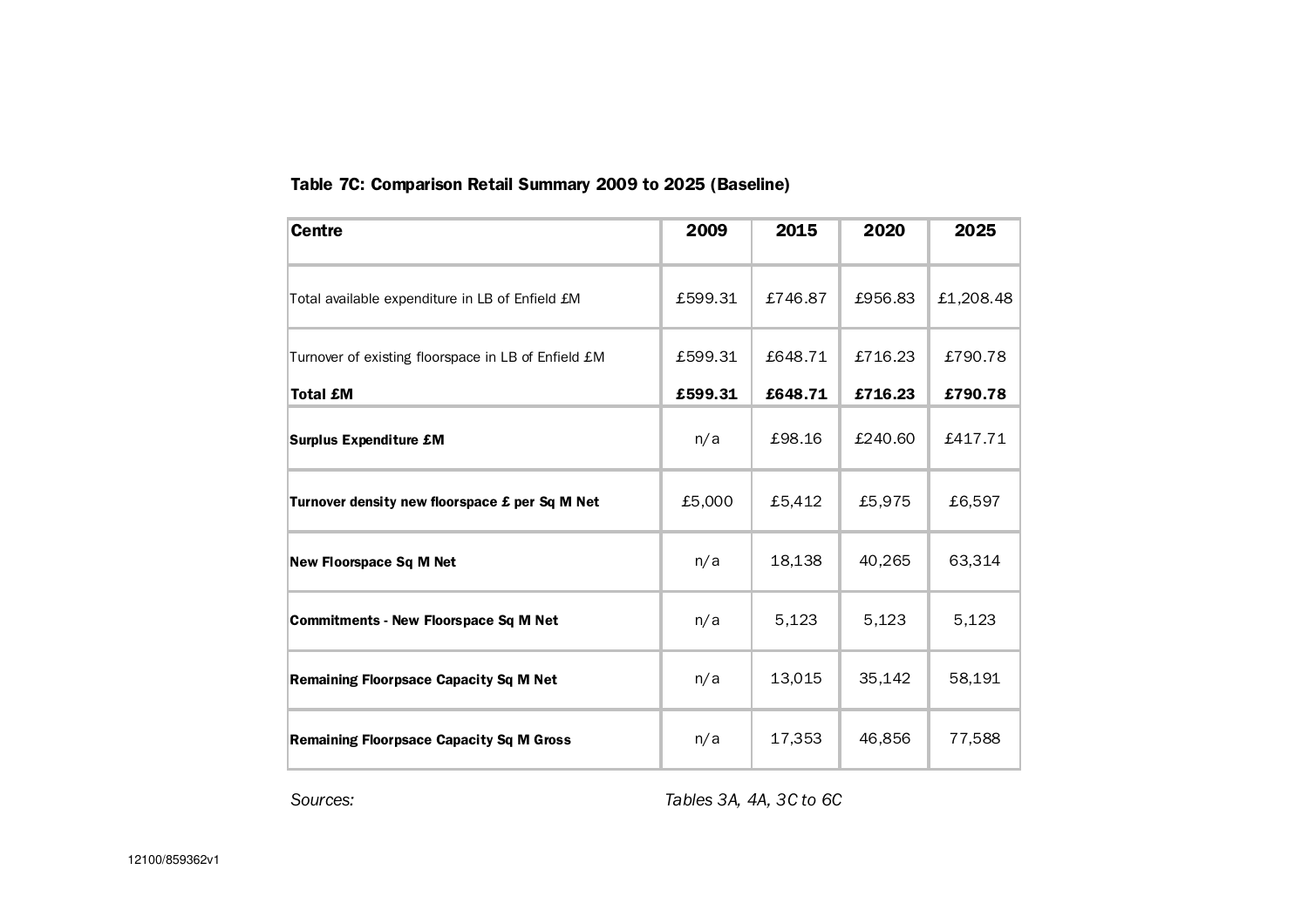| <b>Centre</b>                                       | 2009    | 2015    | 2020    | 2025      |
|-----------------------------------------------------|---------|---------|---------|-----------|
| Total available expenditure in LB of Enfield £M     | £599.31 | £749.72 | £963.54 | £1,220.46 |
| Turnover of existing floorspace in LB of Enfield £M | £599.31 | £648.71 | £716.23 | £790.78   |
| <b>Total £M</b>                                     | £599.31 | £648.71 | £716.23 | £790.78   |
| <b>Surplus Expenditure £M</b>                       | n/a     | £101.01 | £247.31 | £429.68   |
| Turnover density new floorspace £ per Sq M Net      | £5,000  | £5,412  | £5,975  | £6,597    |
| <b>New Floorspace Sq M Net</b>                      | n/a     | 18,664  | 41,387  | 65,129    |
| <b>Commitments - New Floorspace Sq M Net</b>        | n/a     | 5,123   | 5,123   | 5,123     |
| <b>Remaining Floorpsace Capacity Sq M Net</b>       | n/a     | 13,541  | 36,264  | 60,006    |
| <b>Remaining Floorpsace Capacity Sq M Gross</b>     | n/a     | 18,055  | 48,352  | 80,008    |

Table 8C: Comparison Retail Summary 2009 to 2025 (Strategic Growth Area - Low population scenario)

Sources: Tables 3A, 4A, 3C to 6C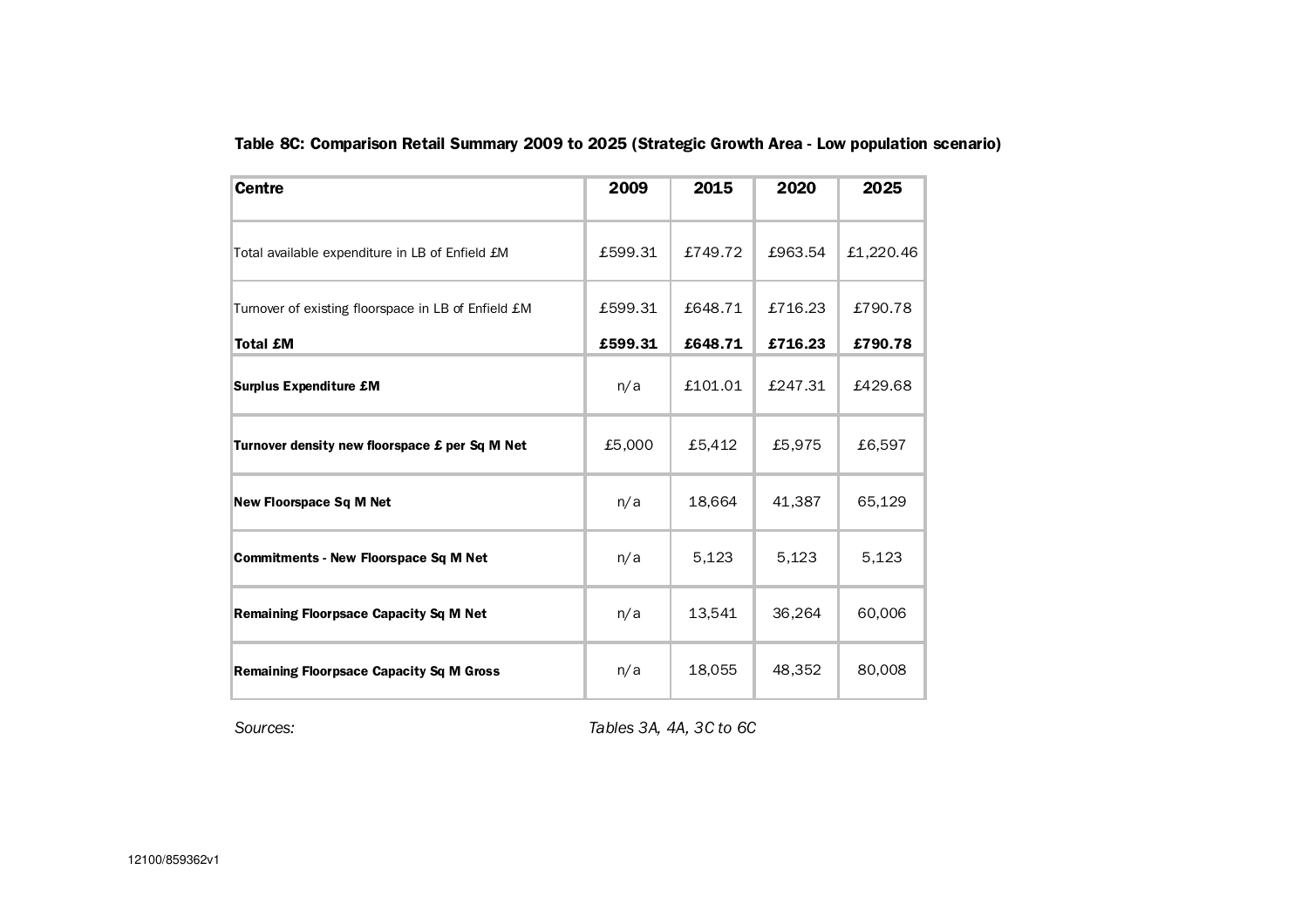| <b>Centre</b>                                       | 2009    | 2015    | 2020    | 2025      |
|-----------------------------------------------------|---------|---------|---------|-----------|
| Total available expenditure in LB of Enfield £M     | £599.31 | £755.53 | £978.23 | £1,247.43 |
| Turnover of existing floorspace in LB of Enfield £M | £599.31 | £648.71 | £716.23 | £790.78   |
| <b>Total £M</b>                                     | £599.31 | £648.71 | £716.23 | £790.78   |
| <b>Surplus Expenditure £M</b>                       | n/a     | £106.82 | £262.00 | £456.65   |
| Turnover density new floorspace £ per Sq M Net      | £5,000  | £5,412  | £5,975  | £6,597    |
| <b>New Floorspace Sq M Net</b>                      | n/a     | 19,737  | 43,846  | 69,217    |
| <b>Commitments - New Floorspace Sq M Net</b>        | n/a     | 5,123   | 5,123   | 5,123     |
| <b>Remaining Floorpsace Capacity Sq M Net</b>       | n/a     | 14,614  | 38,723  | 64,094    |
| <b>Remaining Floorpsace Capacity Sq M Gross</b>     | n/a     | 19,486  | 51,631  | 85,459    |

## Table 9C: Comparison Retail Summary 2009 to 2025 (Strategic Growth Area - Medium population scenario)

Sources: Sources: Tables 3A, 4A, 3C to 6C